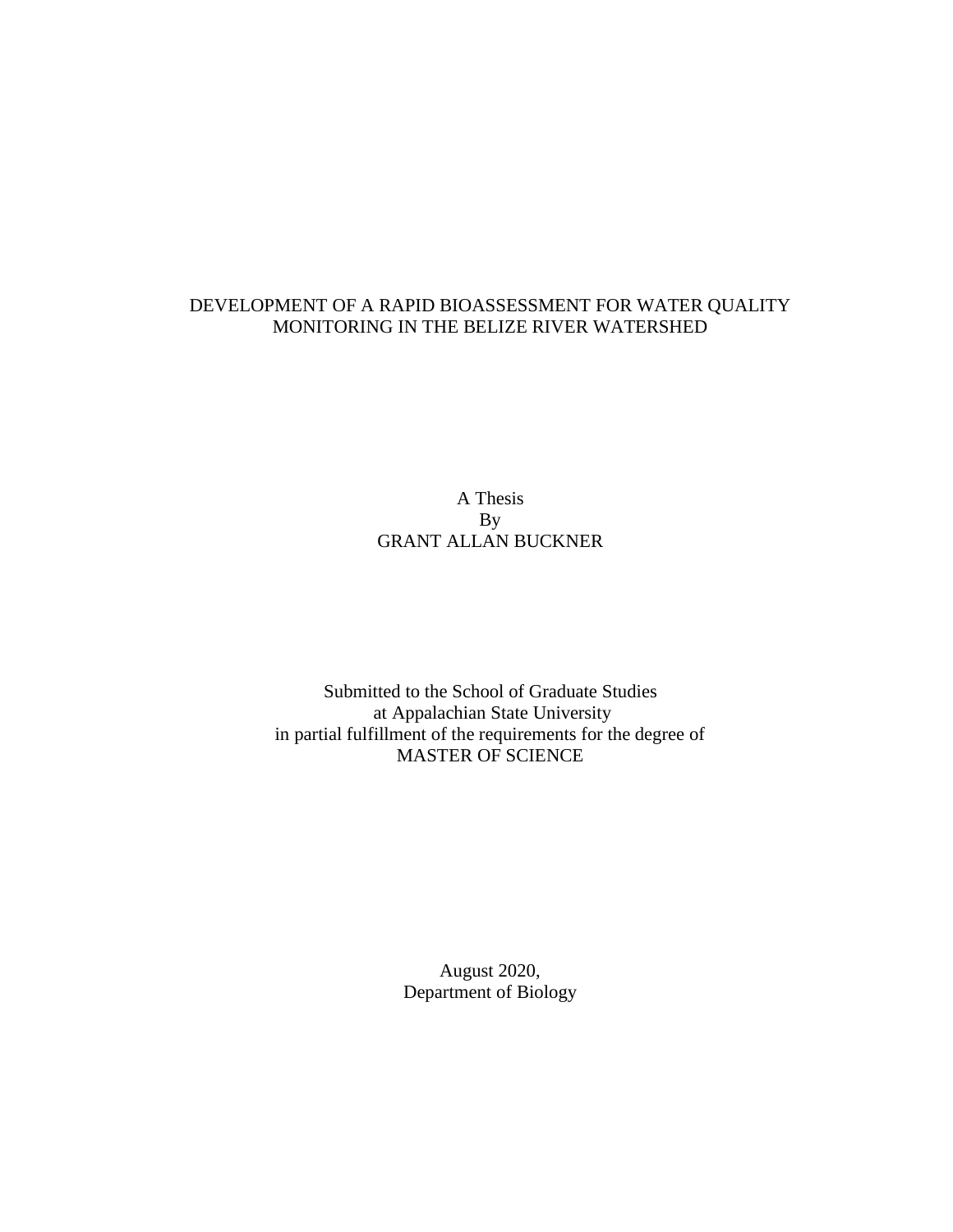# DEVELOPMENT OF A RAPID BIOASSESSMENT FOR WATER QUALITY MONITORING IN THE BELIZE RIVER WATERSHED

A Thesis By GRANT ALLAN BUCKNER August 2020

APPROVED BY:

Dr. Shea R. Tuberty Chairperson, Thesis Committee

\_\_\_\_\_\_\_\_\_\_\_\_\_\_\_\_\_\_\_\_\_\_\_\_\_\_\_\_

\_\_\_\_\_\_\_\_\_\_\_\_\_\_\_\_\_\_\_\_\_\_\_\_\_\_\_\_

\_\_\_\_\_\_\_\_\_\_\_\_\_\_\_\_\_\_\_\_\_\_\_\_\_\_\_\_

\_\_\_\_\_\_\_\_\_\_\_\_\_\_\_\_\_\_\_\_\_\_\_\_\_\_\_\_

Dr. Ed Boles Member, Thesis Committee

Mr. Dave Penrose Member, Thesis Committee

Dr. Robert Creed Member, Thesis Committee

Dr. Zack E. Murrell Chairperson, Department of Biology

\_\_\_\_\_\_\_\_\_\_\_\_\_\_\_\_\_\_\_\_\_\_\_\_\_\_\_\_

\_\_\_\_\_\_\_\_\_\_\_\_\_\_\_\_\_\_\_\_\_\_\_\_\_\_\_\_

Dr. Mike McKenzie Dean, Cratis D. Williams School of Graduate Studies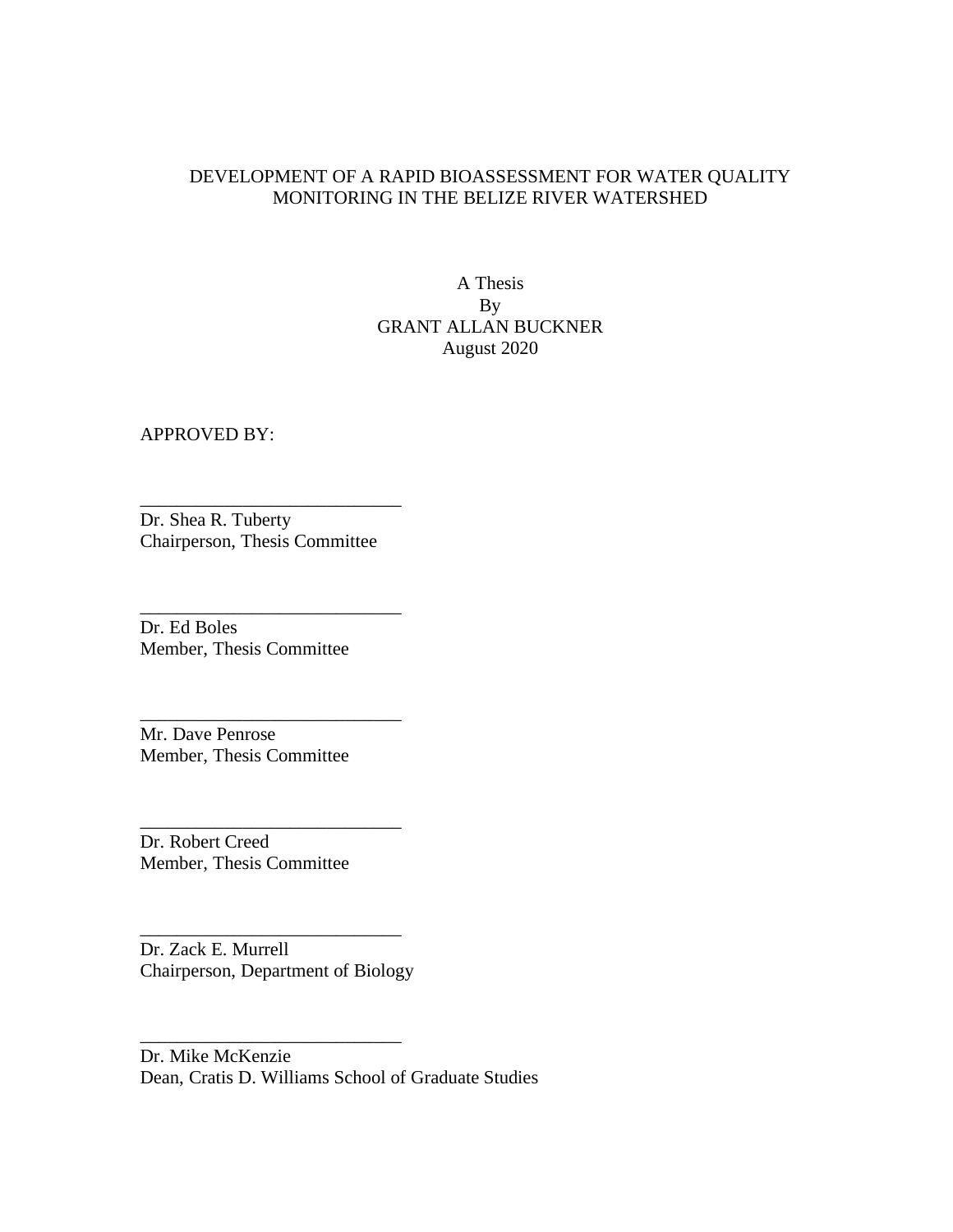Copyright by Grant Allan Buckner 2020 All Rights Reserved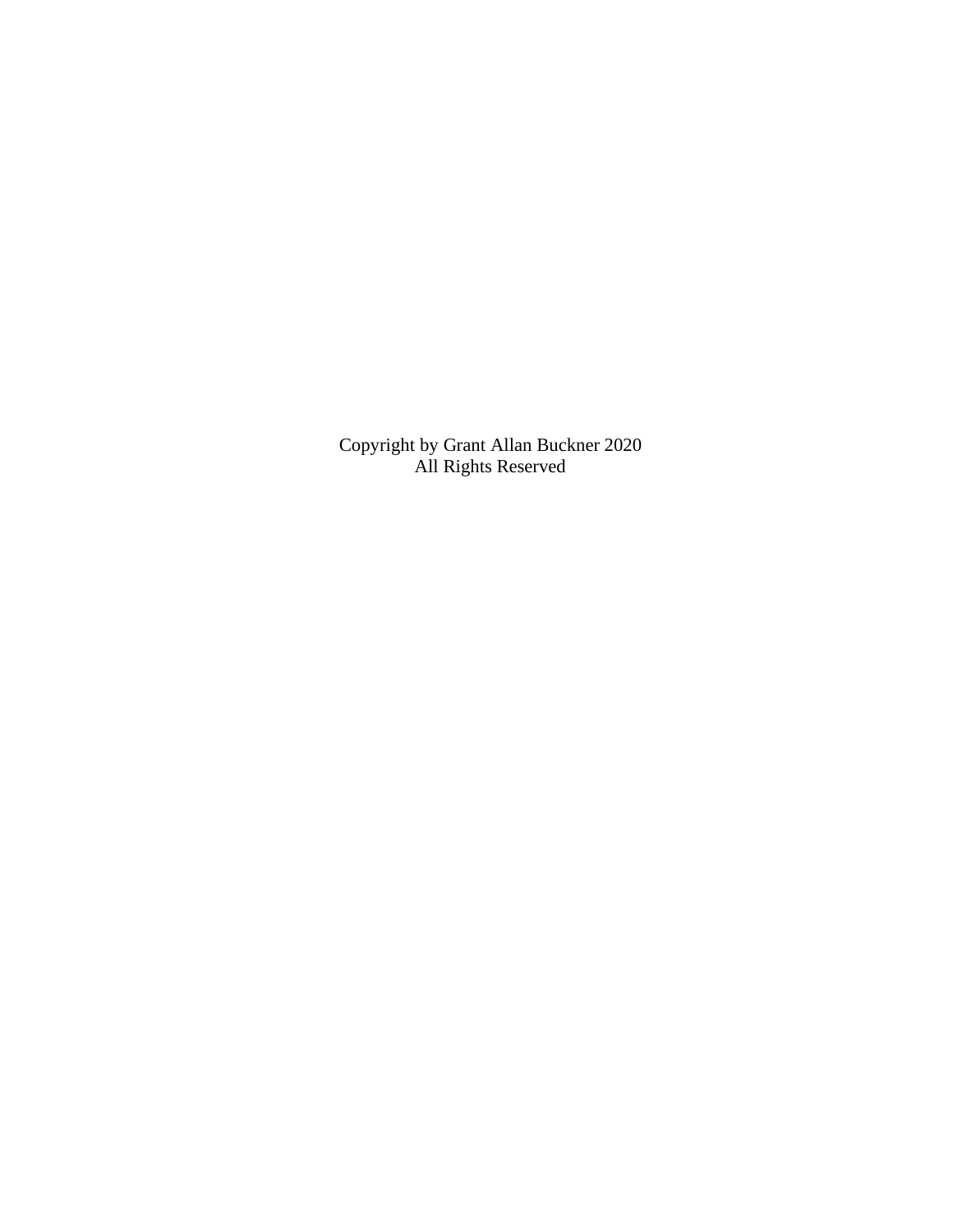# **Abstract**

# DEVELOPMENT OF A RAPID BIOASSESSMENT FOR WATER QUALITY MONITORING IN THE BELIZE RIVER WATERSHED

Grant Allan Buckner B.S., University of North Carolina at Asheville M.S., Appalachian State University

Chairperson: Dr. Shea R. Tuberty

Belize is a small country located on the Yucatan peninsula. Due to its large tracts of forest and its proximity to the Mesoamerican reef, Belize is home to some of the most biodiverse ecosystems in the world. Agriculture and development are becoming more frequent in Belize, which negatively impacts water quality, and could lead to losses in biodiversity. Belize has not established a rapid biological assessment method for monitoring river water quality based on aquatic macroinvertebrates. As such, the Belizean Rapid Bioassessment Protocols (BRBP) was created by collecting aquatic macroinvertebrates and water chemistry data from 31 sites during the dry season 2019-2020 within the Belize River Watershed (BRW). The BRW is the largest and one of the most impacted watersheds in Belize. A reference collection of over 5,000 aquatic macroinvertebrates from 150 different taxa including 29 new records was created for Belize. Also, standardized methods for collecting aquatic macroinvertebrates were created for the BRW. A Multimetric Index using box plots to detect metrics that were sensitive to impaired water quality was produced for the BRW. The Multimetric Index resulted in four valid metrics: Number of Ephemeroptera Collected, Total Taxa Richness, Biological Monitoring Working Party modified for Brazil (BMWP-Brazil), and % 3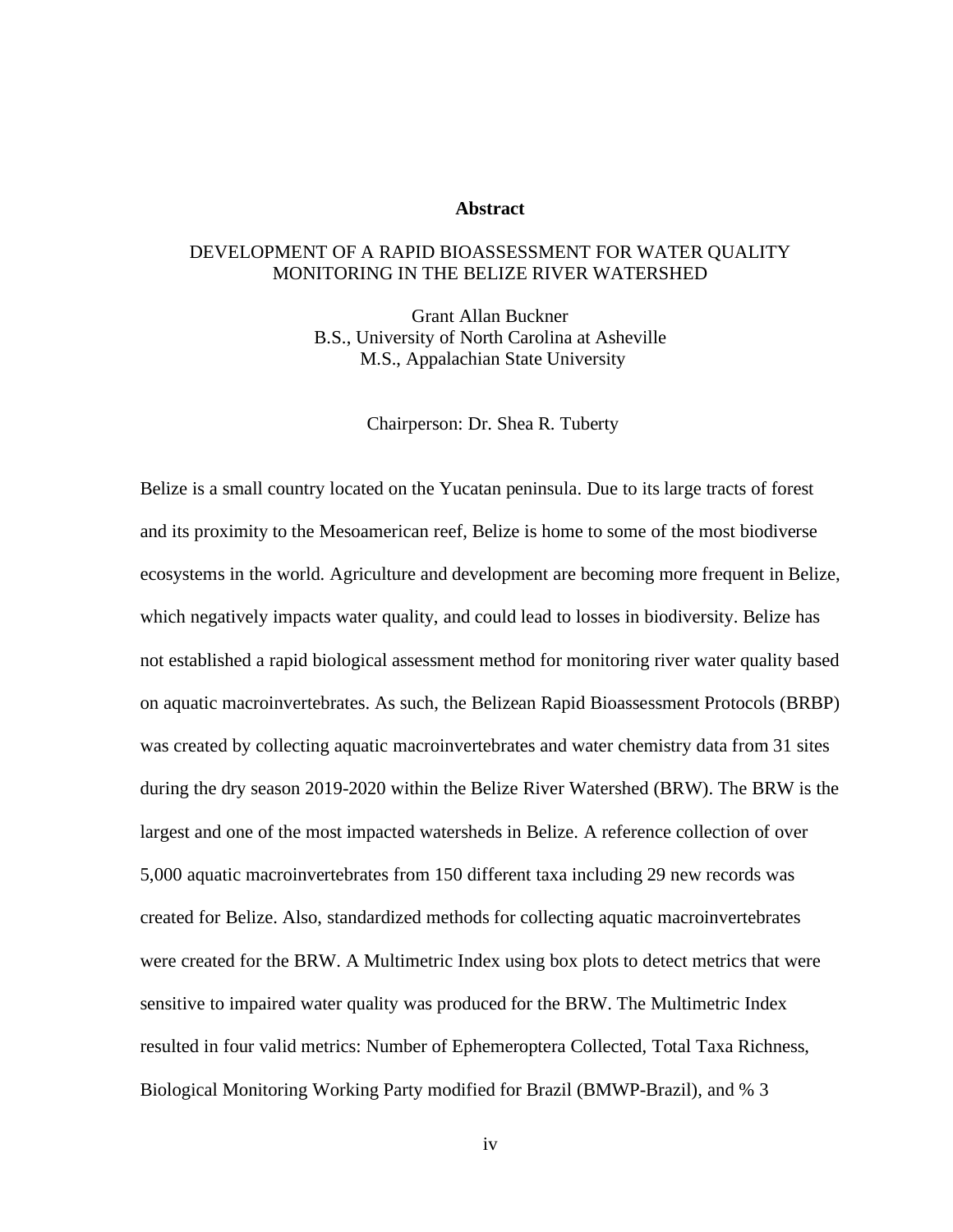Dominant Families. These metrics were used to create four categories of water quality for the BRW: "excellent", "good", fair", and "poor". Tolerance values (TV) for 29 families and 36 genera were calculated, starting with "excellent" and using cumulative percentiles to calculate how far into increasingly poor water quality a taxon was found. Watershed size, seasonality, and high elevation streams remain major areas that should be addressed in future studies. The Multimetric Index and TVs can be adjusted with more sampling, and eventually serve as a guideline for expansion outside of lowland streams in the BRW. Although this project represents an initial phase of biomonitoring in Belize, it is a vital step toward using aquatic macroinvertebrates as a critical component in detecting changes in water quality.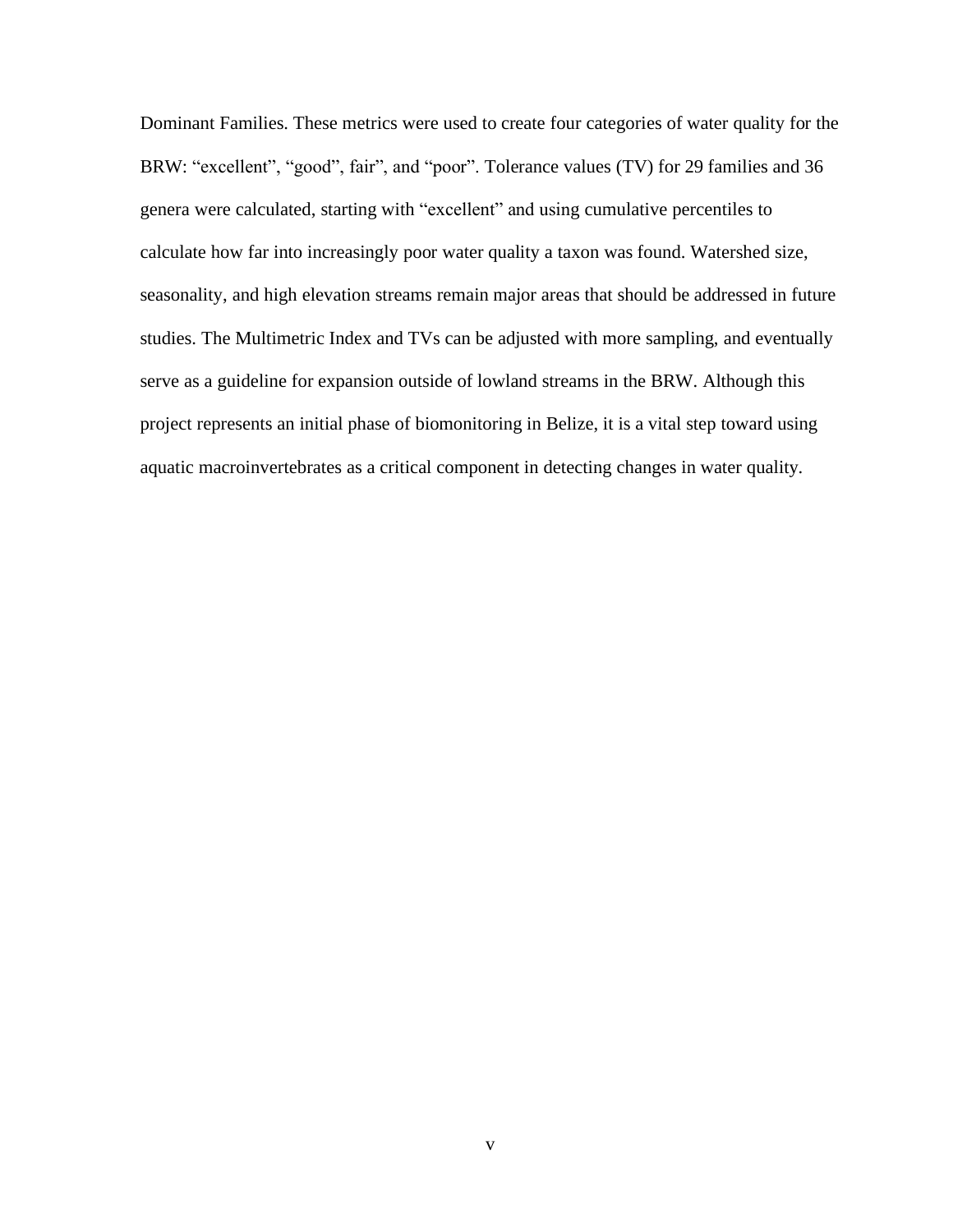# **Acknowledgements**

I would like to acknowledge my Thesis Advisor Dr. Shea Tuberty for the opportunity to join Appalachian State University and work on an exciting and unique project. I would like to acknowledge Dr. Ed Boles for his expertise and commitment to water quality for the country of Belize. I would like to thank Dave Penrose for sparking my interest in aquatic macroinvertebrates, providing input on my thesis, and helping with identifications in Belize. I would like to acknowledge Dr. Robert Creed for his input and advice on the ecology of streams and its implications for biomonitoring. I would also like to thank Dr. Jeff Colby who helped me with the GIS component of my work.

A special thank you to Jasper Yoke for his hard work and dedication that led to the completion of this project. I would also like to thank members of the Tuberty Lab, William McMahan and Cristina Sanders, for their support on this project and especially for welcoming me into the Tuberty Lab.

I would like to acknowledge the Department of Biology at Appalachian State University, the Office of Student Research, and the Wayne Richardson Memorial Fellowship for funding. Finally, I would like to acknowledge the Government of Belize, especially the Belize Fisheries Department and Forestry Department, for scientific research permits as well as everyone in Belize that helped support this effort, including: Monkey Bay Wildlife Sanctuary, Birds Eye View Lodge, and Friends of Conservation and Development.

vi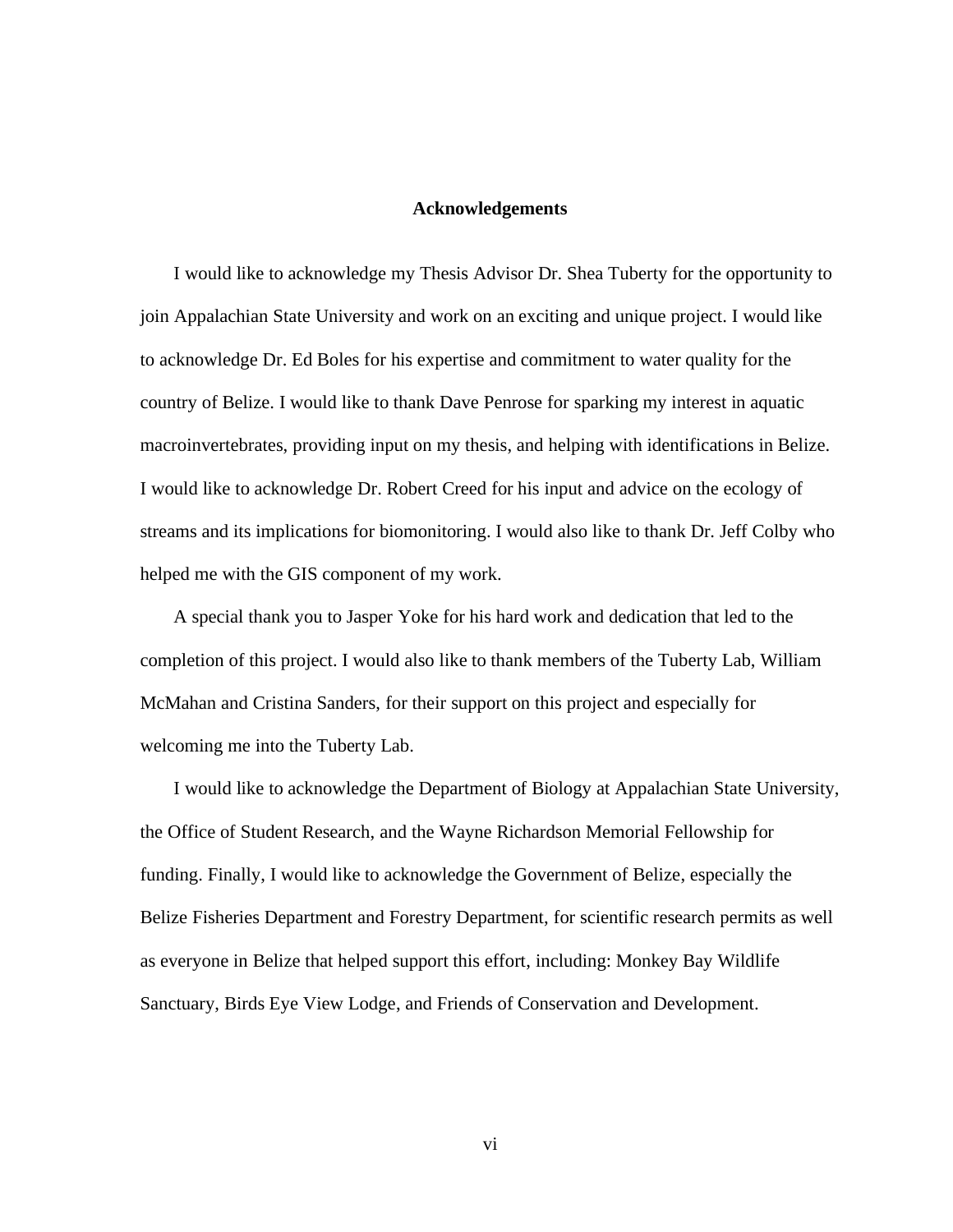# **Dedication**

I dedicate this thesis to Dave Penrose, who sparked my interest in aquatic macroinvertebrates and whose commitment to water quality is an inspiration for all who love rivers and streams.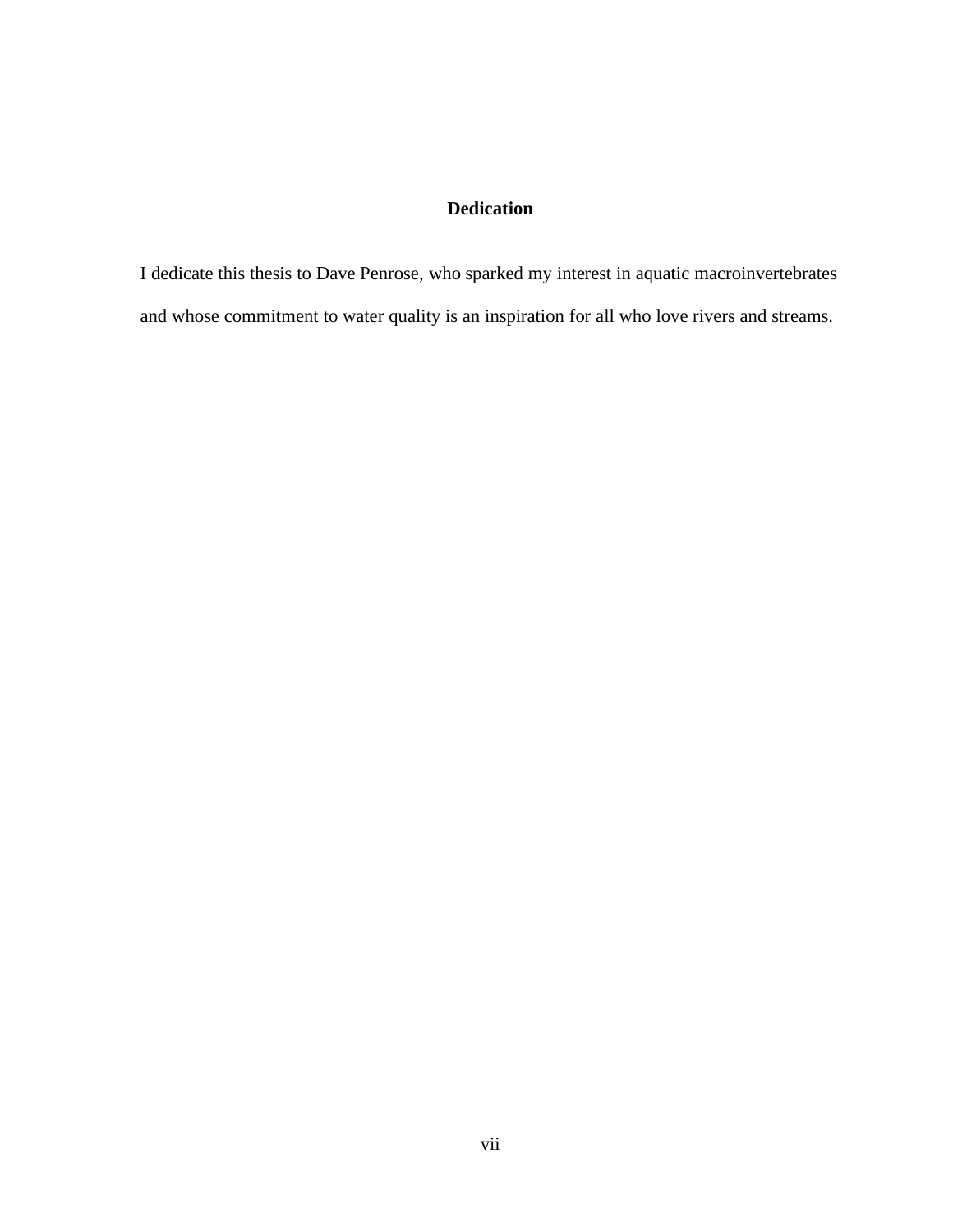# **Table of Contents**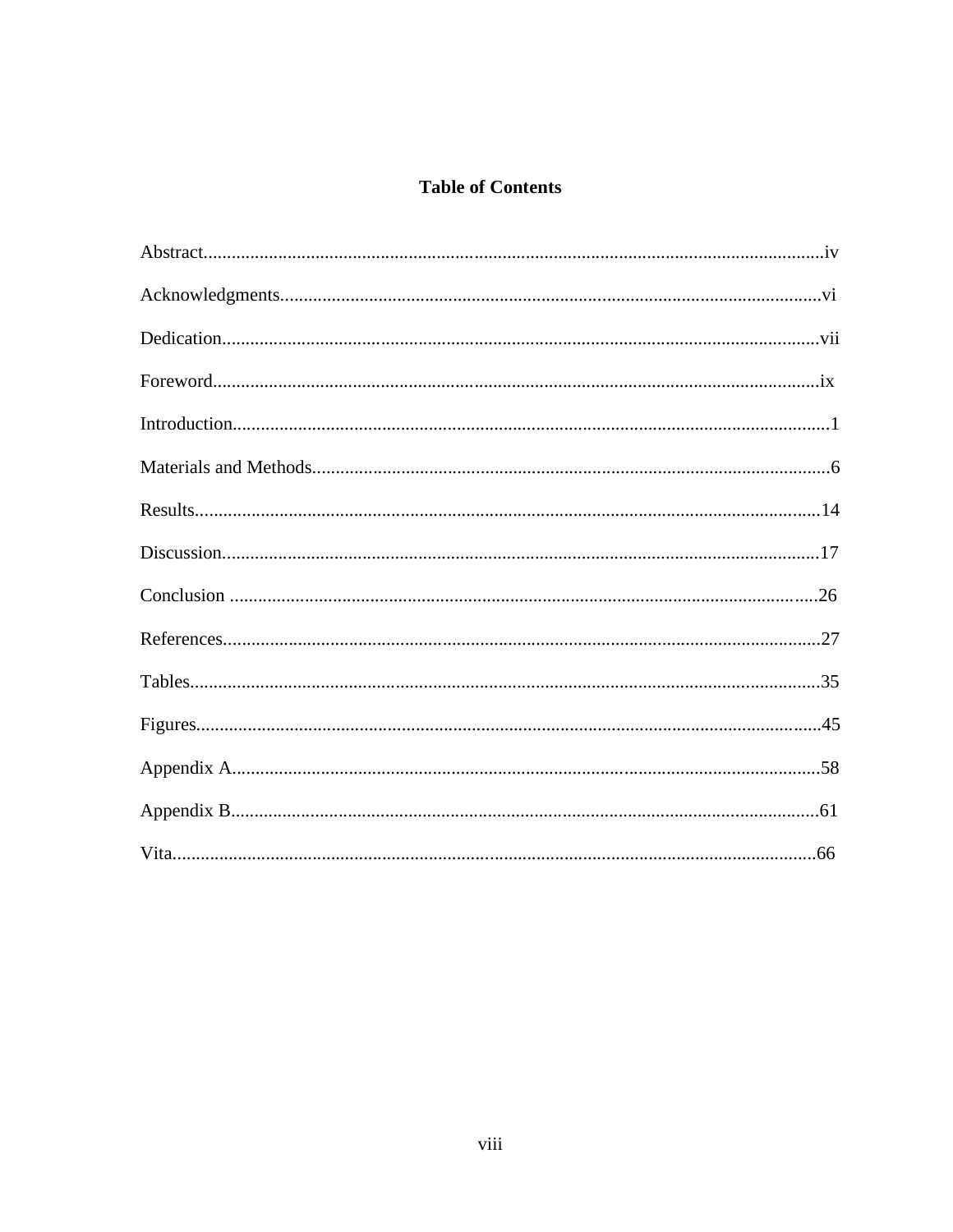# **Foreword**

The research in this thesis has been formatted for and will be submitted to *Hydrobiologia* which is a peer-reviewed international journal focused on aquatic sciences owned by Springer Nature which is a part of Springer publishing company.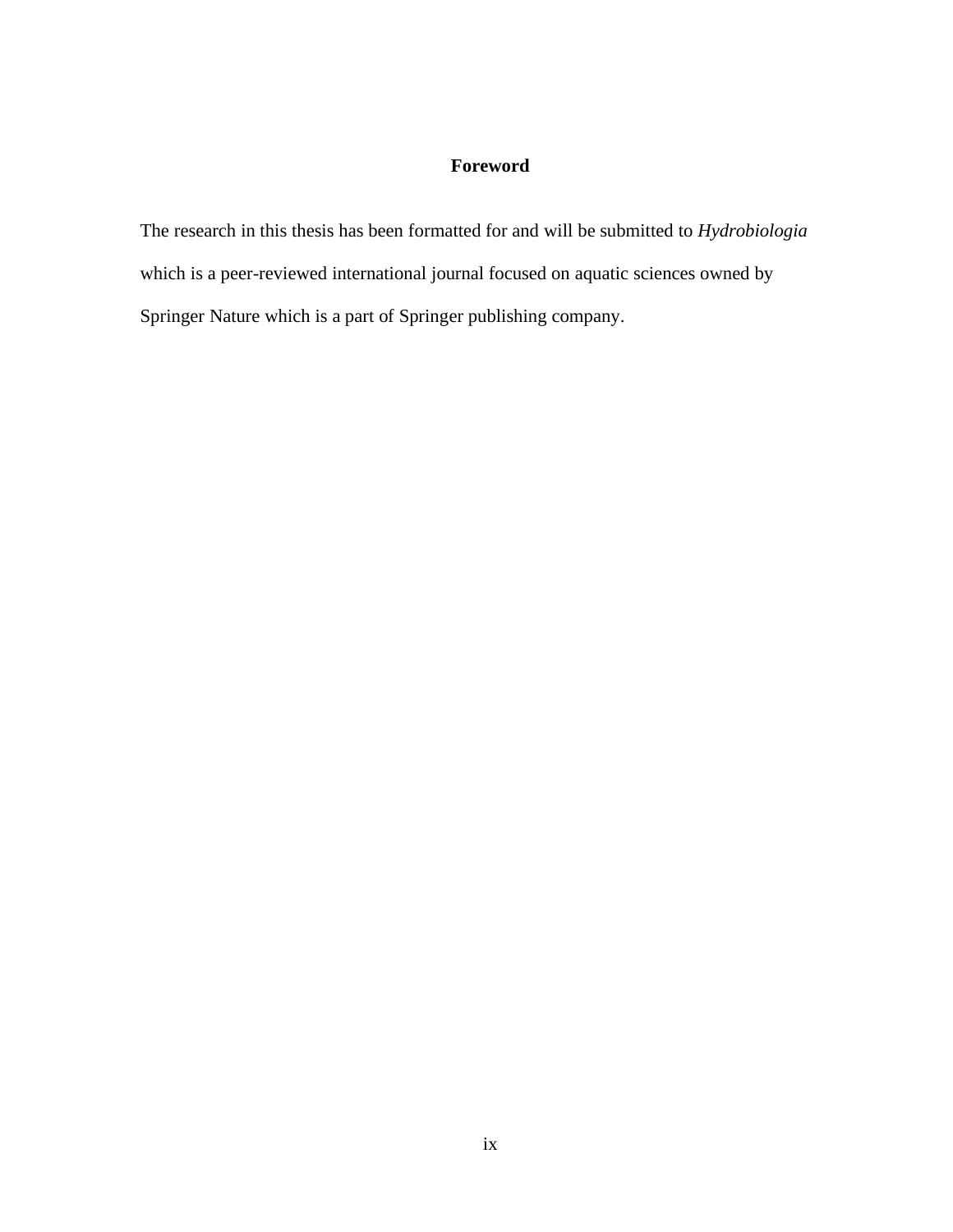# **Introduction**

Bioindicators are living organisms used to monitor an aquatic environment. Bioindicators are important because they are continually present in their environments and are therefore subject to environmental conditions, making them more useful than water grab samples to measure physical and chemical characteristics that represent a brief snapshot of conditions (Rosenberg & Resh, 1993). There is a consensus that there is no perfect stream bioindicator for all situations, but steps should be taken to try to select the best bioindicator possible given the goals of the effort (Bonada et al., 2006; Resh, 2008). For stream biomonitoring, there are several different candidates for bioindicators, including fish, algae, and aquatic macroinvertebrates each having an array of positive and negative attributes (Resh, 2008). Using a combination of different bioindicators is often the best choice (Barbour et al., 1999) but can be costly and not always possible due to time constraints or expertise of scientists.

Algae are easy to collect and good for indicating the presence of herbicides but has a short generation time and few indexes/metrics that can be easily expanded to new regions (Resh, 2008). Fish are long-lived, have important ecological roles, and are easy to identify; however, fish are extremely mobile, which is problematic for locating specific areas where pollution is occurring (Resh, 2008). Aquatic macroinvertebrates do not live as long as fish but are semi-long lived (months to a few years). They are easy to sample but are prone to issues of seasonality and are hard to identify without formal training (Resh, 2008). Aquatic macroinvertebrates are inexpensive to sample and can relate information about the long term water quality of a site (Resh, 2008). Aquatic macroinvertebrates have been used extensively around the world for monitoring water quality and are also used by many state and government agencies in North America (Chutter, 1972; Armitage et al., 1983; Lenat, 1993;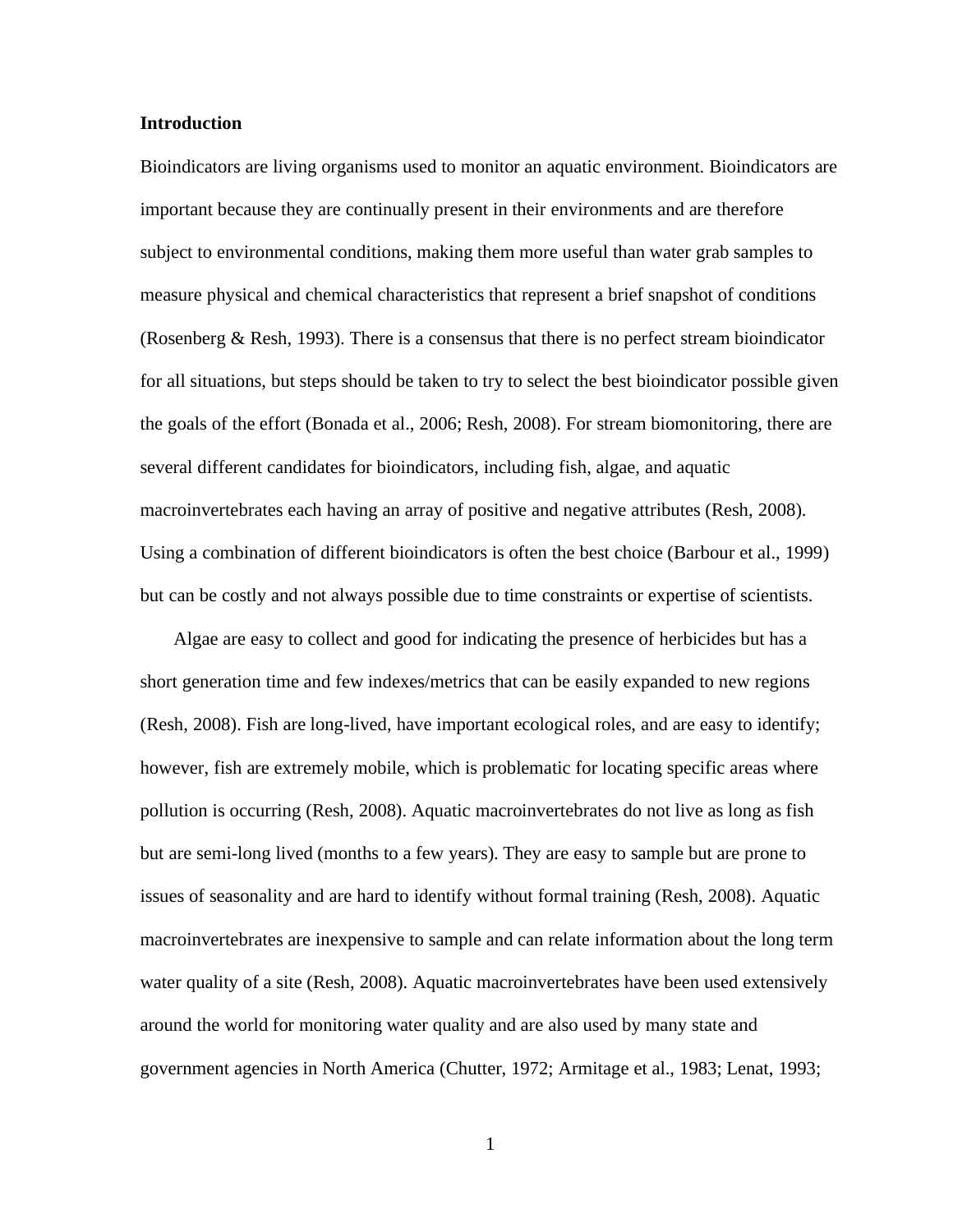Barbour et al., 1996; Weigel et al., 2002; Baptista et al., 2007; NC Department of Environment Quality, 2016; Patang et al., 2018). Aquatic macroinvertebrates were selected to monitor water quality in Belize because they are inexpensive to sample and have been used extensively for monitoring water quality.

Aquatic macroinvertebrates have been used as bioindicators over 100 years to monitor aquatic ecosystem health and water quality (Bonanda et al., 2006). One of the first methods was the saprobic system developed in the early 1900s in Germany by Kolkwitz  $\&$ Marsson (1908, 1909). The saprobic system related water quality at sites based on the type of organisms present and their reliance on dissolved oxygen. Other than the saprobic method, most of the early water quality monitoring programs focused on bacteria in sewage effluents (Hynes, 1960). This changed through the 1970s into the 1990s when there was an increase in the use of bioindicators for water quality, specifically using aquatic macroinvertebrates (Chutter, 1972; Hilsenhoff, 1987 & 1988; Barbour et al., 1996). Chutter (1972) developed a Biotic Index for South African streams by creating quality values for different invertebrates based on where they occurred in relation to water quality impairment. Likewise, Hilsenhoff's widely known Family Level Biotic Index worked similarly but chose to focus solely on arthropods (Hilsenhoff, 1987 & 1988). Hilsenhoff's Family Level Biotic Index was widely used and/or adapted for the expansion into new regions. North Carolina used a similar method to establish the North Carolina Biotic Index (Lenat, 1993; NC Department of Environment Quality, 2016) and focused on the genus and species level, while considering the different regions in North Carolina (Mountain, Piedmont and Coastal Plain). In Florida, a Multimetric method using aquatic macroinvertebrates was created based on methods for creating a fish Multimetric Index (Barbour et al., 1996; Karr et al., 1986). It also considered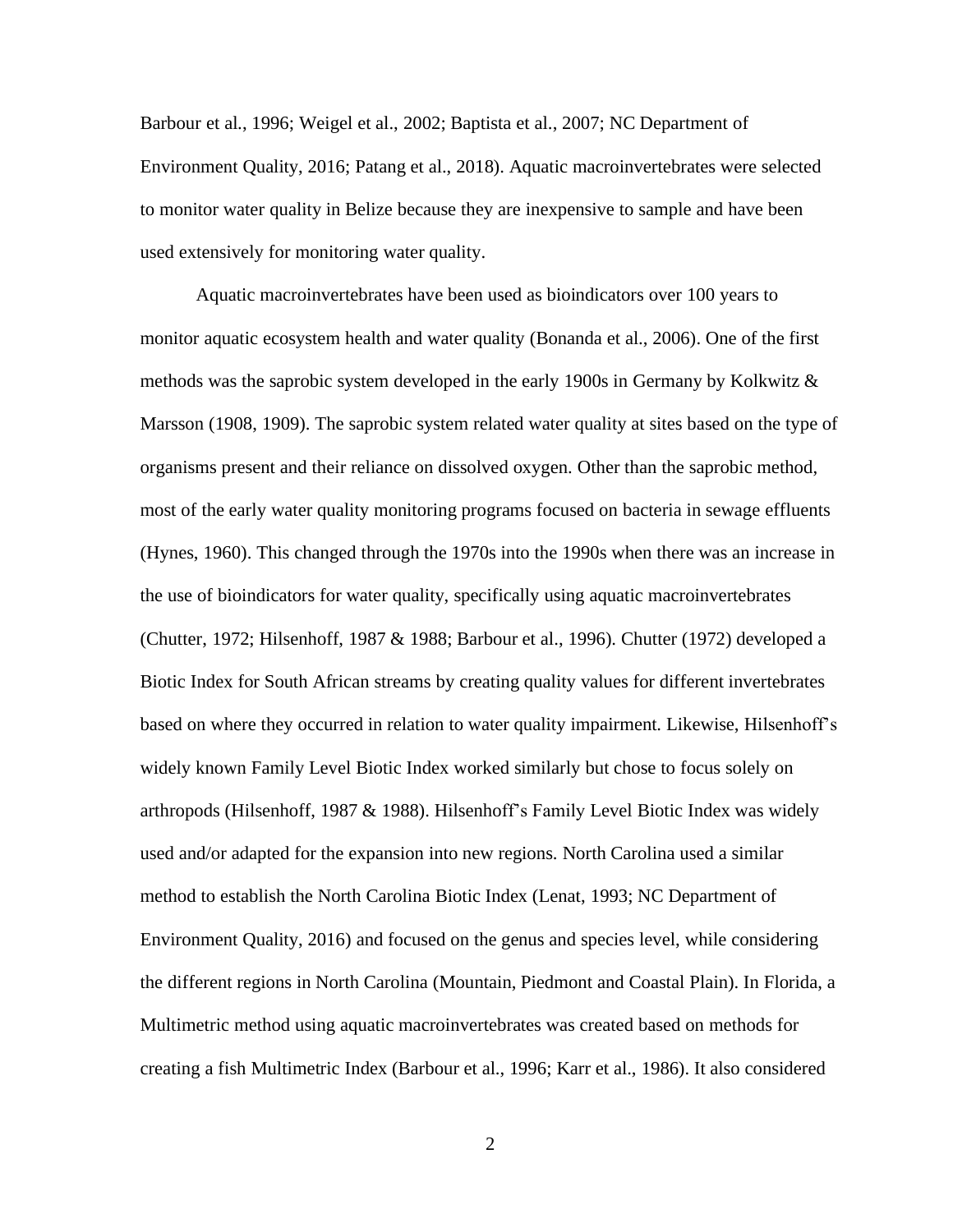different regions and ecosystems of Florida. Eventually, the Environmental Protection Agency standardized a method utilizing benthic macroinvertebrates, periphyton, and fish to monitor water quality (Barbour et al., 1999). In Europe, similar scoring systems also arose. The Biological Monitoring Working Party (BMWP), developed in Europe, also used a scoring system at the family level with the score attributing to how sensitive macroinvertebrates are to pollution (Chesters, 1980). The Average Score Per Taxon was also developed and was shown to be a useful tool for monitoring water quality (Armitage et al., 1983).

There are many approaches to how aquatic macroinvertebrates can be used to monitor water quality. Multimetric, multivariate, biomarkers, and several other approaches have been proposed (Bonada et al., 2006). In North America, many are iterations and modifications to the Hilsenhoff Family Level Biotic Index, developed in Wisconsin in the late 1980s (Hilsenhoff, 1987  $&$  1988). As better keys and taxonomic resolution were formalized, there was a push toward genus and species level identification resulting in specific tolerance values that relate an individual aquatic macroinvertebrate species to its sensitivity to water quality pollution (Hilsenhoff, 1987, 1988; Barbour et al., 1996; NC Department of Environment Quality, 2016). As of 2006 all 50 states in the U.S. either had or were developing a water quality monitoring program using aquatic macroinvertebrates (Carter et al., 2006). Although it is difficult to generalize aspects of aquatic macroinvertebrate monitoring programs across continents, there are a few general principles that hold. Chang et al. (2014), found that after reviewing tolerance values from 29 different regions from all 6 continents, the basic assumptions about the tolerance of different orders and families of aquatic insects are true. An example of these assumptions was that Ephemeroptera, Plecoptera, and Trichoptera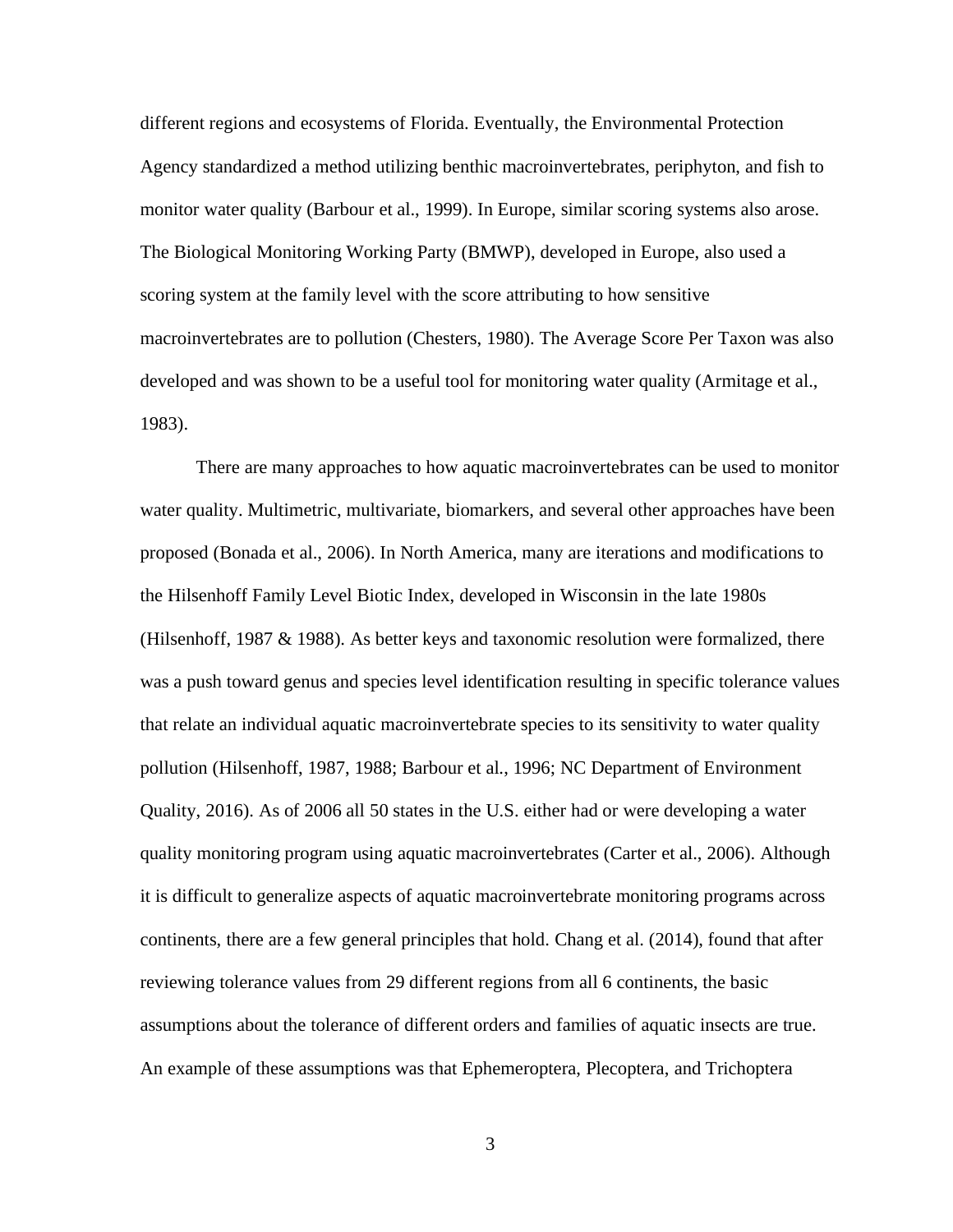(EPT) were always more sensitive than non-EPT insects (Chang et al., 2014). The basic assumptions that held true are useful for trying to implement a biomonitoring program in a new place like Belize. There have been some protocols developed for Central and South America that are useful, such as the many Multimetric indexes that have been developed in Brazil, Costa-Rica and Mexico (Fernández, 2002; Weigel et al., 2002; Baptista et al., 2007; Ferreira et al., 2011; Helson & Williams, 2013).

In Belize, water quality is important for the many organisms that make up its large biodiversity. Practices such as agriculture, human development, and deforestation occurring near streams and rivers are threats to water quality (Dudgeon, 2006), and are all currently taking place in the Belize River Watershed (BRW) (Young, 2008). Water withdrawals for agriculture and saltwater intrusion are also areas of concern in Belize. The more northernly distributed New River watershed experienced water quality pollution, causing a fish and crocodile kill in 2019, highlighting the need for increased biomonitoring of water quality. Belize has had previous work published regarding the use of aquatic macroinvertebrates for monitoring water quality (Carrie et al., 2015, 2017). Carrie et al. (2015) showed that there is a need to consider seasonality and the underlying geology of a stream when developing a rapid bioassessment tool. The work of Carrie et al. (2017) in Southern Belize also found that family-level classifications had limited capacity to detect moderate pollution. They concluded that while family level identification is useful for detecting heavily impacted streams, identification at the genus level may uncover impacts of moderate pollution (Carrie et al., 2017). Additionally, identifying macroinvertebrates to the lowest taxonomic level has been shown to provide more discriminatory power when detecting pollution (Lenat & Resh, 2001). This is problematic in Belize, where identification to the genus level with confidence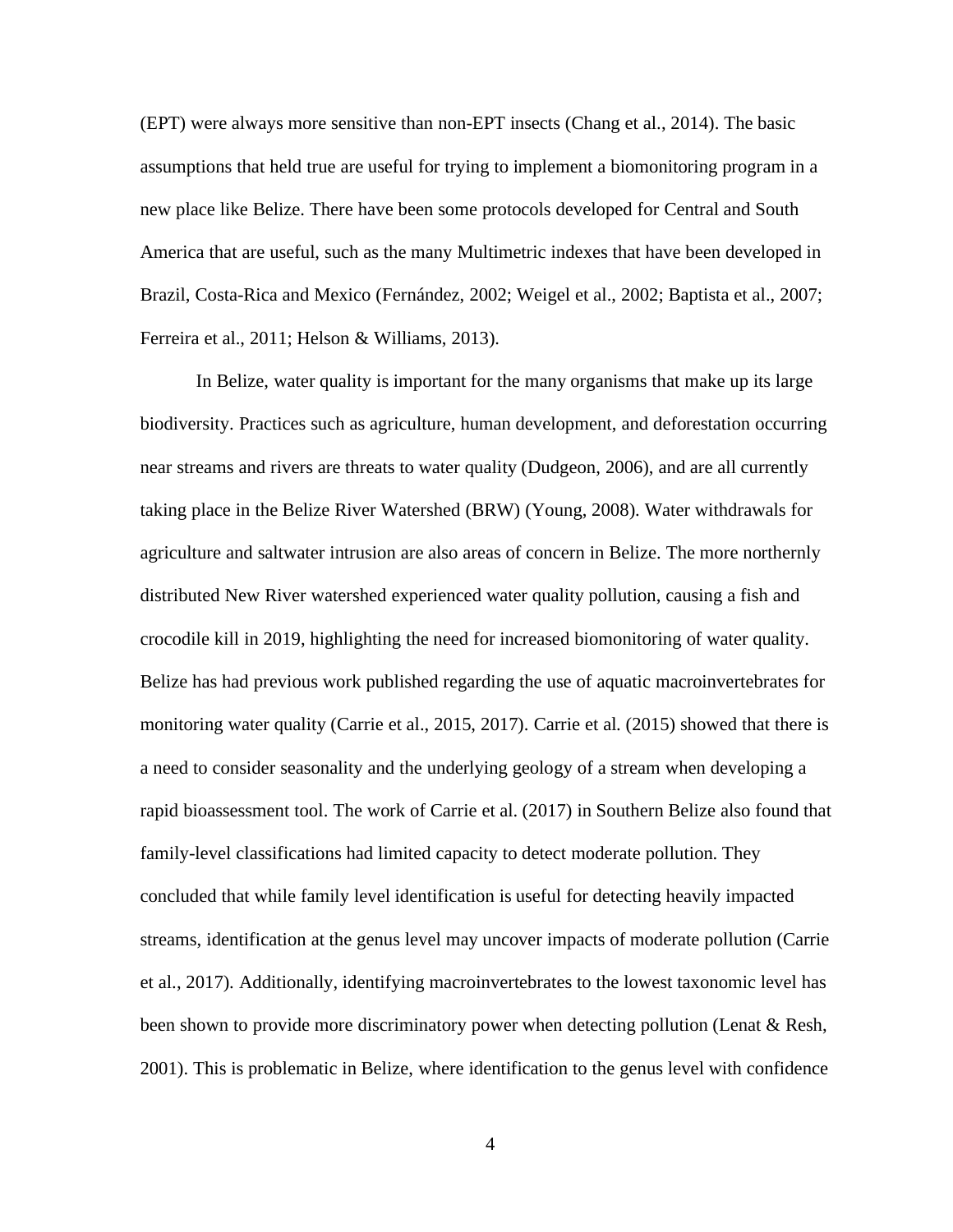was often not possible due to taxonomic keys not being compiled into one volume (Carrie et al. 2015). However, a new key published in 2018 for the Neotropics, (*Thorp and Covich's Freshwater Invertebrates. Volume III, Keys to Neotropical Hexapoda*) enabled mostly genus and some species level identification for this project. This, in turn, might increase the ability to detect mild to moderate water quality pollution (Lenat & Resh, 2001; Thorp, 2018). This project also focused on the larger, more centrally located BRW which has experienced increased development and deforestation (Karper & Boles, 2004). Due to the lack of knowledge of aquatic macroinvertebrates in Belize and the human impacts in the BRW, the project had several goals, which involved documenting aquatic macroinvertebrates and monitoring water quality. The objectives of this project were to: identify and document the diversity of the aquatic macroinvertebrates in the Belize River Watershed (BRW), provide a reference collection and standardized protocol for the collection of aquatic macroinvertebrates in the BRW (that can be expanded to other watersheds), develop a Multimetric Index for monitoring water quality for wadeable streams in the BRW, and propose initial tolerance values based on their distribution in water quality bioclassifications from the Multimetric Index.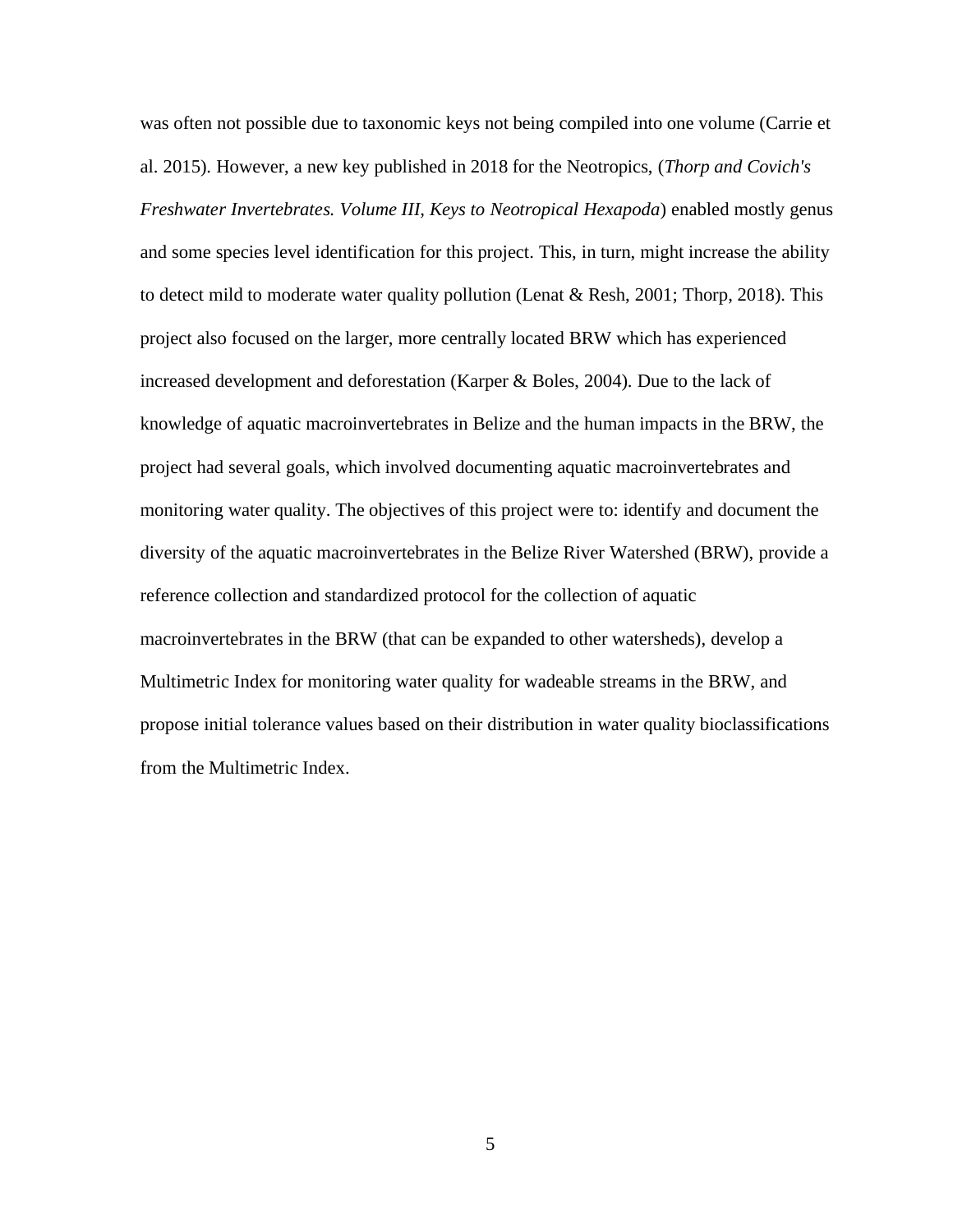# **Materials and Methods**

#### *Study Area*

The focus area of this project was the Belize River Watershed (BRW), which is the largest watershed in Belize with approximately one-third of its watershed located in Guatemala. The BRW is heavily impacted by humans, and is subject to large amounts of pollution, making it a prime area for monitoring water quality (Karper & Boles unpublished, 2004; Young, 2008; Cherrington et al., 2010). Also, between 2010-2012 of all the deforestation in Belize, 36.7% of it occurred in the BRW, which was the highest of any Belizean watershed (Cherrington et al., 2010). This is especially concerning for the riparian forests, which are vital for stabilizing stream and riverbanks, providing shade that decreases water temperature, and providing leafy and woody debris inputs for aquatic macroinvertebrates (Quinn et al., 1997; Mark & Planner, 2003; Valente-Neto, et al., 2015).

#### *Collection of Aquatic Macroinvertebrates*

Aquatic macroinvertebrates, water chemistry, and GPS coordinates were collected at each site in the BRW during the dry season from December  $29<sup>th</sup>$ , 2019 to January 14<sup>th,</sup> 2020 (Fig 1). The dry season was selected for sampling to increase the likelihood of wadeability, avoid the sampling of intermittent streams, and increase the prospect of discovering a difference in assemblages between reference and impaired streams. With lower flows in the dry season this could potentially increase stress on aquatic macroinvertebrates (Jacobsen et al., 2008; Damanik-Ambarita et al., 2016; Castellanos Romero et al., 2017; Patang et al., 2018). Additionally, flows during the dry season tend to be more stable and heaving flooding in the wet season can scour habitats of aquatic macroinvertebrates. Sites were selected based on three criteria: they were positioned in the BRW, they were publicly accessible, and easily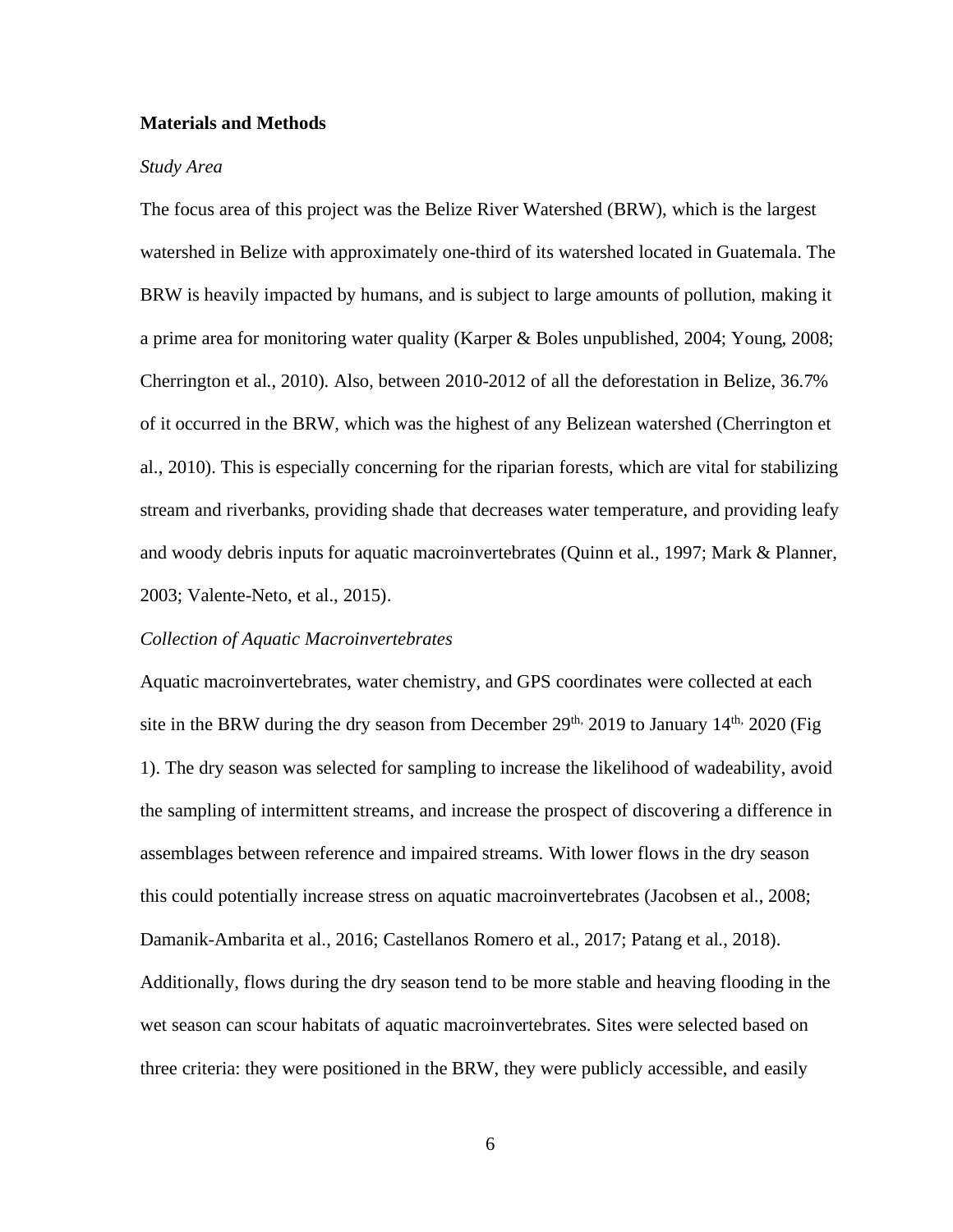wadeable. These criteria were chosen to make resampling efforts as easy and straightforward as possible. Collection of aquatic macroinvertebrates at each site involved the use of kick seines, dip nets, leaf packs, sand sieves, and visual searches adapted from the North Carolina Department of Environmental Quality, Virginia Department of Environmental Quality and the United States Environmental Protection Agency protocols (Barbour et al., 1999; VDEQ, 2008; NC Department of Environmental Quality, 2016).

At each site, a 500µm kick net (BioQuip Products, Rancho Dominguez, CA, USA) sample was collected by disturbing the substrate within a 3.0  $m<sup>2</sup>$  area of riffle for one minute. All bugs were picked from the net for up to fifteen minutes or until nothing was left. Up to but no more than five jabs using a 500µm D-net (BioQuip Products, Rancho Dominguez, CA, USA) was used to collect macroinvertebrates from submerged vegetation or undercut banks. A jab was adapted from the Virginia protocols and defined as moving the D-net through the habitat for approximately five seconds or shaking the habitat in the net for approximately five seconds (VDEQ, 2008). Leaf packs, if present, were collected by gathering a handful of submerged leafy debris into a collecting pan. Sand samples were collected by filling an 8-inch #10 (2mm wire mesh) brass sieve (Cole Parmer, Vernon Hills IL, USA) with sand and washing away all silt/sand until only coarse sand or gravel was left. Sand samples were collected based on the amount of suitable sampling habitat available, but no more than 5 sand samples were taken at a site. Lastly, visual searches involved flipping over rocks and submerged woody debris or investigating any other unique habitats not already sampled. Visual searches lasted until all unique habitats were sampled or until fifteen minutes passed since visual searches first began. All macroinvertebrates collected were preserved in a labeled jar in the field in 80% Ethanol (produced from over-proof rum) and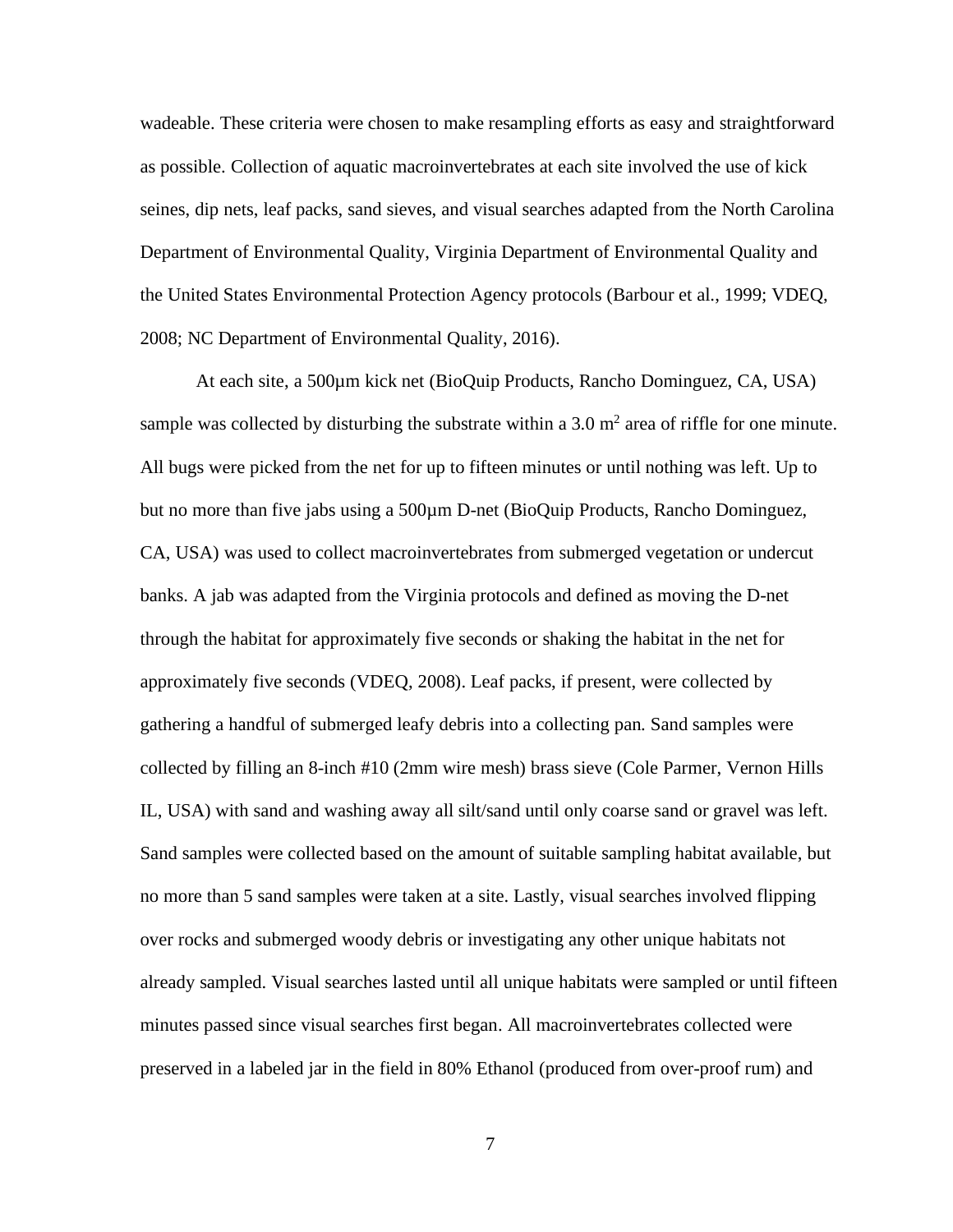transported to a lab for identification. All aquatic macroinvertebrates collected were viewed under dissection microscopes and identified to the lowest taxonomic level possible, primarily using *Thorp and Covich's Freshwater Invertebrates, Volume III, Keys to Neotropical Hexapoda* but also with *A Natural History of the Bladen Nature Reserve and its Gastropods* (Doruson, 2009), and placed in labeled 1 or 6-dram archival grade vials (Discount Vials, Madison, WI, USA) with 80% ethanol. Additionally, head capsules of Chironomids were mounted and identified using the *Identification manual for the larval Chironomidae (Diptera) of North and South Carolina* (Epler, 2001).The specimens remain in Belize as vouchers of aquatic macroinvertebrate diversity and provide a training tool for local biologists to support continued monitoring of water quality.

The estimated discharge was also calculated at each site using the float method to estimate rough discharge (Dobriyal et al., 2017). Water chemistry data were recorded using a YSI Professional Plus multimeter probe (YSI Inc, Yellow Springs, OH, USA) to collect pH, temperature, conductivity, chloride, and dissolved oxygen at each site. Additionally, more than a liter of water was collected in the field in plastics bottles at each site. Bottles were rinsed with water from the collection site, then filled. These samples were transported to the lab and were then vacuum filtered using Whatman student grade filter paper (GE Healthcare Biosciences, Pittsburgh, PA, USA). Once a liter of the sample was filtered, it was then pushed by a 60 mL slip tip syringe (Becton, Dickson and Company, Franklin Lakes, NJ, USA) through an Oasis Prime HLB Plus Short Cartridge (Waters, Franklin, MA, USA), labeled and stored for transportation to the United States. Unfortunately, water samples were not processed by non-target screening (NTS) for the determination of pollutants by an innovative technique (UHPLC-Orbitrap MS/MS) due to complications with the Covid-19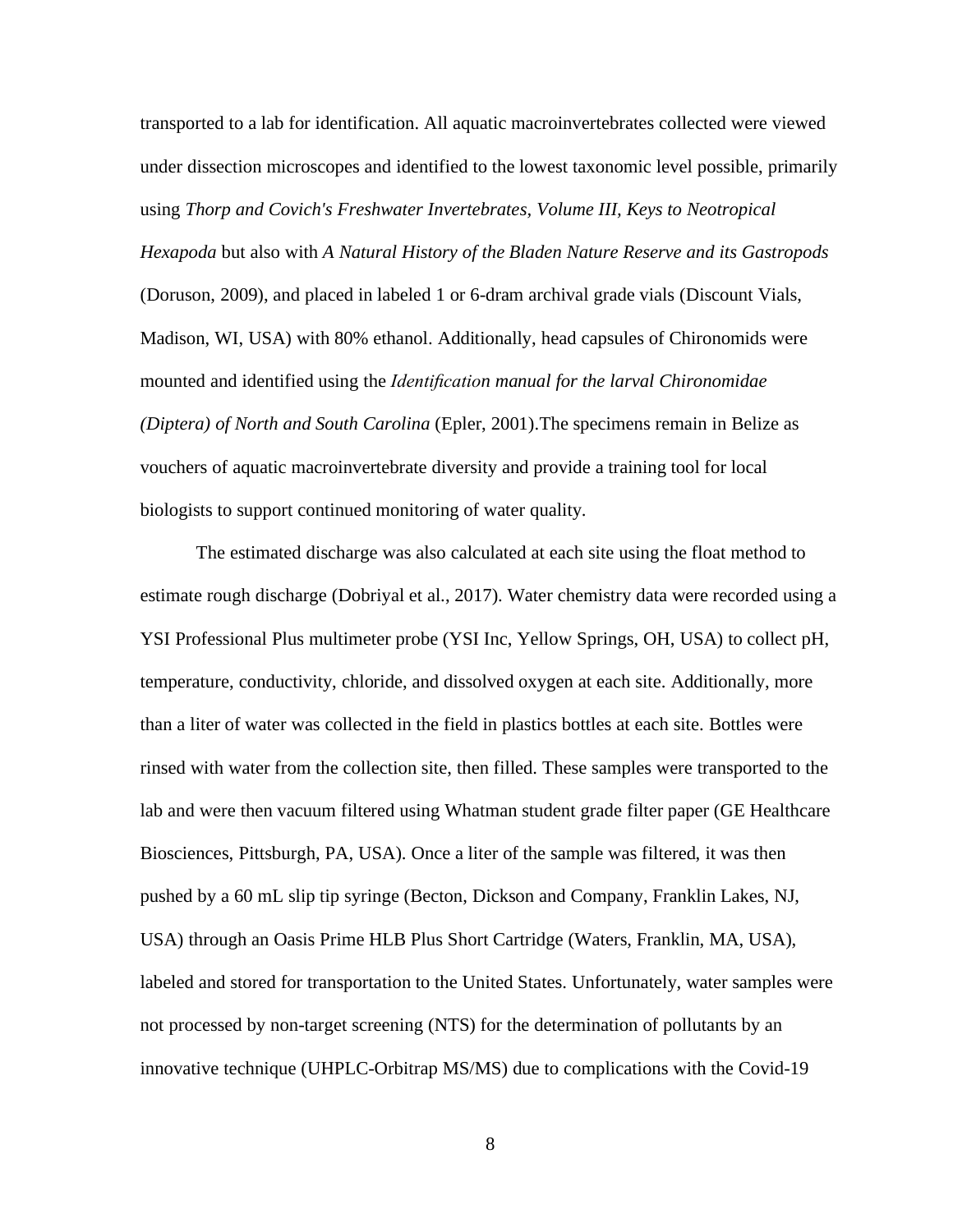Pandemic of 2020. Currently, they are stored on the cartridges in a secure freezer located at the Department of Biology at Appalachian State University.

# *Watershed Delineation, Underlying Geology, and Land Use*

For every site sampled, the upstream watershed was delineated, as was the entire BRW. Land use and underlying geology were determined using ArcMap Version 10.6 (ESRI, Redlands, CA, USA) for all sites except 4, 6, and 19, due to the lack of available data for the Guatemalan portions of the watershed. For delineating the BRW and all sub-basins, ASTER Global Digital Elevation Model V003 (DEM) were downloaded from the National Aeronautics and Space Administration (NASA) earth explore website

[\(https://search.earthdata.nasa.gov/search\)](https://search.earthdata.nasa.gov/search) and opened in ArcMap. The DEM were converted into a single mosaic and then the watershed was delineated using the Hydrology toolset in the spatial analyst tool pack. A flow accumulation threshold was set at 500 for the entire watershed, as this best represented the streams in the BRW based on aerial photography and sites sampled during field collections. Once every sub-basin upstream of each site were delineated, the size of the basin was calculated using the field calculator in the attributes table in ArcMap.

For streams in Belize, 2017 Land Use data were downloaded from the Belize Spatial Data Warehouse (Meerman & Clabaugh 2017). This data were created for the Central American Ecosystems Map, but has been continuously updated with new Landsat data. The land use data were downloaded into ArcMap, the land use upstream of sites were obtained by overlaying the sub-basin upstream for each site, and land use was extracted. Using the field calculator in ArcMap, the total area and area of each land use were obtained. These tables were exported into excel where all anthropogenic disturbance was combined into the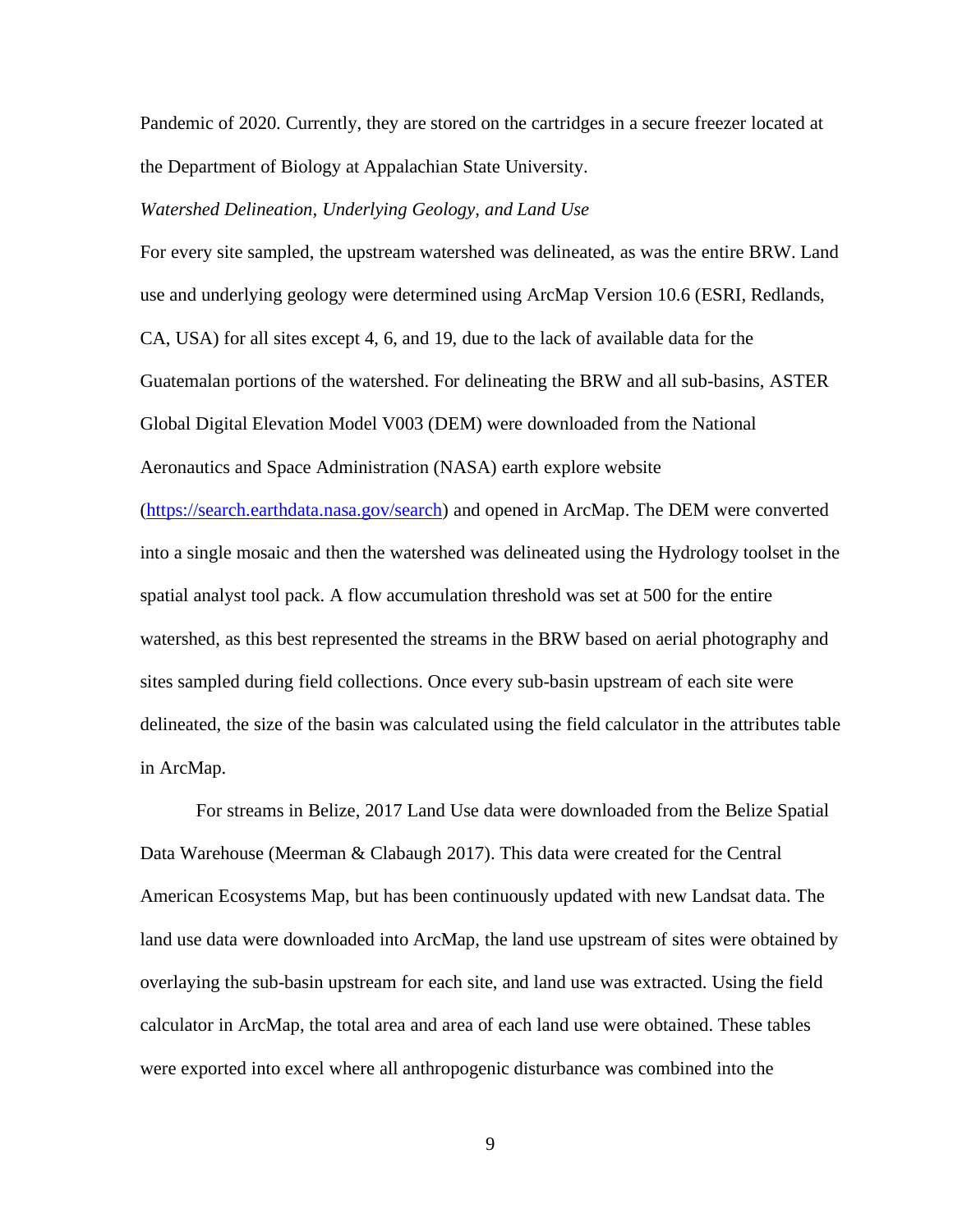category of "disturbed". This included agriculture, urban area, mining, and fire-induced thickets. Lastly, for the determination of the geology upstream of each site located in Belize, geologic maps were downloaded from DATA BASIN [\(www.databasin.org\)](http://www.databasin.org/). These geologic maps were uploaded by the Conservation Biology Institute and came from a 2004 planning project by the Selva Maya Consortium. The resulting map was reclassified in ArcMap into two categories for geology (limestone and non-limestone) and then underlying geology was extracted by overlaying each catchment upstream of each site.

#### *Site Classification*

Samples were collected from sites with a variety of conditions of water quality, ranging from pristine to heavily impacted. Reference sites were those that met at least four of the five following conditions: total percent area disturbed in the watershed less than 25%; dissolved oxygen greater than 7.0 mg/L; chloride less than 15 mg/L; and conductivity values less than 50 µS/cm or less than 500 µS/cm for watersheds with more than 25% limestone. Impacted sites were those that included at least two of the three following conditions: total percent disturbed in the watershed >75%; dissolved oxygen less than 5.5 mg/L; chloride greater than 15 mg/L. Impacted sites were also included if they had extremely high chloride and conductivity values but did not have any limestone within the watershed.

#### *Developing and Selecting Metrics*

Sites were split into two categories of high elevation (greater than 100m above sea level) and low elevation (less than 100m above sea level). This is due to the impact of elevation on aquatic macroinvertebrate assemblages and the fact that the high elevation sites occurred in the Caribbean Montane Pine Forest, which is a different bioregion from the low elevation tropical forest/savannah streams. The procedure for testing metrics was only applied to the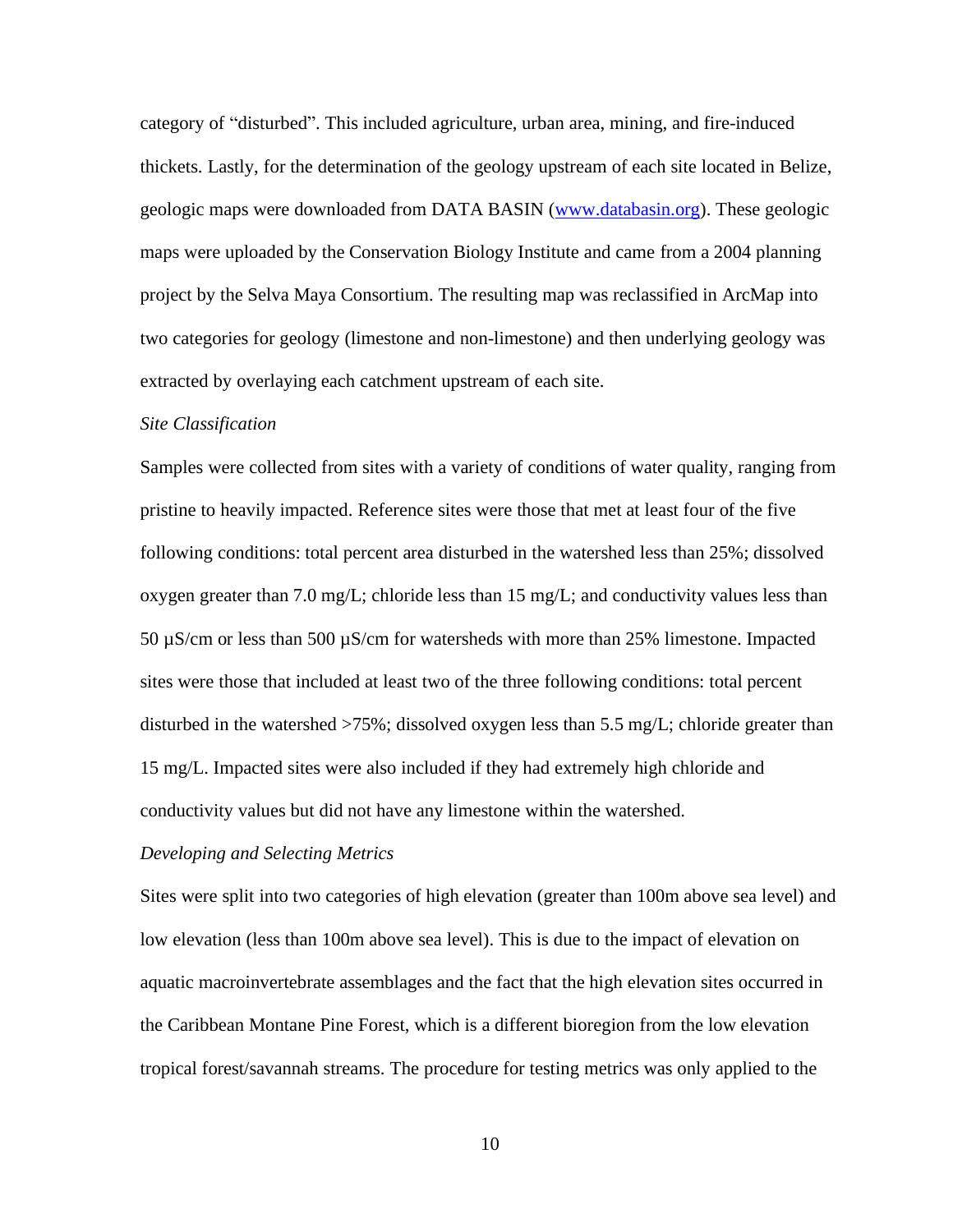low elevation sites (below 100m above sea level) and was adapted from Karr et al. 1986, Barbour et al. 1996, and Baptista et al. 2007. For an overview of this process, see the flow chart (Fig. 2). There were several tests that the metrics needed to pass. The first was a "no value" and range test, where metrics with a range of less than 5 and/or a value of 0 for more than ten sites  $($   $\sim$  30%) were excluded. This was done to avoid issues with rare taxa or small ranges that would make assigning scores for the sensitivity test too small for detecting impairment. An example of this is the order Plecoptera which has only one genus in Belize. Secondly, the remaining metrics were then put through a sensitivity test that involved comparing data via box and whisker plots of metrics at reference and impaired sites to detect metrics that can distinguish between impaired and nonimpaired sites (Karr et al 1986; Barbour et al., 1996; Baptista et al., 2007). If the metric had no overlap in the interquartile range (IQR) and no overlap in the medians, it was given a score of 3. Metrics that had IQRs overlapping but both medians occurring outside the IQR overlap resulted in a score of 2. A score of 1 was given if there was overlap in the IQR but only one of the medians overlapped with one of the other IQRs. A score of 0 was given to metrics that had either both medians occurring in the overlap range of the IQRs, or if one of the IQRs was inside the IQR of another (Fig. 3). A metric was considered sensitive if the metric sensitivity scored a 3 and results were confirmed with a two-sample t-test. Or when the data were not normally distributed, a Mann-Whitney U test was used.

After the sensitivity tests, Box and whisker plots for metrics at reference sites were used to normalize the metrics into a score of a 5, 3, or 1 (Fig. 4). For metrics expected to increase in value with increased water quality impairment, values at or below the 75<sup>th</sup> percentile were assigned a score of 5; above the  $75<sup>th</sup>$  percentile but below the maximum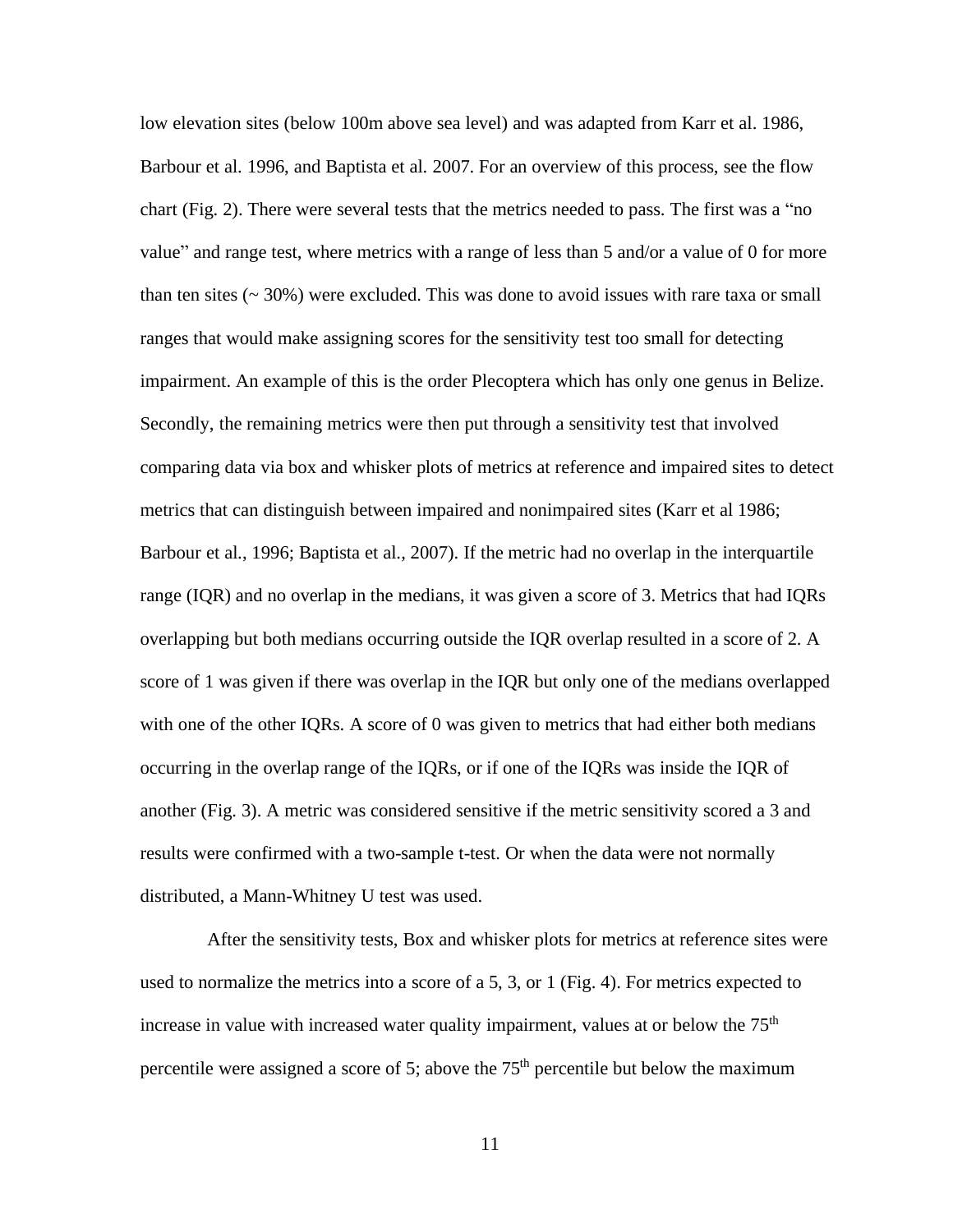received a score of 3; and above the maximum values received a score of 1. For metrics expected to decrease with increasing water quality degradation, values above the  $25<sup>th</sup>$ percentile were assigned a score of 5. If the value fell below the  $25<sup>th</sup>$  percentile and above the minimum, it received a score of 3. Lastly, a score of 1 was given to metrics if they occurred outside the minimum value. A score of 5 would indicate that a metric at the site is comparable with reference conditions. A score of 3 indicates moderate water quality impairment. A score of 1 indicates a severe water quality impairment.

All metrics were also checked for redundancy through a Spearman's correlation test to simplify the index and to avoid metrics that contribute the same information from influencing the final classification. If two metrics were in the same category and highly correlated, one was excluded. The final metrics were tested for correlations (Spearman correlations) with watershed size and percent limestone. If they were significantly correlated, the metrics were linearly regressed with that factor to investigate the strength of the relationship. This was done to prevent metrics from responding to watershed size and underlying geology instead of impairment, as both have been shown to influence aquatic macroinvertebrate assemblages (Paller et al., 2006; Carrie et al., 2015). Metrics determined to be responding to watershed size or underlying geology were excluded.

### *Generation of Genus Level Tolerance Values*

Tolerance values (TVs) were created by adapting the method used by the North Carolina Department of Environmental Quality (Lenat, 1993). Using the Multimetric Index developed by this project, each site was assigned a bioclassification of water quality. The abundances for each specimen collected were converted into relative abundances based on Lenat (1993). The three categories were: rare, which was assigned a 1 if they were collected 1-2 times at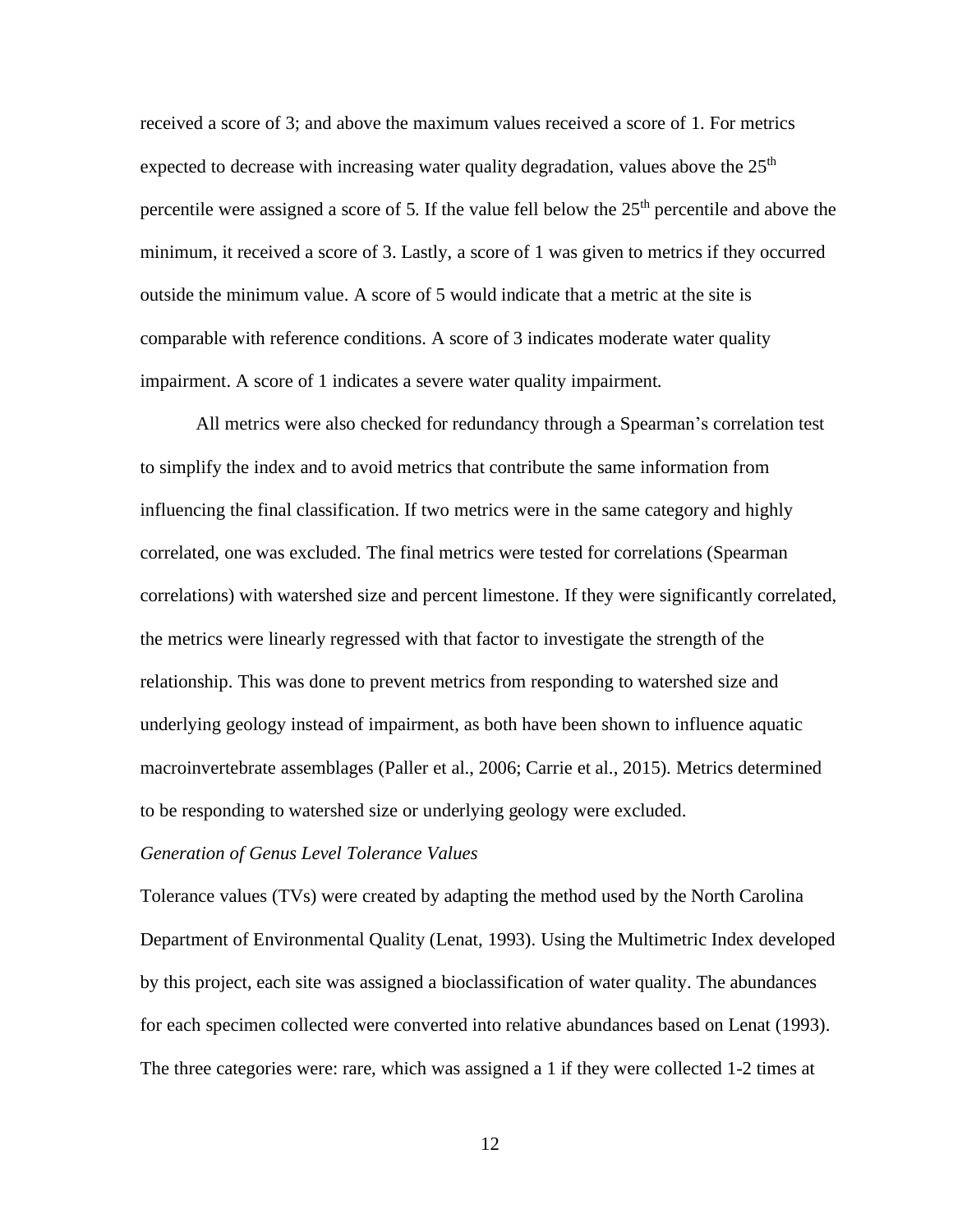each site; common, which was assigned a 3 if it was collected 3-9 times at a site; and abundant, which was assigned a 10 if it was collected 10 or more times at a site. Relative abundances were used instead of the actual number collected. This was done in order to prevent tolerance values from indicating where they had the highest number collected instead of the category of water quality they can tolerate. These relative abundances were averaged in the four classifications produced from the Multimetric Index: "excellent," "good," "fair," and "poor". These classifications were converted into the numeric values 1, 2, 3, and 4, respectively. The mean of the relative abundances in each bioclassification was converted into cumulative percentiles, starting at "excellent" (1) and extending to "poor" (4). Calculating the slope and y-intercept based on the cumulative percentiles for each of the four categories resulted in a linear equation that could be used to interpolate TVs based on cumulative percentiles. Taking the cumulative  $75<sup>th</sup>$  percent for taxa resulted in TVs that ranged usually between  $-0.5$  to 4. The  $75<sup>th</sup>$  cumulative percentile was chosen as it has been shown to give the best spread between sensitive and tolerant TVs (Lenat, 1993). This resulted in the preliminary TVs that need to be converted to the desired range of 0-10 so it can be easily compared to other TVs. By graphing the minimum and maximum for the preliminary range and the desired range (0-10), preliminary TVs were converted to final proposed TVs. This was done for all genera that were collected in at least three different sites. The final TVs were split into three categories: sensitive  $(TV \le 4)$ , intermediate  $(TV$  between 4 and 7), and tolerant (TV>7). TVs for families were calculated by averaging genera in that family with a known TV weighted by the number of individuals collected in each genus.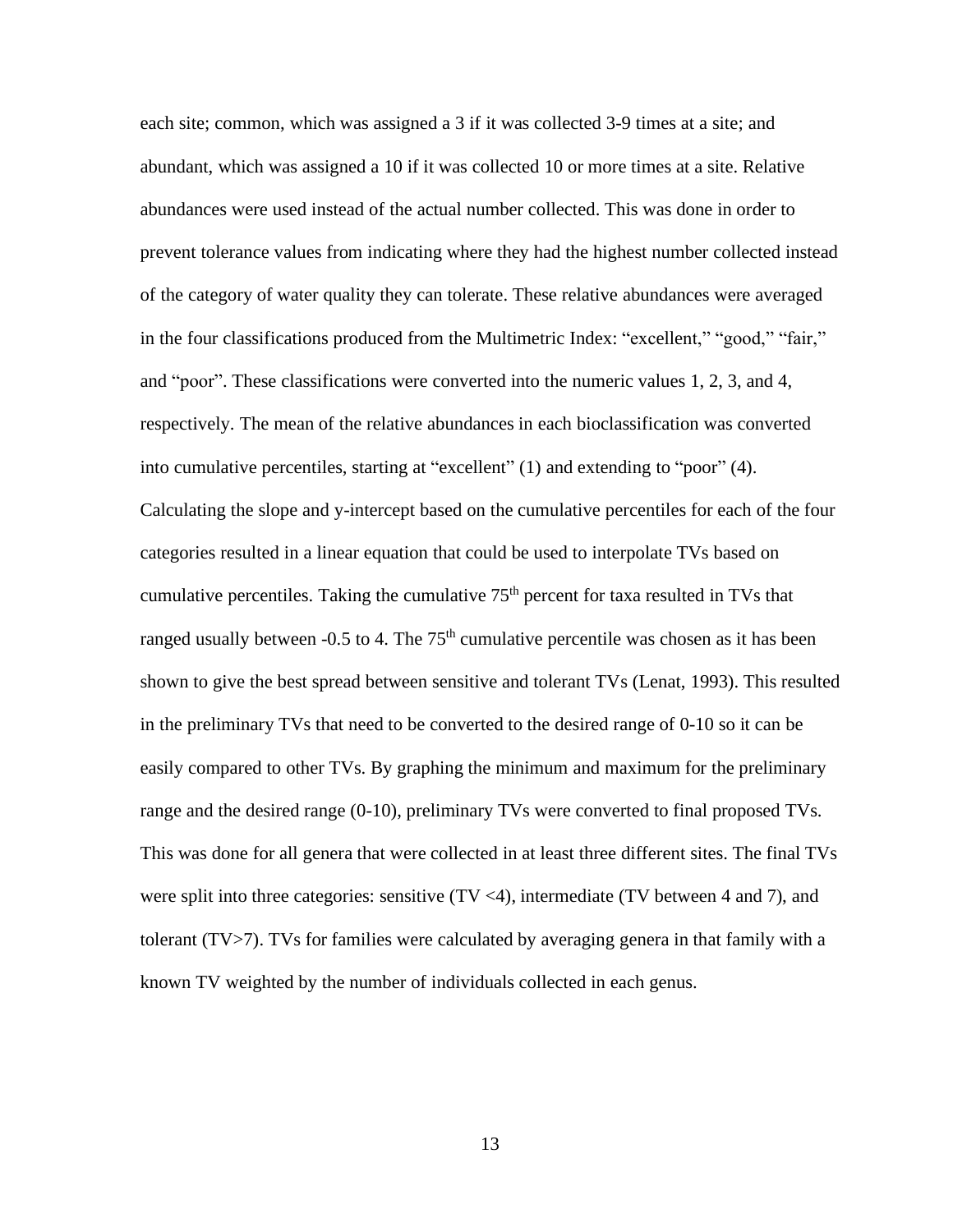# **Results**

#### *Reference vs Impaired Sites*

The average time spent per site was  $49.8 \pm 1.8$  minutes with either a team of 3 or 4 people. Overall, reference sites had a lower specific conductivity, chloride, and percent disturbed area than the impacted sites (Table 1). Impacted sites had a lower percent dissolved oxygen (DO) compared to reference sites (Table 1).

#### *Aquatic Macroinvertebrate Diversity*

A total of 5,532 individual aquatic macroinvertebrates were collected during the sampling from 59 different families and 120 different genera. In total, 150 different taxa were collected, including 29 new records for Belize, but not including the the family Chironomidae. The orders Ephemeroptera, Trichoptera, Odonata, and Diptera had the greatest number of different families collected (6, 8, 6 and 6, respectively). Odonatan diversity was high, especially the Libellulidae family with 13 different genera that were collected. 14 different species of Chironomidae were collected and identified, showing that Chironomidae was also a diverse group. The most diverse Ephemeroptera families were Baetidae, Leptohyphidae, and Leptophlebiidae with 8, 6, and 7 genera collected, respectively. The most diverse Trichopteran family was the Hydropsychidae family with 5 different genera collected. Other diverse groups included the family Elmidae in the order Coleoptera with 9 different genera collected, and the Phylum Mollusca with 7 families, 6 genera, and 6 species collected.

#### *Developing the Belizean Multimetric Index*

The collected data was organized into 68 different metrics and were tested for their integration in the index based on low elevation sites only (Appendix A). After the sensitivity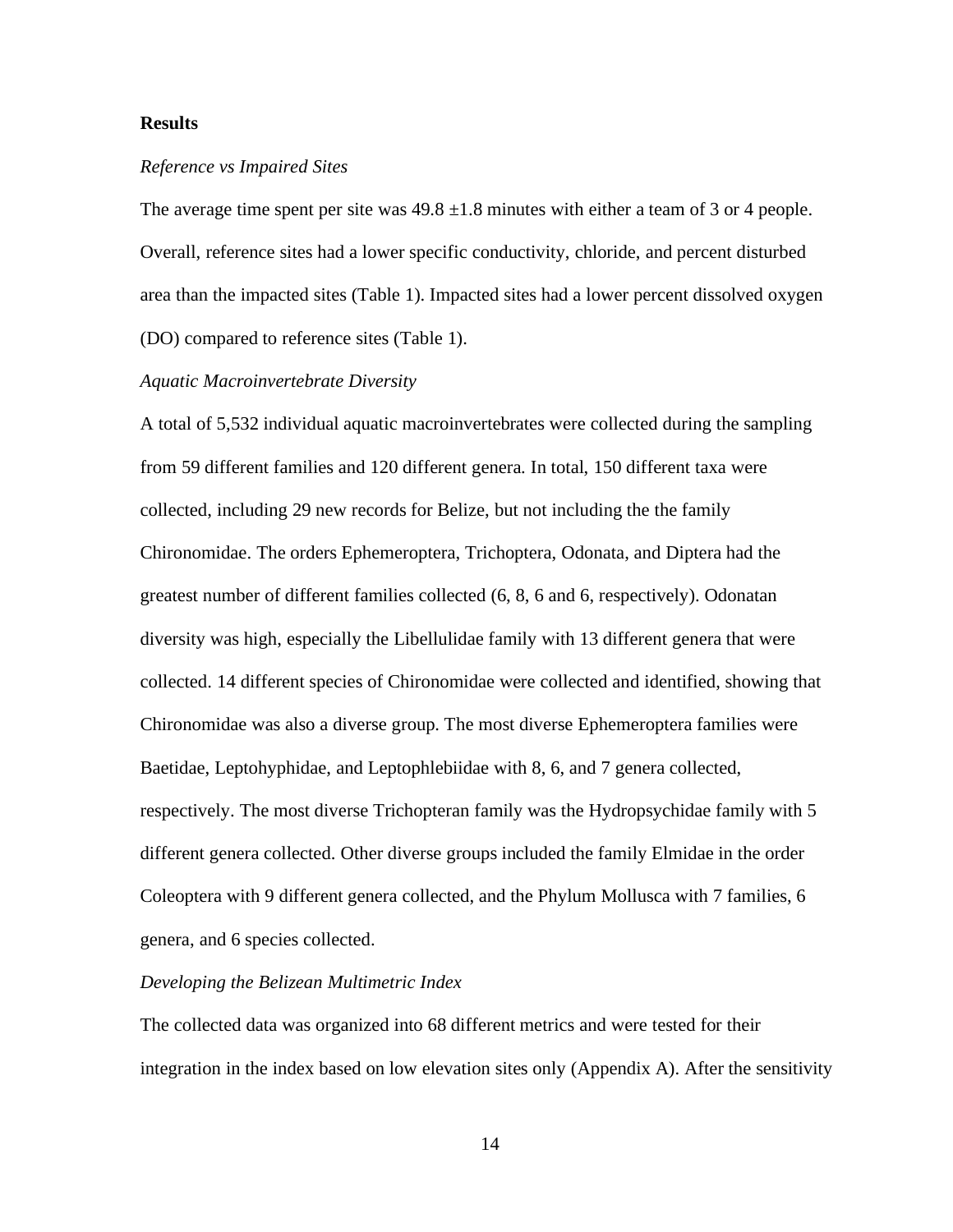test, 12 metrics remained, including Number of Ephemeroptera Collected, Number of EPT Collected, Number of Leptophlebiidae Collected, Total Number of Scrapers Collected, % Diptera, Total Taxa Richness, EPT Taxa Richness, BMWP-Brazil, Ephemeroptera Taxa Richness, % Dominant Family, % 2 Dominant Families, and % 3 Dominant Families (Fig 5al, Table 2). Of the 12-candidate metrics, Number of EPT Collected, EPT Richness, Ephemeroptera Richness, Number of Leptophlebiidae Collected, and % Diptera were all rejected due to small ranges in the scope for assigning scores of a 1, 3, or 5 (Table 3). The % 3 Dominant Family metric was highly correlated with % Dominant Family and % 2 Dominant Family (Table 4) but was kept because it had more separation in IQR when comparing reference and impaired sites (Fig 5d-e). Of the remaining metrics, none were significantly correlated with percent limestone (Table 4). However, only % 3 dominant families were not correlated with watershed size (Table 5). The Number of Ephemeroptera Collected and Total Number of Scrapers Collected were the only metrics that had a significant linear relationship with watershed size (Fig 6c-d). The coefficient of determination  $(r^2)$  was low for the Number of Ephemeroptera Collected (Fig 6c) and acceptable for Total Number of Scrapers Collected (Fig 6d). The three largest sites  $(4, 6 \&$ 19), which were much larger than the other locations (Table 6) were excluded, and correlations were run again due to suspicion that those three sites may have been causing the significance and resulted in only Total Number of Scrapers Collected being correlated with watershed size (Table 7). No other metrics were rejected, although they were correlated with one another (Table 4), because they were contributing different information into the index. For example, both taxa richness and BMWP-Brazil were highly correlated (Table 4), but BMWP-Brazil is combining the sensitivity and presence of families while taxa richness is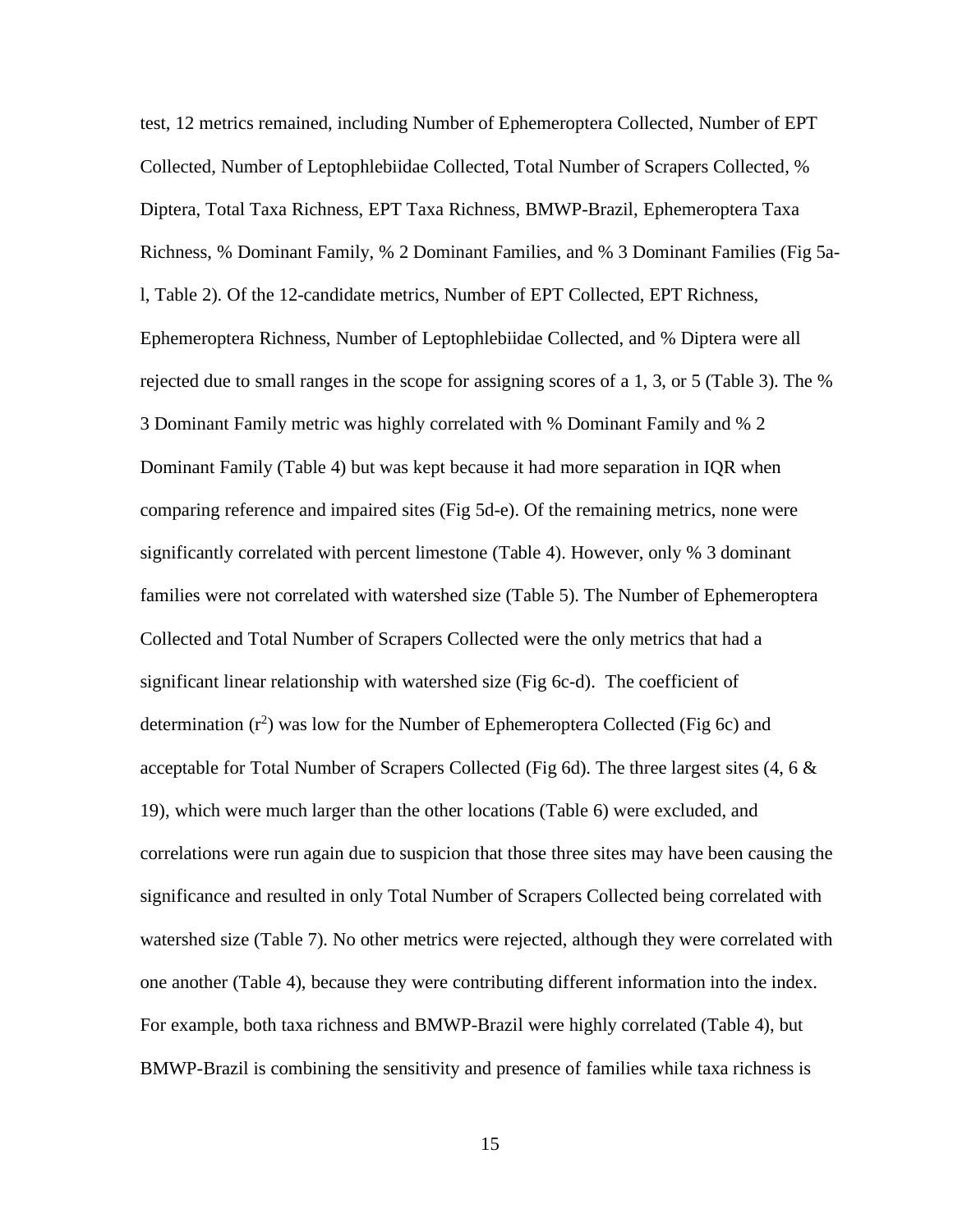measuring the number of different taxa at a site. The final four metrics selected for the Multimetric Index were Number of Ephemeroptera Collected, Taxa Richness, BMWP-Brazil, and % 3 Dominant Families (Table 8).

# *Classification of Sites and Performance of Multimetric Index*

The range score for the Multimetric Index was 4 to 20 and was divided into four classifications: "poor", "fair", "good", and "excellent" (Table 9). In total, 20 lowland streams were classified based on the Multimetric Index: six sites were classified as "excellent"; three were classified as "good"; four were classified as "fair", and seven were classified as "poor" (Table 10). All reference sites scored "excellent" with the exception of one site that scored "good". Additionally, impaired sites all scored "poor" except for one site that scored "fair". This indicates a close alignment with scores and expected classifications.

The Multimetric Index had a significant relationship with watershed size (Fig 7). However, it was a poor fit with low  $r^2$  values (Fig. 7). When sites 4, 6, and 19 were excluded, the relationship with watershed size disappeared. This result suggests that the Multimetric Index should be used with caution with watersheds greater than 3,000 km<sup>2</sup>. The Multimetric Index also largely agreed with the BMWP and the few instances it did not they were only separated by a few points (Table 11).

#### *Tolerance Values*

Proposed Tolerance Values (TVs) for 29 families (Table 12) and 36 genera (Table 13) were calculated for the taxa collected in the BRW. They ranged from 0-10 and were split into 3 categories of sensitive, intermediate, and tolerant. TVs are proposed based on collections from this project only and need more sampling to adjust further and to increase reliability.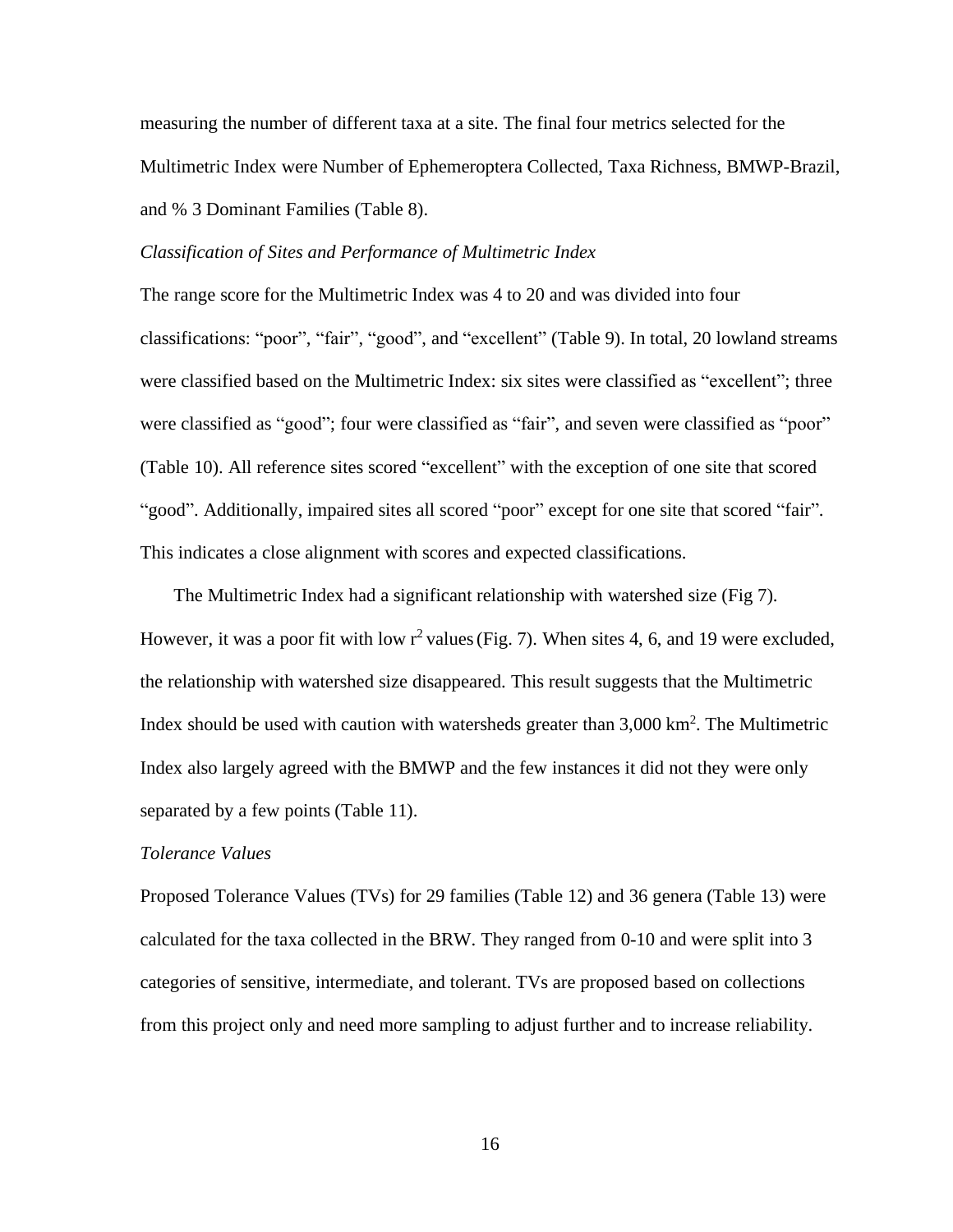# **Discussion**

The Belizean Rapid Bioassessment Protocols (BRBP) were created as a proposed strategy to standardize collection efforts for aquatic macroinvertebrates in Belize. As of right now, there is still no standardize method established in Belize. The proposed method will need to be tested, adapted, or modified in the future for it to be implemented. The BRBP represents a clearly defined starting point rather than a complete finished product. The methods used were optimized to standardize effort at all sites while sampling the greatest diversity of habitats possible. The BRBP method is semiquantitative rather than quantitative. Other quantitative methods are good for studies concerned with density but do not obtain the diversity of semiqualitative collections (Stein et al., 2008). The BRBP was designed to be highly functional, as all collection sites were accessible via public roads and easy to approach. The effort was also designed to be rapid and conducted with a small team of 3-4 collectors in approximately one hour to increase the appeal of the BRBP for use by Belizean government agencies and trained community assessment volunteers.

All aquatic macroinvertebrates were identified to the lowest taxonomic level possible (mostly genus) which has not been the norm for Central America as it can be difficult to find proper keys. This resulted in identifying a large diversity of aquatic macroinvertebrates in Belize, including 29 new records. This increased the knowledge of genera and, in some cases, families of aquatic macroinvertebrates in Belize and Central America. The genus level identification is preferred over the family level in aquatic biomonitoring, as it gives the results a greater ability to detect impairment (Lenat & Resh, 2001). Species-level would have been the ideal level, as species that make up genera can have different sensitivities to pollution (Resh & Unzicker, 1975); however, current information and keys about species in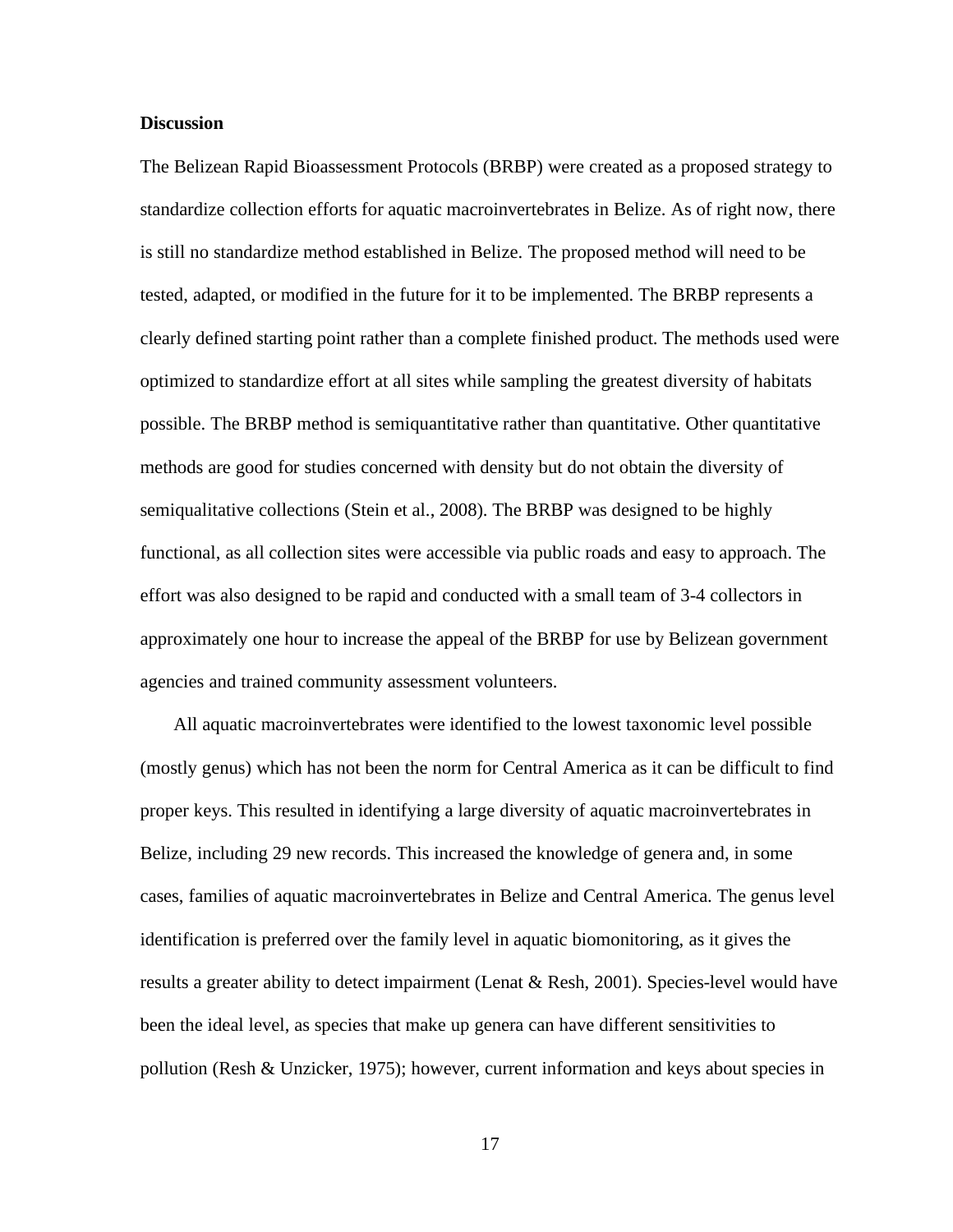the Neotropics are severely lacking (Springer, 2008; Carrie et al., 2017; Thorp, 2018). This lack of knowledge at the species level represents a key area of focus for future taxonomic studies in Belize.

This study used the new *Thorp and Covich's Freshwater Invertebrates, Volume III, Keys to Neotropical Hexapoda* which was recently published (Thorp, 2018). Not every identification was taken to the genus level, as there were cases when going past family was not possible. The key highlights several groups in each order that are problematic to identify or have been based on only a few specimens. A good example of this is the Philopotamidae family, in which the only reported genus in Belize, *Chimarra* spp, has difficult or no features for distinguishing between other genera in the neotropics (Thorp, 2018). Some keys did not go past the family level, for example, the family Scirtidae. It is the hope that the reference collection will serve as a tool that will enable Belizeans researchers and government agencies to train water quality researchers. The reference collection will eventually be stored in the Ministry of Forestry office to represent the diversity of aquatic macroinvertebrates in the BRW. Specimens from other watersheds could be added to the collection in the future.

In total four metrics were chosen for the Multimetric Index. Total Taxa Richness was one of the metrics that passed all the criteria. Richness measures can also act as good indicators of pollution, as cleaner, less disturbed sites will have higher richness (Resh et al., 1995; Barbour et al., 1996; Baptista et al., 2007). However, richness metrics can be problematic, given the potential of impacted sites retaining high richness of tolerant taxa. This is balanced by including the metric of % 3 Dominant Families. The metric % 3 Dominant Families is related to the lack of evenness of populations in an assemblage and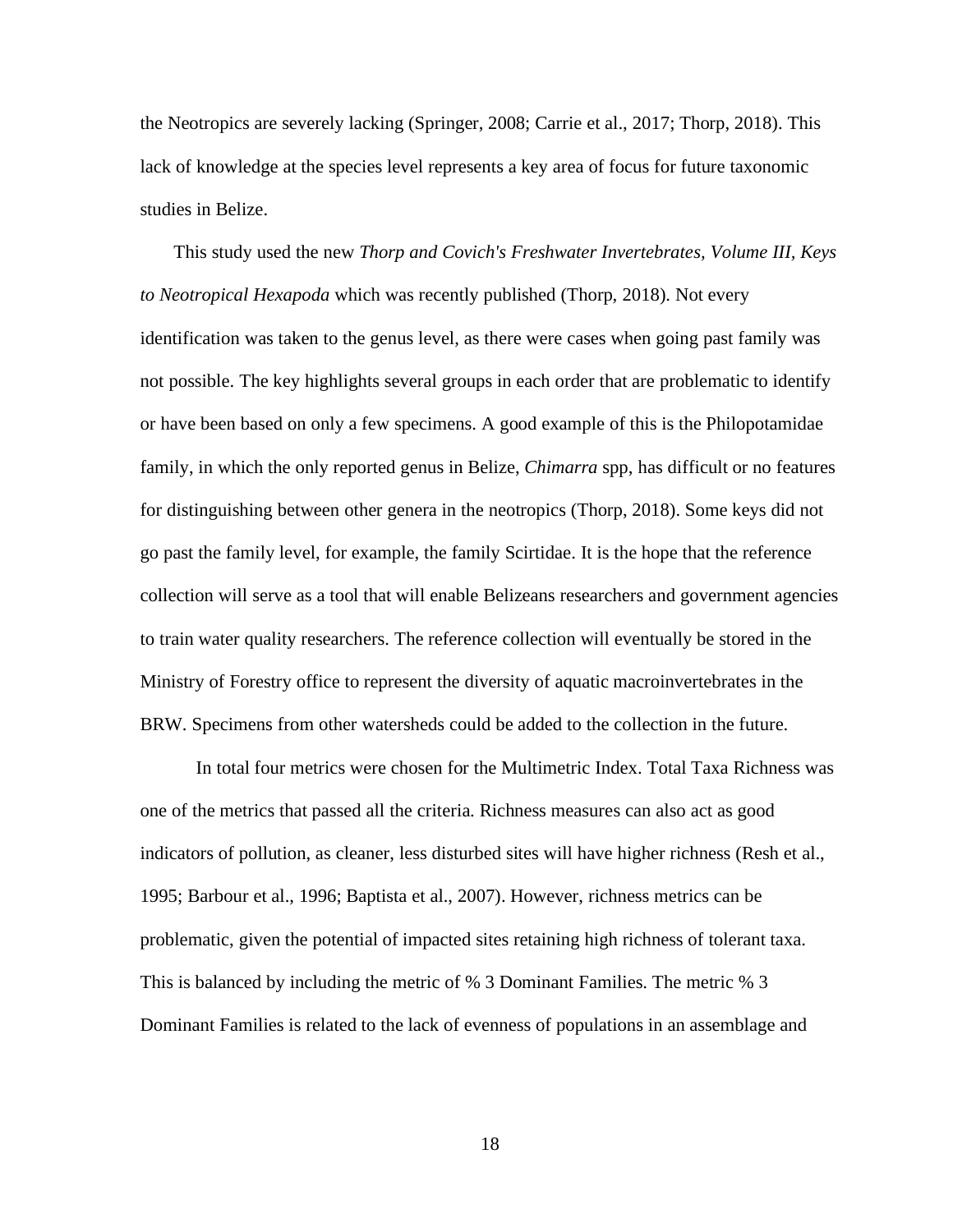should increase with impairment. For example, a similar metric, dominant taxa, have been shown to increase in response to nutrient enrichment (Camargo et al., 2004).

The BMWP adapted for Brazil was included in the final metrics (Alba-Tercedor  $\&$ Ortega, 1988; Uherek & Pinto Gouveia, 2014). The BMWP originated in Europe and has been implemented and adapted for many parts of South America and Central America (Alba-Tercedor & Ortega, 1988, Junqueira et al., 2000, Uherek & Pinto Gouveia, 2014). The BMWP adopted for Costa Rica (Executive Decree No. 33903-S-MINAE Ministerio de Ambiente y Energía, Propuesta de Ley del Recurso Hídrico) in 2007 did not pass our metric sensitivity test. The BMWP is related to richness but focuses on the family level and associates families with their sensitivity to water pollution (Chestsers, 1980). Because the BMWP is calculated at the family level, it is prone to possible misclassifications of water quality (Hilsenhoff, 1988).

The Number of Ephemeroptera Collected is a metric that has not been commonly used. Given the nature of sampling with semiquantitative methods, measures of numbers collected are avoided as quantitative methods are better for representing the number of specimens collected (Lenat et al., 1988; Everall et al., 2017). However, it was incorporated as it passed the sensitivity test, and although initially correlated with watershed size, it no longer correlated once the three largest sites were excluded. Also, the order Ephemeroptera is one of the most sensitive aquatic insect orders (Chang et al., 2014), although there are tolerant families and genera of mayflies. It was incorporated given the nature of using multiple metrics, which have built in safeguards, because a site would need to score well in all metrics to receive a better classification of water quality. Metrics focused on the most sensitive groups of aquatic insects, Ephemeroptera, Plecoptera and Trichoptera (EPT) (Chang et al.,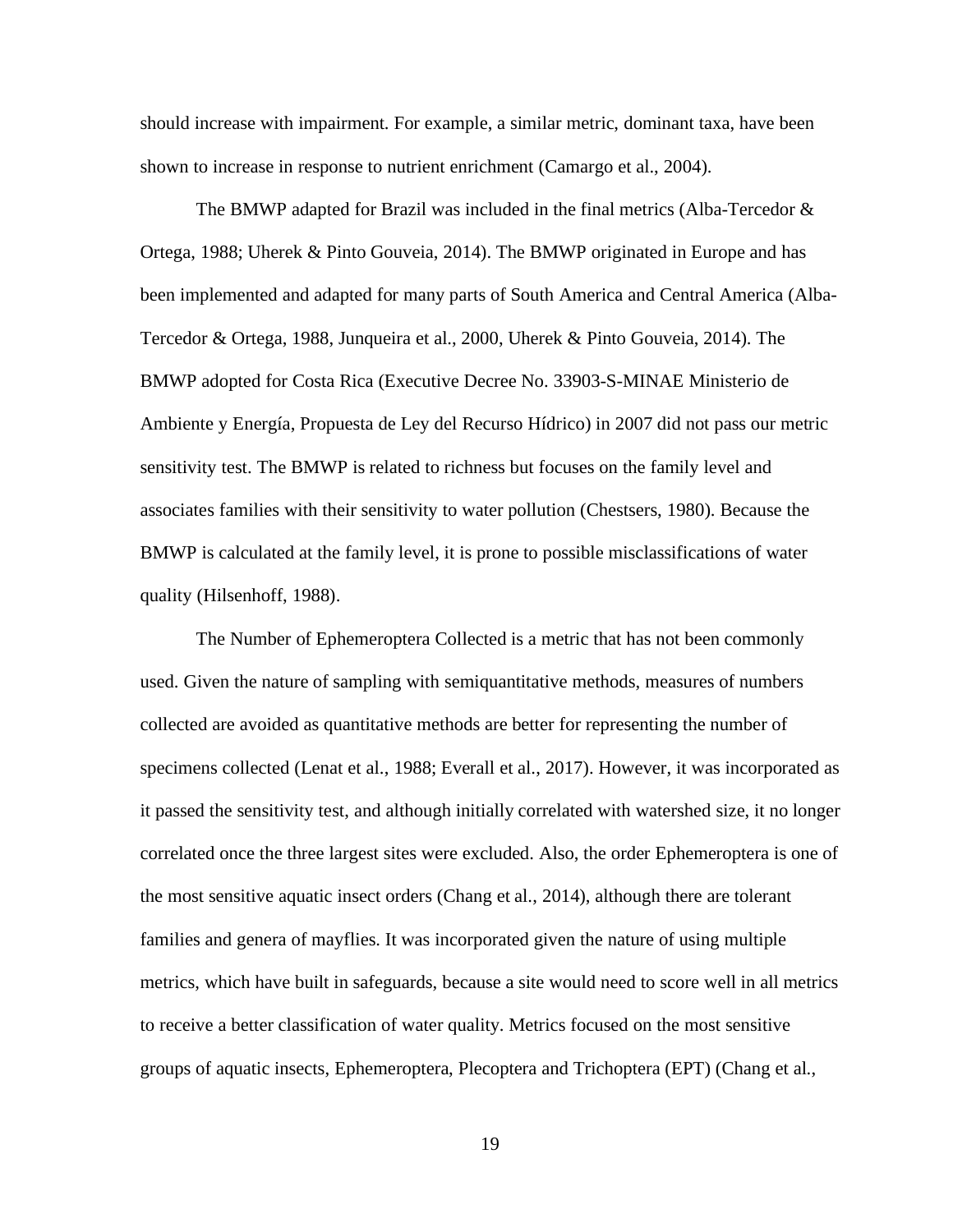2014) did pass the sensitivity test but lacked the ranges for use in our assessment tool despite their use elsewhere (Barbour et., 1996; Baptista et al. 2007; Helson & Williams, 2013; Macedo et al., 2016). However, EPT taxa are still contributing to the four adopted metrics. *Tolerance Values*

There has been no effort to generate TVs for genera in Belize and little effort in Central America in general; therefore, this work represents an important first attempt to do so in Belize. Given the nature of our limited sample size, TVs developed in this study should be used with caution. TVs from this study are meant to be a starting point for TVs that can be adjusted with future sampling efforts. With more sampling, tolerance values should be pushed closer to their theoretically true values (Lenat, 1993). They were generated to aid in the creation of a Biotic Index for Belizean streams that could also be incorporated in the Multimetric Index. With more sampling, these TVs could even be applied to other regions of Central and South America. Additionally, a Biotic Index, is more quantitative. These TVs are meant to serve as a baseline that can be consistently reevaluated and improved with future research.

#### *Watershed Size and Aquatic Macroinvertebrates*

Stream size has been previously shown to influence the richness and abundance of aquatic macroinvertebrates (Paller et al., 2006), and the River Continuum Concept predicts increasing richness and abundance with increasing stream size (Vannote et al., 1980). Taxa richness and number of Ephemeroptera have been shown to increase with increasing stream width in South Carolina (Paller et al., 2006). While watershed size is different than stream size, watershed size was correlated with the Number of Ephemeroptera Collected, Total Number of Scrapers Collected, BMWP-Brazil, and Total Taxa Richness (Table 5). Likewise,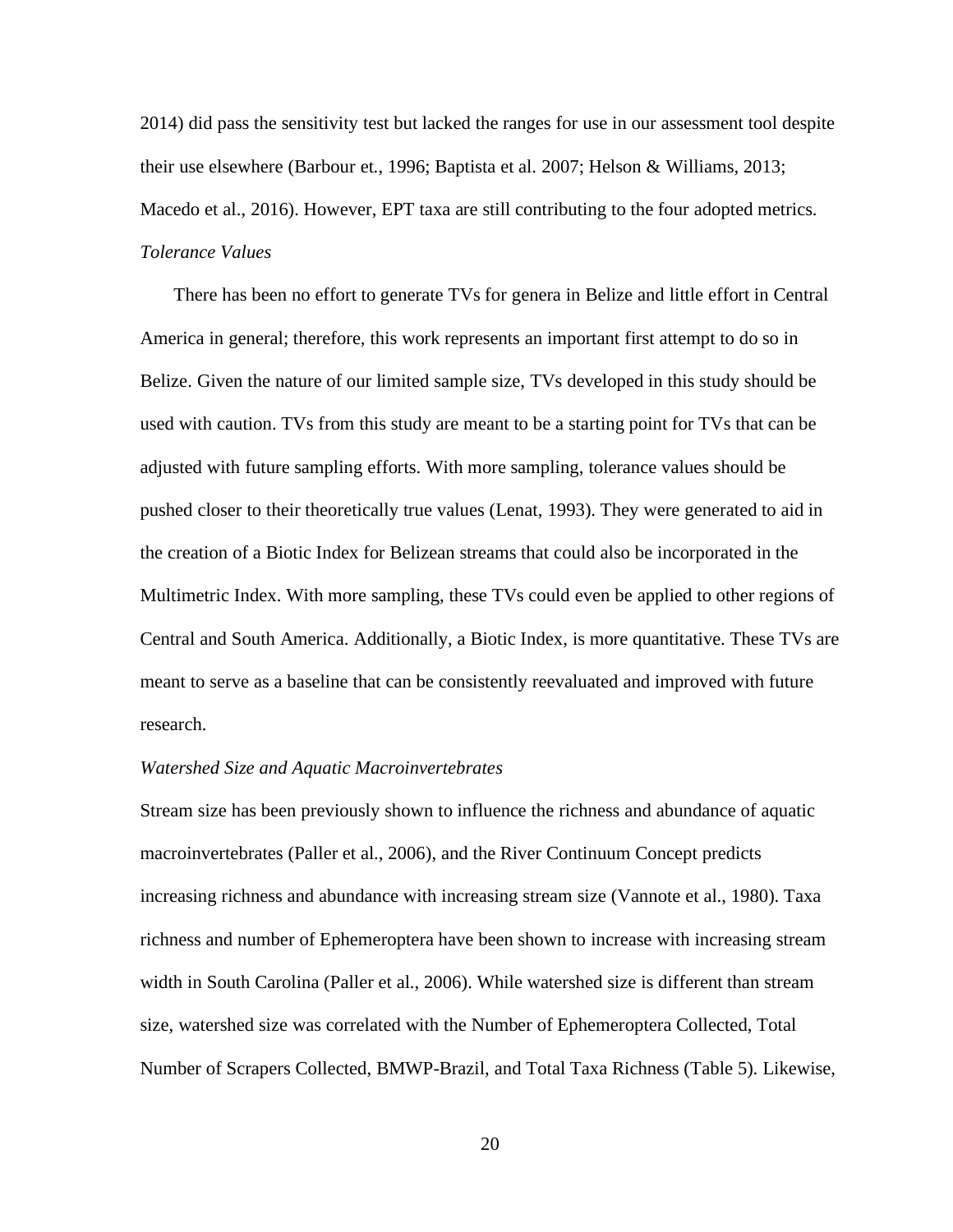Number of Ephemeroptera Collected and Total Number of Scrapers Collected showed significant linear relationships with watershed size (Fig 6c-d). However, except for Total Number of Scrapers Collected, the strength of these relationships fell apart when the three largest sites were excluded. The Multimetric Index was also shown to have a significant positive linear relationship with watershed size, although it does not explain a lot of the variation. However, when the three largest sites are removed the relationship is no longer significant. Based on this information, the Multimetric Index developed should be used with extreme caution on large watersheds  $(>3000 \text{ km}^2)$  and further sampling is needed to account for watershed size. Although watershed size is a factor, the three largest sites were still classified with the Multimetric Index and used for calculating TVs. This is due to site scores for the BMWP and the Multimetric Index mostly agreeing at the the larger sites. Sites 4, 6, and 19 also had water quality values in the range of reference sites, giving confidence for their placement as having excellent water quality (Table 10).

#### *Underlying geology*

Underlying geology was a crucial factor that was considered when selecting metrics. Carrie et al., (2015) highlighted the impact that limestone or volcanic drainages had on aquatic macroinvertebrate assemblages. The most noticeable was an increase in the non-insect invertebrates, such as gastropods. Gastropods could impact three of the four metrics but would serve only as a component of Total Taxa Richness, BMWP-Brazil, and % 3 Dominant taxa. However, none of the metrics were correlated with percent limestone. Also, reference and impaired sites both included a varying amount of limestone upstream of sites and therefore metrics should have been less impacted by underlying geology when testing for sensitivity. The amount of limestone was also shown not to be a factor as sites with a high or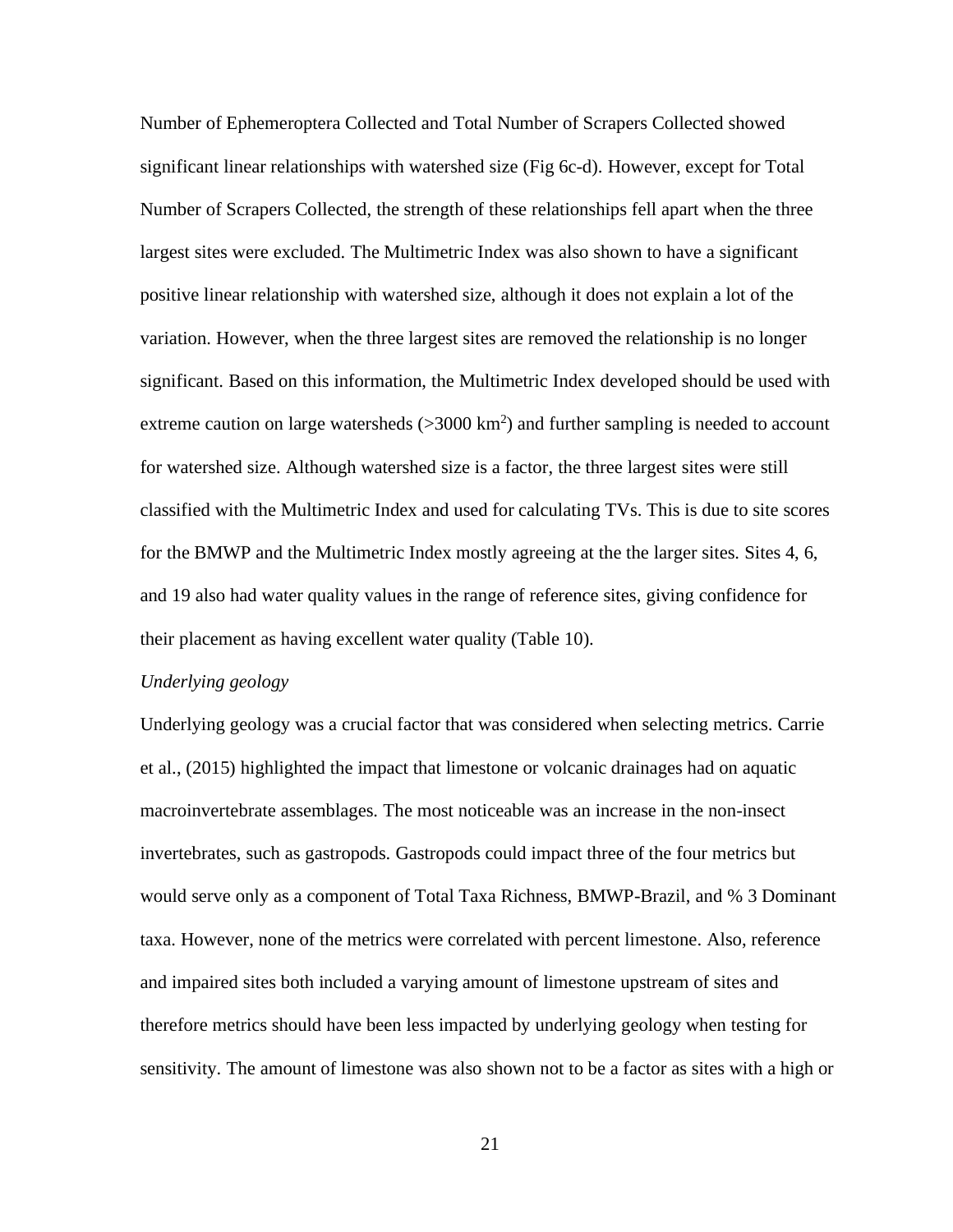low amount of limestone in their upstream catchments ranged in bioclassification from excellent to poor. If limestone had an impact on the Multimetric Index, it would be expected that sites would consistently classify as either lower or higher depending on the amount of limestone. This was not the case. For example, both the Macal River at Black Lodge (catchment 14% limestone) and Miguel creek (catchment 91% limestone) were classified as excellent. Billy White Creek (catchment 0% limestone) and Garbot (catchment 100% limestone) were both bioclassified as fair. Still, for future studies, it may be necessary for some areas to tease out underlying geology as a key factor especially if outside lowland streams in the BRW.

### *Elevation*

High elevation sites (above 100m sea level) were not included in the analysis for the Multimetric Index. This was due to the differences in the water chemistry, such as higher levels of dissolved oxygen and lower conductivity. Also, in-stream habitat was different compared to low elevation streams, and high elevation streams were in a vastly different bioregion (Mountain Pine Forests vs Lowland Rainforests and Savannahs). High elevation streams had different Trichopteran taxa (Leptoceridea, Glossosomatidae, Calamoceratidae, *Leptonema spp, Macronema spp*) that did not occur in low elevation sites and few snails which were common in low elevation sites. Many high elevation sites had different families of Trichoptera that were only collected at one site. These trends would complicate input into the metrics selected. Taxa richness, % 3 Dominant families, and BMWP would be influenced by increases in Trichoptera diversity, potentially resulting in a higher classification. However, in low elevation sites, there is not the Trichoptera diversity that would help increase scores at sites. A taxa list including genera that were unique to high elevation sites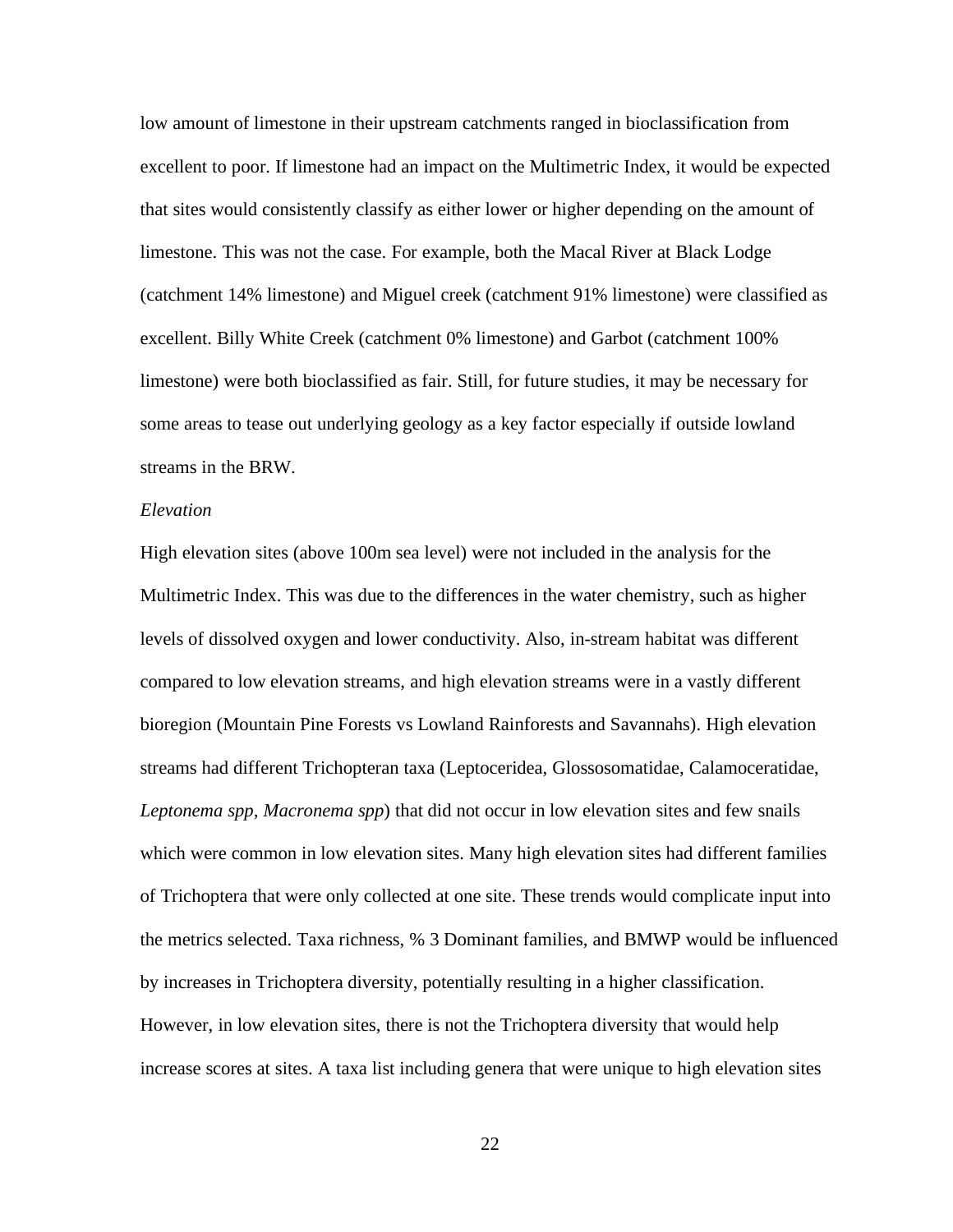can be found in Appendix B. Elevation is an important driver of aquatic macroinvertebrate richness and density in the Neotropics (Rezende et al., 2014). Due to impacts of elevation, indexes are usually adjusted to account for the differences (Lenat at el., 1988; NCDEQ, 2016); however, in this study there were not enough obviously impacted sites in the high elevation Mountain Pine bioregion to allow for any adjustments to the metrics. Ecosystem and bioregion are also accounted for in other Multimetric Indexes (Barbour et al., 1996) and scores for bioclassification. Lastly, high elevation sites were not included, as the lowland elevation streams are where the human impacts are most severe and frequent. All lowland elevation streams had some amount of human impact (19 out of 30) ranging up to 96% disturbed. Hardly any high elevation sites had a human impact. If human impact on high elevation sites was present, it was only a small percentage of the entire watershed ( $Max =$ 7.0%), although legacy effects of logging may be present. Further sampling and investigation in high elevation streams will be necessary to adjust or create a new Multimetric Index for high elevation streams in the BRW.

# *Seasonality*

Seasonality was not assessed during this project and sampling currently would need to occur at the beginning or middle of the dry season. It has been shown in the neotropics and Belize that abundances of aquatic macroinvertebrates can vary widely when comparing wet and dry seasons (Righi-Cavallaro et al., 2010; Helson & Williams 2013; Carrie et al., 2015). Carrie et al., (2015) even found differences in assemblage when comparing the beginning and end of the dry season. The dry season could also be more informative, as water quality conditions tend to be worse during the dry season, partly due to lower flows and therefore less dilution of contaminants (Jacobsen et al., 2008; Damanik-Ambarita et al., 2016; Castellanos Romero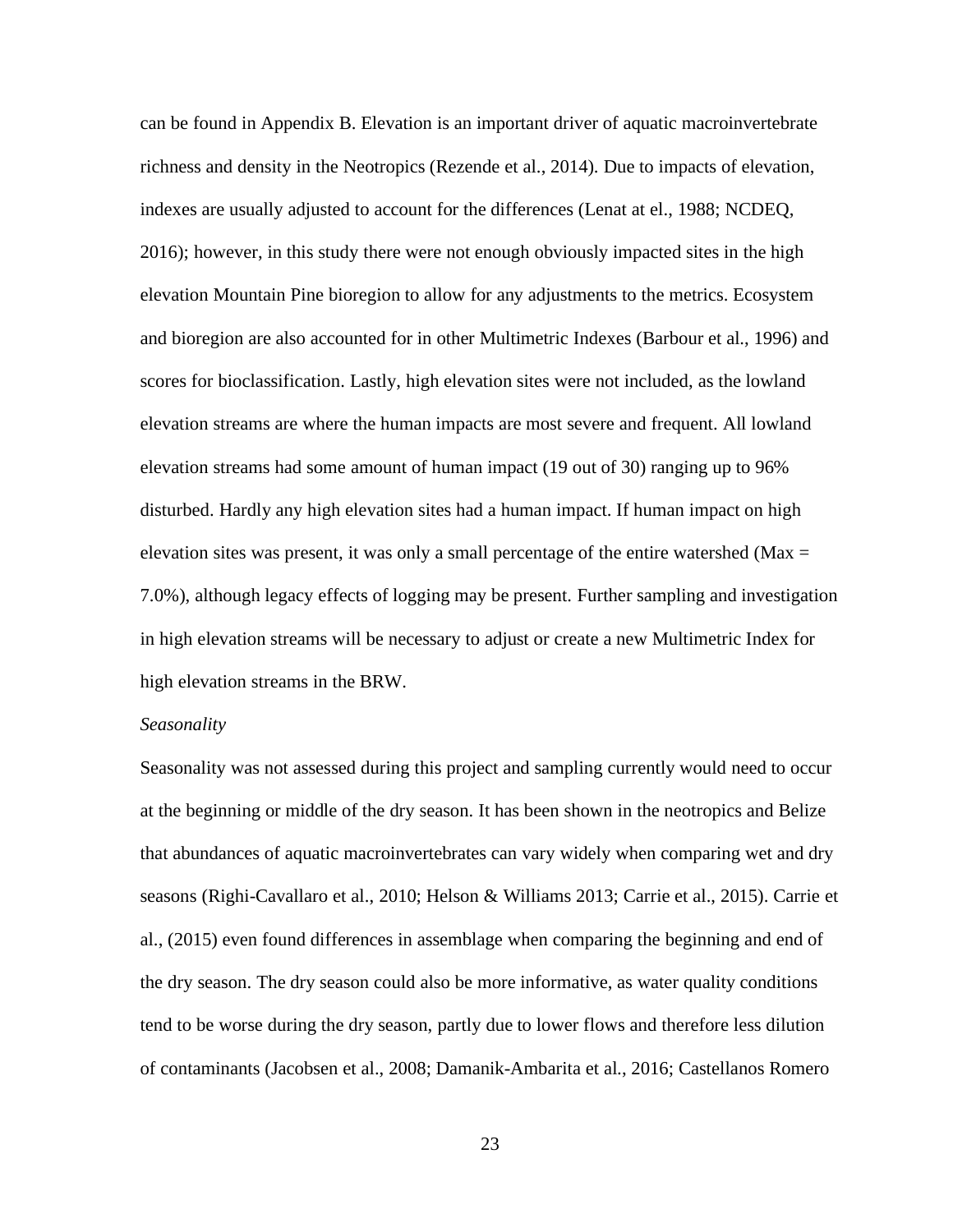et al., 2017; Patang et al., 2018). Although sampling could be more problematic in the wet season, it remains an important aspect, as degradation in water quality can occur during any season. For this reason, more sampling is needed at the beginning of the wet season and throughout the wet season to determine whether the selected metrics are seasonally stable. *Future Studies*

Future efforts in Belize need to focus on four key issues: Sampling Efforts, Elevation, Watershed Size, and Seasonality. Primarily, the most important aspect of biomonitoring would be to increase sampling efforts. As of right now, work has been done in the BRW and on a few watersheds in southern Belize (Carrie et al., 2015, 2017). There are 16 watersheds in Belize (Cherrington et al., 2010) and the knowledge of aquatic macroinvertebrates in most of those watersheds is largely absent. Increased sampling will allow the ability to reassess the metrics selected for the Multimetric Index and the ranges of those metrics for determining ranges for scoring a 1, 3, or 5. It will also increase the accuracy of tolerance values proposed by this study which could be expanded to all of Belize and other parts of Central America with more sampling. A larger sample size would also increase the ability to address the other three issues, which are elevation, watershed size, and seasonality.

Elevation is a large issue that this study was not able to address. The Multimetric Index created was based solely on low-level sites (~100M above sea level or lower). Streams sampled in the high elevation were in a different bioregion than lowland streams and its impact on metrics and final bioclassification needs to be accounted for (Barbour et al., 1996). Also, elevation has been shown to impact the density and diversity of aquatic macroinvertebrates in neotropical streams (Rezende et al., 2014). Given the implications for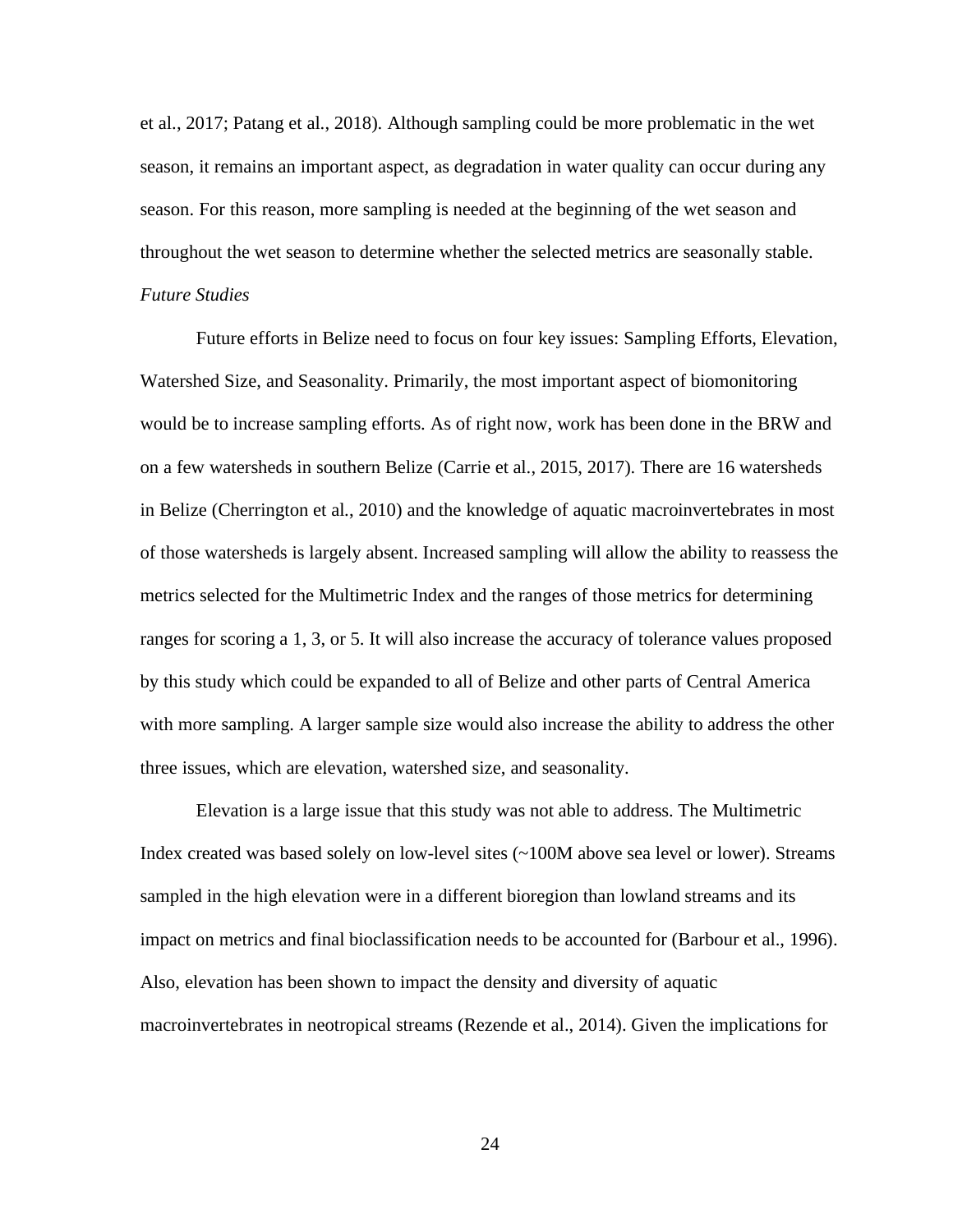elevation on aquatic macroinvertebrates, it would have been inaccurate to pair them with lowland elevation data.

Watershed size was also a factor that influenced metrics and the Multimetric Index. As a result, sampling rivers with watersheds larger than  $3000 \text{ km}^2$  is not advised. Similarly, sampling methods were not meant to be and should not be applied to larger, unwadeable rivers with sandy bottoms, slow flows, or wetland areas. Therefore, bioclassification for water quality in larger rivers is not possible under the BRBP.

Seasonality remains an area that needs to be addressed. All the samples were collected at the beginning of the dry season between December  $29<sup>th</sup>$ , 2019 through January  $14<sup>th</sup>$ , 2020. This means that the Multimetric Index cannot be used for collections conducted in the wet season with confidence. Wet seasons have, in some cases, been shown to have lower abundances of aquatic macroinvertebrates (Righi-Cavallaro et al., 2010) and are thought to impact sampling so much that some studies suggest only sampling during the dry season (Helson & Williams, 2013). This could be due to heavy floods in the wet season scouring the bottoms of rivers where aquatic macroinvertebrates exist. Not only are there differences in the wet and dry season, but Carrie et al., (2015) even found some differences in assemblages between the end and beginning of the dry season. This warrants more studies involving seasonality and its impact of the Multimetric Index.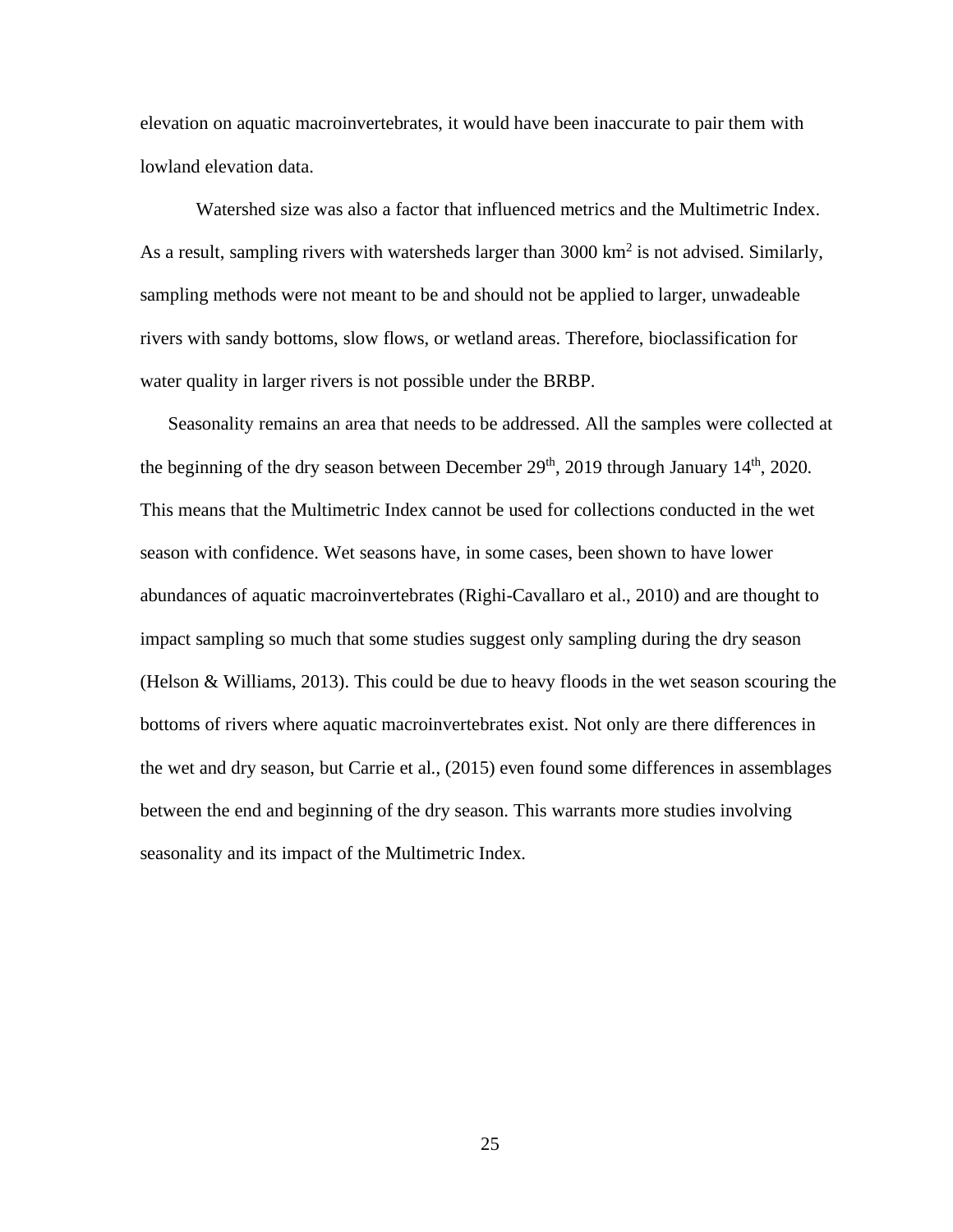# **Conclusion**

Water Quality impairment is an issue in Belize, especially in the Belize River Watershed (BRW). This project set out to create a water quality monitoring program using aquatic macroinvertebrates. The Belizean Rapid Bioassessment Protocols (BRBP) created standardized protocols for the collection of aquatic macroinvertebrates, and a functioning Multimetric Index was also created for lowland streams in the BRW. A reference collection for training Belizean scientists and or government agencies was created and is housed in Belize to aid in building local capacity. This was crucial, as there is a lack of infrastructure for biomonitoring using aquatic macroinvertebrates in Belize. Finally, tolerance values were derived and proposed for families and genera collected in the BRW. These TVs are proposed and will take more sampling efforts to adjust but could potentially be employed in other Central American regions. With continued sampling, the BRBP can improve or adjust the metrics and proposed TVs. Issues with seasonality, elevation, and watershed size are factors that still need to be addressed with more sampling due to their implications for the assemblages of aquatic macroinvertebrates. Studies on the taxonomy and identification of aquatic macroinvertebrates to the genus and eventually species level are a priority. The BRBP, Multimetric Index and TVs were created to increase biomonitoring in Belize to detect issues that negatively impact water quality.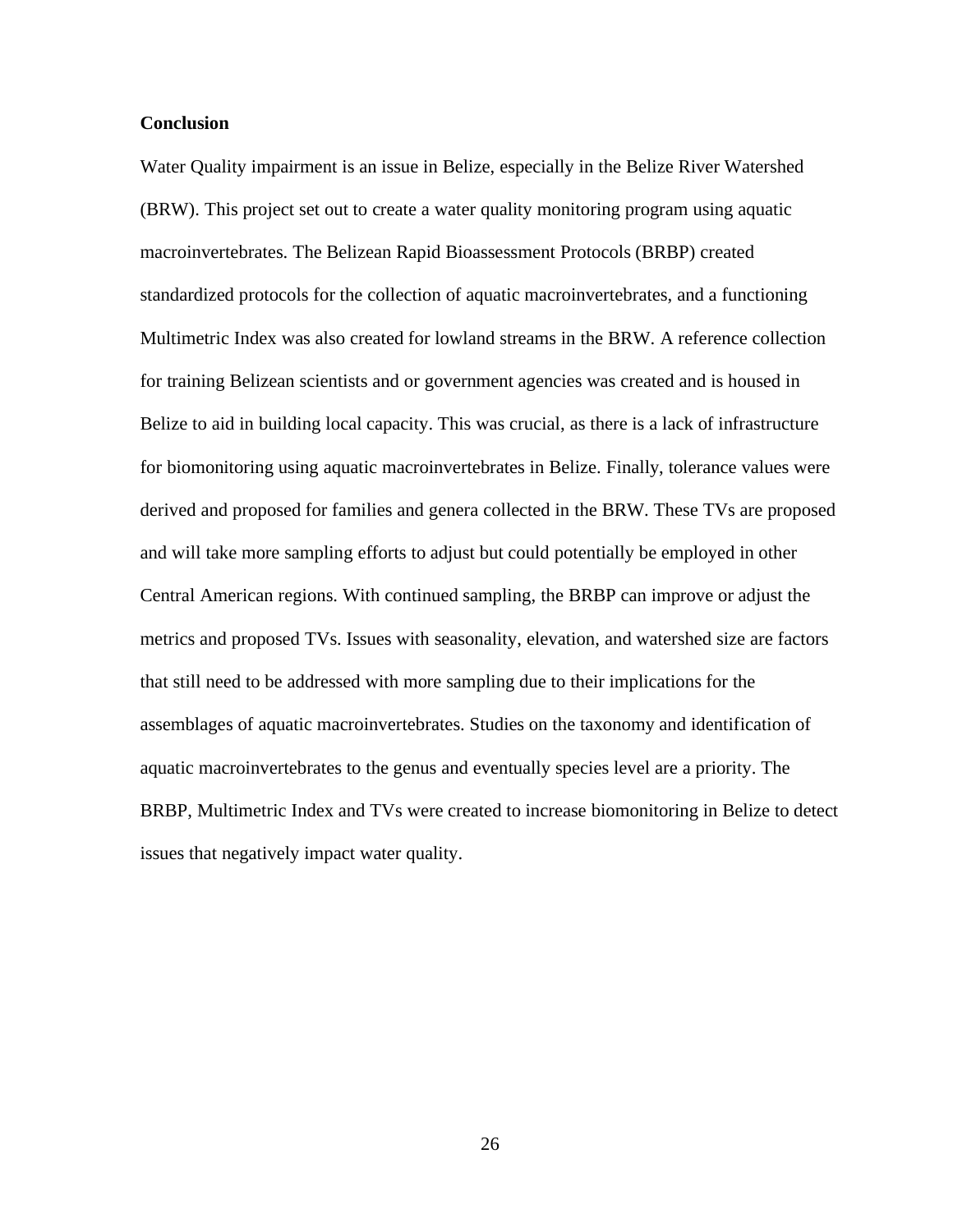#### **References**

- Alba-Tercedor, J. & A. Sanchez Ortega, 1988. Un metodo rapido y simple para evaluar la calidade biologica de las aguas corrientes basado en el metodo de Hellawell. Limnetica 4:51–56.
- Armitage, P. D., D. Moss, J. F. Wright, & M. T. Furse, 1983. The performance of a new biological water quality score system based on macroinvertebrates over a wide range of unpolluted running-water sites. Water Research 17: 333–347.
- Baptista, D. F., D. F. Buss, M. Egler, A. Giovanelli, M. P. Silveira, & J. L. Nessimian, 2007. A multimetric index based on benthic macroinvertebrates for evaluation of Atlantic Forest streams at Rio de Janeiro State, Brazil. Hydrobiologia 575: 83–94.
- Barbour, M. T., J. Gerritsen, G. E. Griffith, R. Frydenborg, E. Mccarron, J. S. White, & M. L. Bastian, 1996. A framework for biological criteria for Florida streams using benthic macroinvertebrates. Journal of the North American Benthological Society 15: 185–211.
- Barbour, M.T., J. Gerritsen, B.D. Snyder, & J.B. Stribling, 1999. Rapid bioassessment protocols for use in streams and wadeable rivers: periphyton, benthic macroinvertebrates and fish, second edition. EPA 841-B-99-002. U.S. Environmental Protection Agency; Office of Water; Washington, D.C.
- Bonada, N., N. Prat, V. H. Resh, & B. Statzner, 2006. Developments in aquatic insect biomonitoring: A comparative analysis of recent approaches. Annual Review of Entomology Annual Reviews 51: 495–523.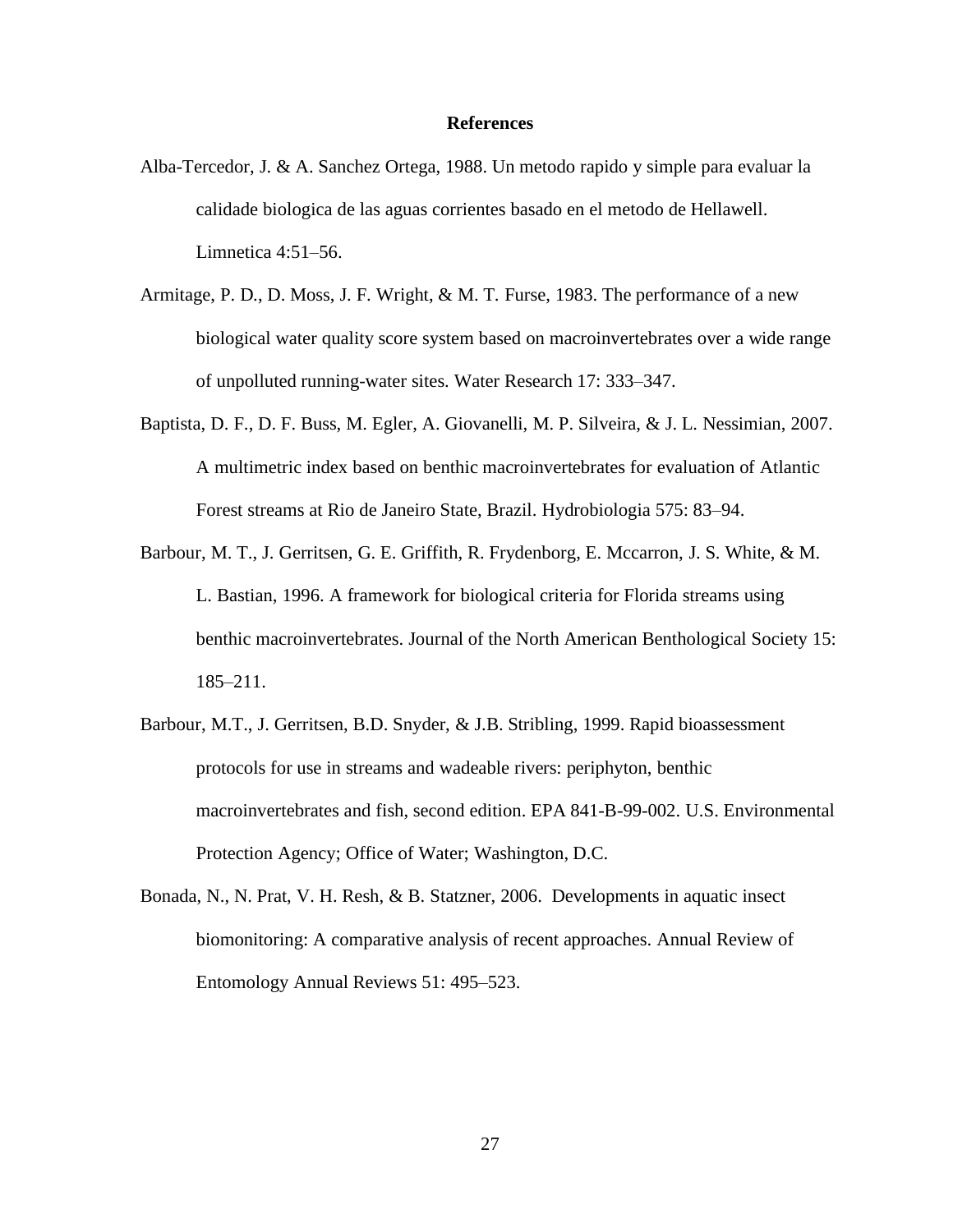- Camargo, J. A., A. Alonso, & M. De La Puente, 2004. Multimetric assessment of nutrient enrichment in impounded rivers based on benthic macroinvertebrates. Environmental Monitoring and Assessment 96: 233–249.
- Carrie, R., M. Dobson, & J. Barlow, 2015. The influence of geology and season on macroinvertebrates in Belizean streams : implications for tropical bioassessment. Freshwater Sciences 34: 648–662.
- Carrie, R., M. Dobson, & J. Barlow, 2017. Challenges using extrapolated family-level macroinvertebrate metrics in moderately disturbed tropical streams: a case-study from Belize. Hydrobiologia 794: 257–271.
- Carter, J. L., Resh, V. H., Rosenberg, D. M., & T. B. Reynoldson, 2006. Biomonitoring in North American rivers: A comparison of methods used for benthic macroinvertebrates in Canada and the United States. In G. Ziglio, M. Siligardi, & G. Flaim (Eds.), Biological monitoring of rivers. Chicester: Wiley, p. 203– 228.
- Castellanos Romero, K., J. Pizarro Del Río, K. Cuentas Villarreal, J. C. Costa Anillo, Z. Pino Zarate, L. C. Gutierrez, O. L. Franco, & J. W. Arboleda Valencia, 2017. Lentic water quality characterization using macroinvertebrates as bioindicators: An adapted BMWP index. Ecological Indicators. 72: 53–66.
- Chang, F. H., J. E. Lawrence, B. Rios-Touma, & V. H. Resh, 2014. Tolerance values of benthic macroinvertebrates for stream biomonitoring: Assessment of assumptions underlying scoring systems worldwide. Environmental Monitoring and Assessment 186: 2135–2149.
- Cherrington, E. A., E. Ek, P. Cho, B. F. Howell, B. E. Hernandez, E. R. Anderson, A. I. Flores, B. C. Garcia, A. Sempris & D. E. Irwin, 2010. Forest cover and deforestation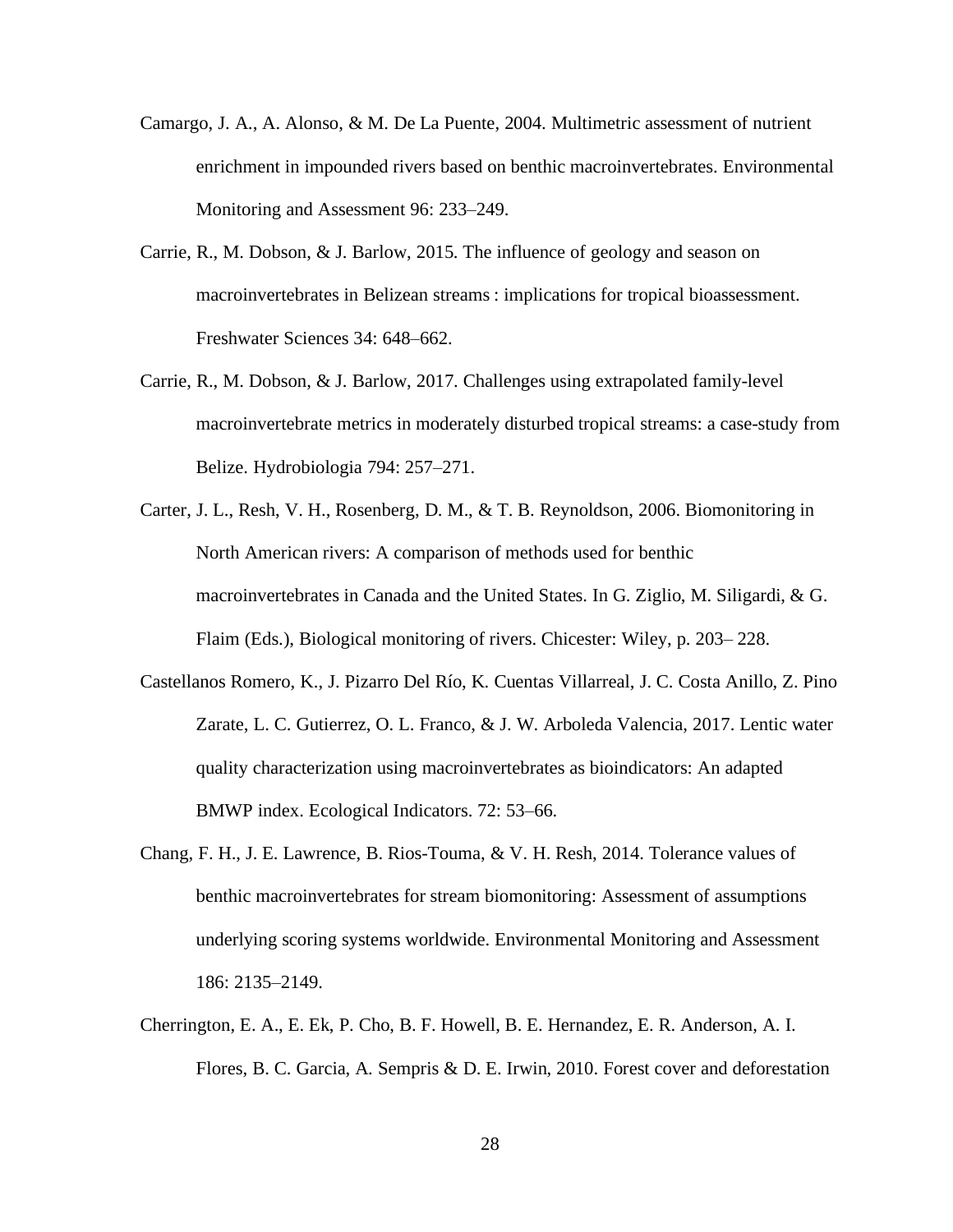in Belize: 1980–2010. Water Center for the Humid Tropics of Latin America and the Caribbean (Cathalac), Panama, Panama City.

- Chesters, R. K., 1980. Biological Monitoring Working Party The 1978 national testing exercise Department of the Environment Water Data Unit Technical Memorandum 19, 1-37.
- Chutter, F. M., 1972. An empirical biotic index of the quality of water in South African streams and rivers. Water Research Water Research Pergamon Press 6: 19–30.
- Damanik-Ambarita, M. N., K. Lock, P. Boets, G. Everaert, T. H. T. Nguyen, M. A. E. Forio, P. L. S. Musonge, N. Suhareva, E. Bennetsen, D. Landuyt, L. Dominguez-Granda, & P. L. M. Goethals, 2016. Ecological water quality analysis of the Guayas river basin (Ecuador) based on macroinvertebrates indices. Limnologica 57: 27–59.
- Dobriyal, P., R. Badola, C. Tuboi, & S. A. Hussain, 2017. A review of methods for monitoring streamflow for sustainable water resource management. Applied Water Science Springer Berlin Heidelberg 7: 2617–2628.
- Doruson, D., 2009. A Natural History of the Bladen Nature Reserve and its Gastropods. Belize Foundation for Research and Environmental Education, p. 1-152.
- Dudgeon, D., 2006. The impacts of human disturbance on stream benthic invertebrates and their drift in north Sulawesi, Indonesia. Freshwater Biology 51: 1710–1729.
- Epler, J. H. 2001. Identification manual for the larval Chironomidae (Diptera) of North and South Carolina. Special Publication SJ2001-SP13. North Carolina Department of Environment and Natural Resources, Raleigh, North Carolina, USA.
- Everall, N. C., M. F. Johnson, P. Wood, A. Farmer, R. L. Wilby, & N. Measham, 2017. Comparability of macroinvertebrate biomonitoring indices of river health derived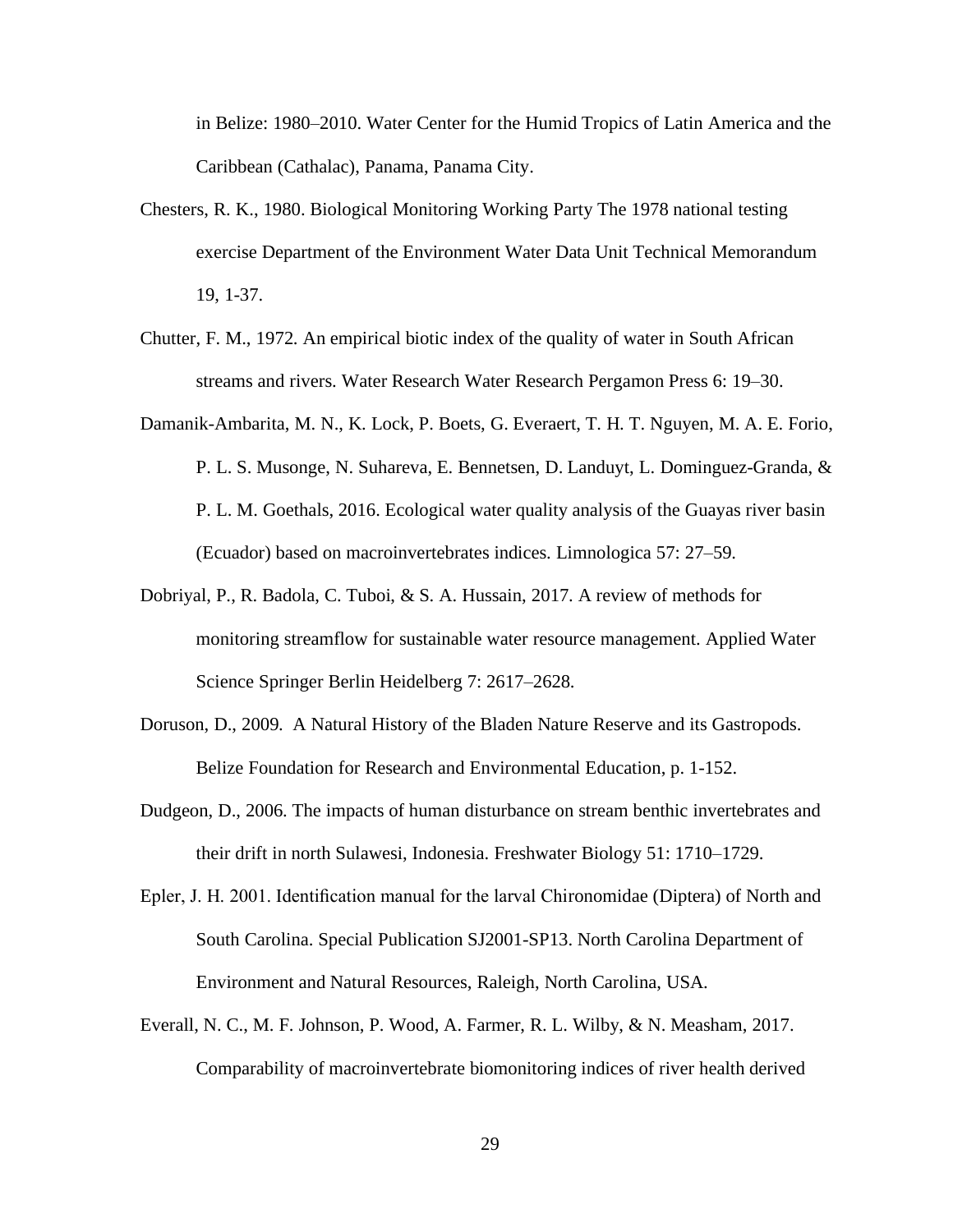from semi-quantitative and quantitative methodologies. Ecological Indicators 78: 437–448.

- Fernández, L., 2002. Uso de insectos acuáticos como bioindicadores de la calidad de agua de ríos utilizados por beneficios de café en la provincia de Alajuela, Costa Rica. Licenciatura, Escuela de Biología, San José, Universidad de Costa Rica, p. 69.
- Ferreira, W., L. Paiva, & M. Callisto, 2011. Development of a benthic multimetric index for biomonitoring of a neotropical watershed. Brazilian Journal of Biology Instituto Internacional de Ecologia 71: 15–25.
- Helson, J. E., & D. D. Williams, 2013. Development of a macroinvertebrate multimetric index for the assessment of low-land streams in the neotropics. Ecological Indicators 29: 167–178.
- Hilsenhoff, W. L., 1987. An improved biotic index of organic stream pollution. Great Lakes Entomologist 20: 31–40.
- Hilsenhoff, W. L., 1988. Rapid Field Assessment of Organic Pollution with a Family-Level Biotic Index. Journal of the North American Benthological Society 7: 65–68.
- Hynes, H.B., 1960. The Biology of Polluted Waters. Liverpool University Press, Liverpool.
- Jacobsen, D., C. Cressa, J. M. Mathooko, & D. Dudgeon, 2008. Macroinvertebrates: composition, life histories and production. In Dudgeon, D. (ed), Tropical Stream Ecology. Elsevier Inc., London: 65–105.
- Junqueira, MV., M.C., Amarante, C.F.S, Dias, & E.S., Franca, 2000. Biomonitoramento da qualidade das águas da Bacia do Rio das Velhas (MG/Brasil) através de macroinvertebrados. Acta Limnologica Brasiliensia, vol. 12, no. 1, p. 73-87.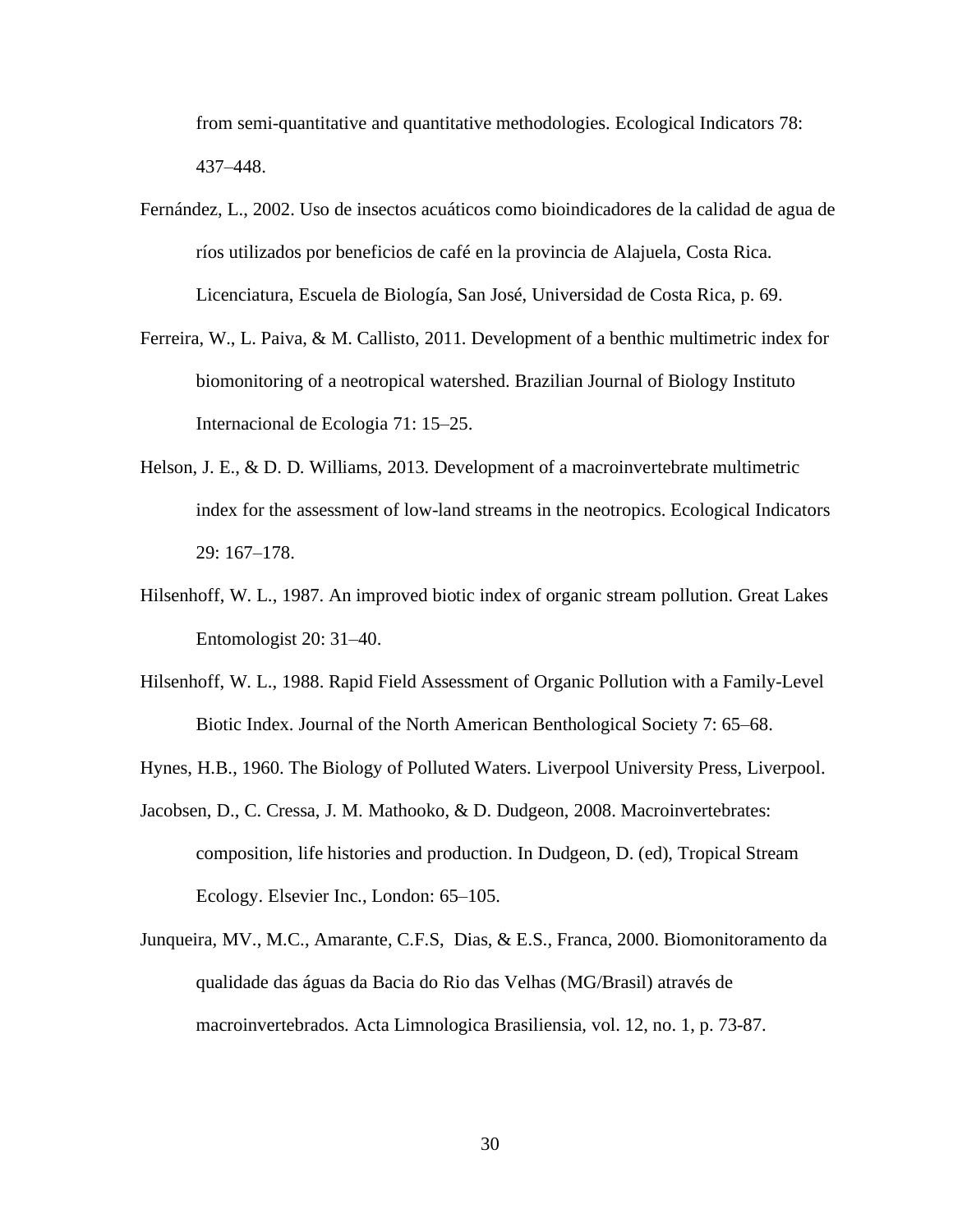- Karper, J., & E. Boles, 2004. Human Impact Mapping of the Mopan and Chiquibul Rivers within Guatemala and Belize With Comments on Riparian Forest Ecology, Conservation, and Restoration. Unpublished Access.
- Karr, J. R., K. D. Fausch, P. L. Angermeier, P. R. Yant, & I. J. Schlosser, 1986. Assessing biological integrity in running waters: A method and its rationale. Illinois Natural History Survey Special Publication 5 5: 28.
- Kolkwitz, R., & M., Marsson, 1908. Okologie der pflanzlichen Saprobien. Ber. dr. bot. Ges. 26, 505-519.
- Kolkwitz, R., & M., Marsson, 1909. Okologie der tierische Saprobien. Beitrige zur Lehre yon der biologische Gewserbeurteilung. Int. Rev. Hydrobiol. 2, 126-152.
- Lenat, D. R., 1988. Water Quality Assessment of Streams Using a Qualitative Collection Method for Benthic Macroinvertebrates. Journal of the North American Benthological Society 7: 222–233.
- Lenat, D. R., 1993. A biotic index for the southeastern United States: Derivation and list of tolerance values, with criteria for assigning water-quality ratings. Journal of the North American Benthological Society 12: 279–290.
- Lenat, D. R., & V. H. Resh, 2001. Taxonomy and stream ecology. The benefits of genus- and species-level identifications. Journal of the North American Benthological Society 20: 287–298.
- Mark, J., & P. Planner, 2003. County of Santa Clara riparian corridor study: a background document for the development of a riparian protection ordinance for the county of Santa Clara. Planning Office, Environmental Resources Agency, County of Santa Clara: 3–31.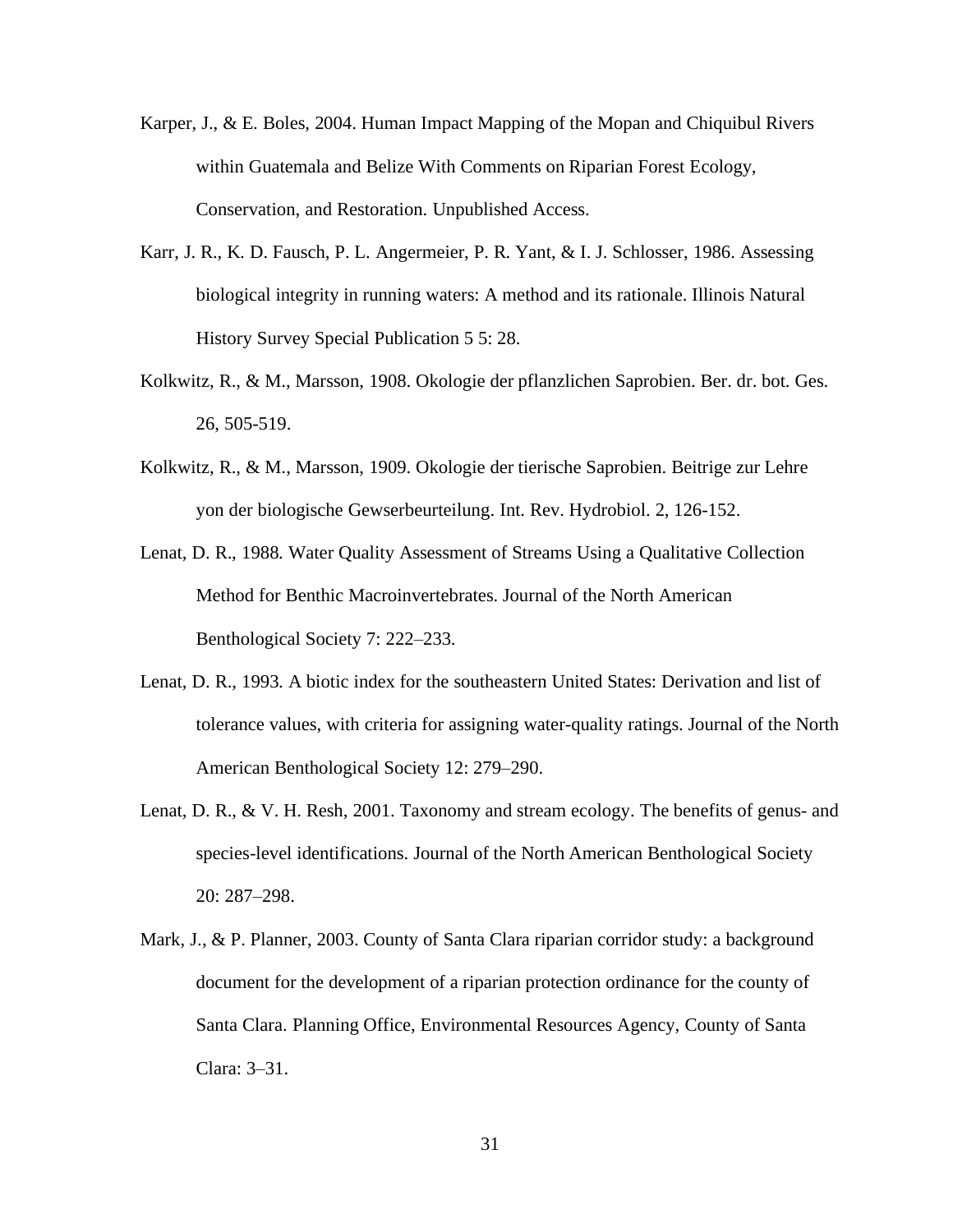- Macedo, D. R., R. M. Hughes, W. R. Ferreira, K. R. Firmiano, D. R. O. Silva, R. Ligeiro, P. R. Kaufmann, & M. Callisto, 2016. Development of a benthic macroinvertebrate multimetric index (MMI) for Neotropical Savanna headwater streams. Ecological Indicators 64: 132–141.
- Meerman, J., & Clabaugh, J. 2017. Biodiversity and Environmental Resource Data System of Belize. Online. http://www.biodiversity.bz.
- North Carolina (NC) Department of Environmental Quality. 2016. Standard operating procedures for the collection and analysis of benthic macroinvertebrates. Division of Water Resources. Raleigh, North Carolina. February 2016.
- Paller, M. H., W. L. Specht, & S. A. Dyer, 2006. Effects of stream size on taxa richness and other commonly used benthic bioassessment metrics. Hydrobiologia 568: 309–316.
- Patang, F., A. Soegianto, & S. Hariyanto, 2018. Benthic Macroinvertebrates Diversity as Bioindicator of Water Quality of Some Rivers in East Kalimantan, Indonesia. International Journal of Ecology 2018: 1–11.
- Quinn, J.M., A.B. Cooper, R.J. Davies-Colley, J.C. Rutherford, & R.B. Williamson, 1997. Land-use effects on habitat, periphyton, and benthic invertebrates in Waikato Hill Country streams. New Zealand Journal of Marine and Freshwater Research 31:579- 597.
- Resh, V. H., 2008. Which group is best? Attributes of different biological assemblages used in freshwater biomonitoring programs. Environmental Monitoring and Assessment 138: 131–138.
- Resh, V. H., & J. D. Unzicker, 1975. Water quality monitoring and aquatic organisms: the importance of species identification. Journal of the Water Pollution Control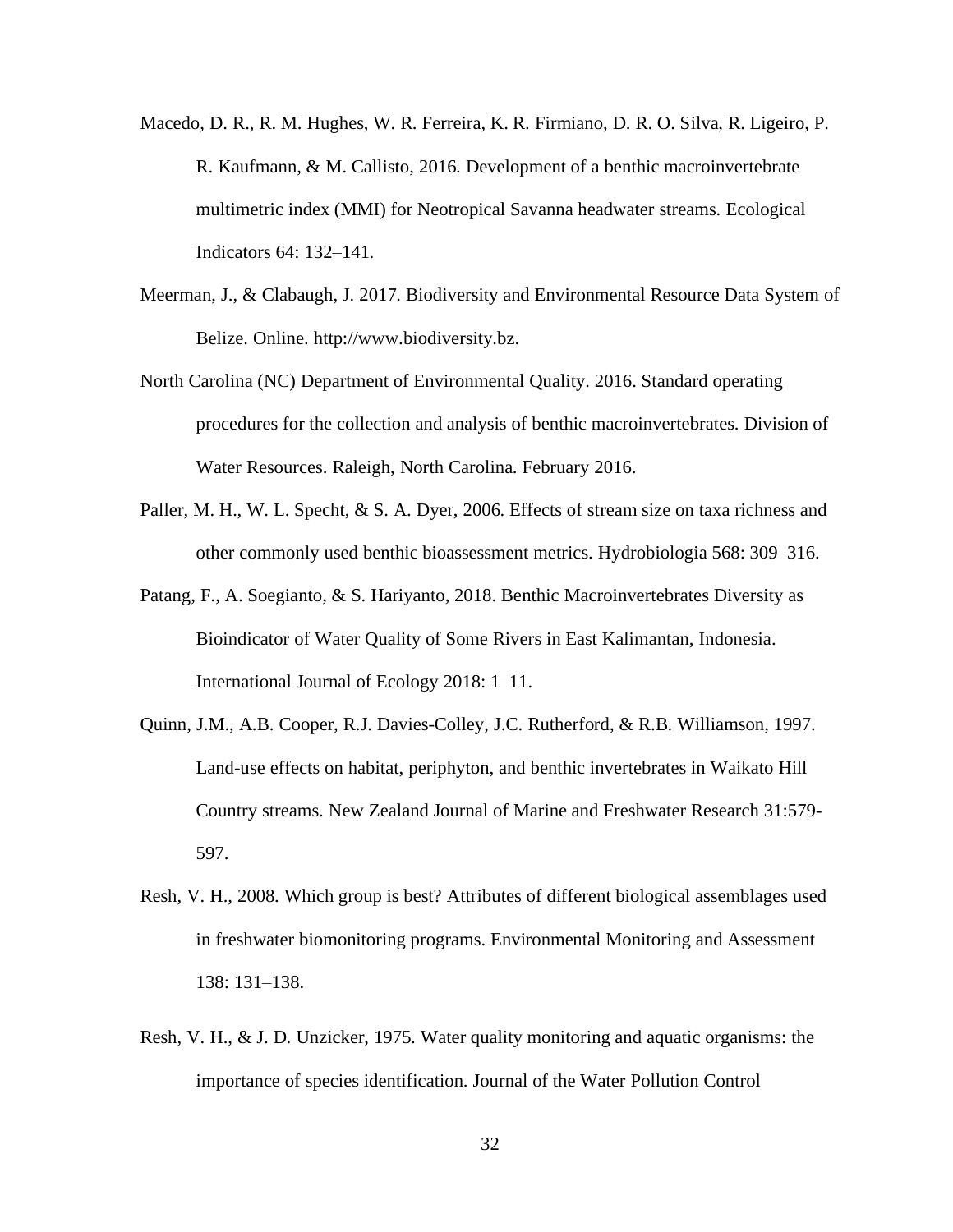Federation 47: 9–19.

- Resh, V. H., R. H. Norris, & M. T. Barbour, 1995. Design and implementation of rapid assessment approaches for water resource monitoring using benthic macroinvertebrates. Australian Journal of Ecology 20: 108–121.
- Rezende, R. S., A. M. Santos, C. Henke-Oliveira, & J. F. Gonçalves, 2014. Effects of spatial and environmental factors on benthic a macroinvertebrate community. Zoologia 31: 426–434.
- Righi-Cavallaro, K. O., K. F. Roche, O. Froehlich, & M. R. Cavallaro, 2010. Structure of macroinvertebrate communities in riffles of a Neotropical karst stream in the wet and dry seasons. Acta Limnologica Brasiliensia 22: 306–316.
- Rosenberg, D.M., and Resh, V.H. (Eds.), 1993. Freshwater Biomonitoring and Benthic Macroinvertebrates. Chapman and Hall, New York.
- Springer, M., 2008. Aquatic insect diversity of Costa Rica: State of knowledge. Rev. Biol. Trop 56: 273-295.
- Stein, H., M. Springer, & B. Kohlmann, 2008. Comparison of two sampling methods for biomonitoring using aquatic macroinvertebrates in the Dos Novillos River, Costa Rica. Ecological Engineering 34: 267–275.
- Thorp H, J., 2018. Thorp and Covich freshwater invertebrates volume III: Keys to neotropical Hexapoda. Elsevier, London.
- Uherek, C. B., & F. B. Pinto Gouveia, 2014. Biological monitoring using macroinvertebrates as bioindicators of water quality of maroaga stream in the maroaga cave system,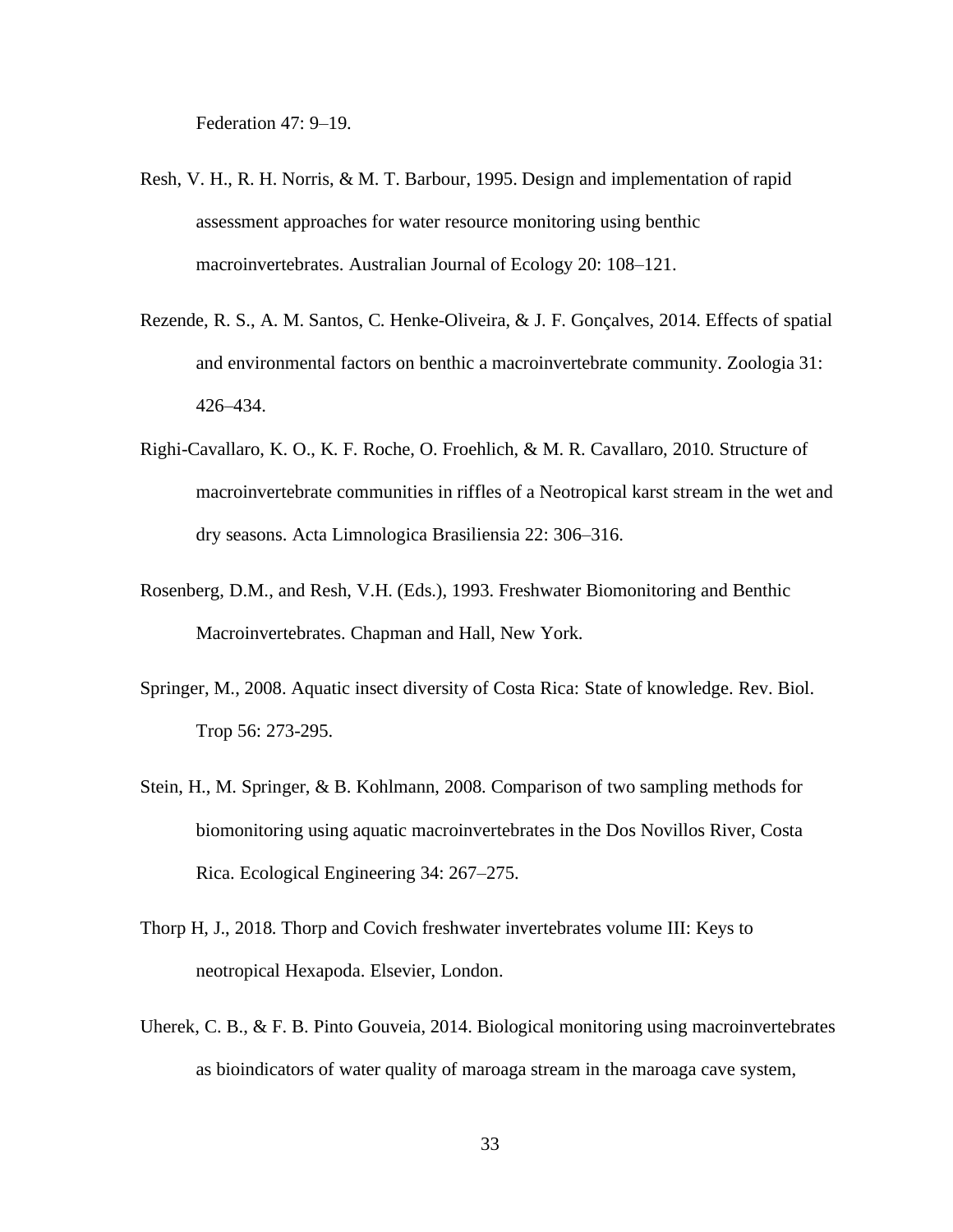presidente figueiredo, Amazon, Brazil. International Journal of Ecology 2014: 1–7.

- Valente-Neto, F., R. Koroiva, A. A. Fonseca-Gessner, & F. Roque, 2015. The effect of riparian deforestation on macroinvertebrates associated with submerged woody debris. Aquatic Ecology 49: 115–125.
- Vannote, R. L., G. W. Minshale, K. W. Cummins, J. R. Sedell, & C. E. Cushing, 1980. The River Continuum Concept. Canadian Journal of Fisheries and Aquatic Sciences 37: 130–137.
- Virginia Department of Environmental Quality(VDEQ) , 2008. Biological Monitoring Program Quality Assurance Project Plan for Wadeable Streams and Rivers. Richmond, VA.
- Weigel, B. M., L. J. Henne, & L. M. Martínez-Rivera, 2002. Macroinvertebrate-based index of biotic integrity for protection of streams in west-central Mexico. Journal of the North American Benthological Society 21: 686–700
- Young, C., 2008. Belize's ecosystems: Threats and challenges to conservation in Belize. Tropical Conservation Science 1:18-33.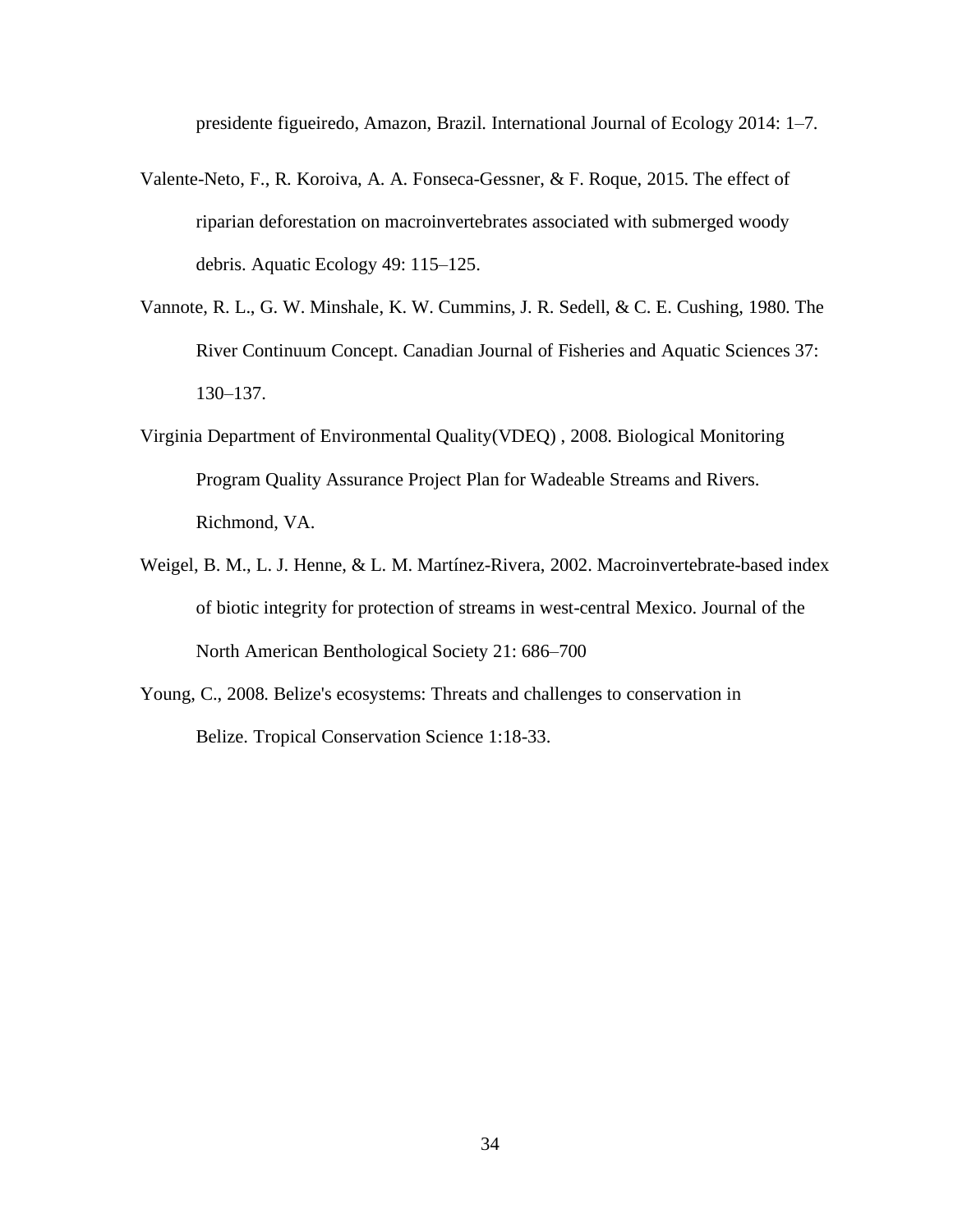## **Tables**

| <b>Site</b> |             | % Disturbed Dissolved Oxygen | Specific Conductivity | <b>Chloride</b>    |
|-------------|-------------|------------------------------|-----------------------|--------------------|
|             |             | (mg/L)                       | $(\mu S/cm)$          | (mg/L)             |
| Reference   | $18 + 6$    | $7.82 \pm 0.21$              | $328.06 \pm 52.42$    | $8.18 \pm 0.58$    |
| Impaired    | $66 \pm 15$ | $4.37 \pm 0.64$              | $1468.50 \pm 233.54$  | $156.24 \pm 48.36$ |

**Table 1** Water chemistry and % disturbed for both impacted and reference sites (Meant±SE).

Table 2 Candidate metrics after removing all the metrics with a range of less than 5 or more

than 33% of the sample with a value of zero.

| Metric                             | Sensitivity      | T Stat or U Value | P-Value |
|------------------------------------|------------------|-------------------|---------|
|                                    | Score            |                   |         |
| <b>Total Number Collected</b>      | $\overline{2}$   |                   |         |
| *Number of Ephemeroptera           | $\mathfrak{Z}$   | 23.00             | 0.022   |
| Collected                          |                  |                   |         |
| Number of Trichoptera              | $\mathbf{1}$     |                   |         |
| Collected                          |                  |                   |         |
| *Number of EPT Collected           | $\mathfrak{Z}$   | 22.00             | 0.014   |
| Number of Odonata                  | $\overline{0}$   |                   |         |
| Collected                          |                  |                   |         |
| Number of Diptera                  | $\overline{2}$   |                   |         |
| Collected                          |                  |                   |         |
| Number of Coleoptera               | $\overline{2}$   |                   |         |
| Collected                          |                  |                   |         |
| *Number of                         | 3                | 23.00             | 0.017   |
| Leptophlebiidae Collected          |                  |                   |         |
| Number of Leptohyphidae            | $\overline{2}$   |                   |         |
| Collected                          |                  |                   |         |
| Number of Hydropsychidae           | $\overline{0}$   |                   |         |
| Collected                          |                  |                   |         |
| <b>Total Number of Collectors-</b> | $\overline{2}$   |                   |         |
| <b>Gatherers Collected</b>         |                  |                   |         |
| <b>Total Number of Filterers</b>   | $\mathbf{1}$     |                   |         |
| Collected                          |                  |                   |         |
| <b>Total Number of Predators</b>   | $\overline{2}$   |                   |         |
| Collected                          |                  |                   |         |
| <b>Total Number of Scrapers</b>    | $\mathfrak{Z}$   | 2.93              | 0.043   |
| Collected                          |                  |                   |         |
| % Ephemeroptera                    | 2                |                   |         |
| % Trichoptera                      | $\boldsymbol{0}$ |                   |         |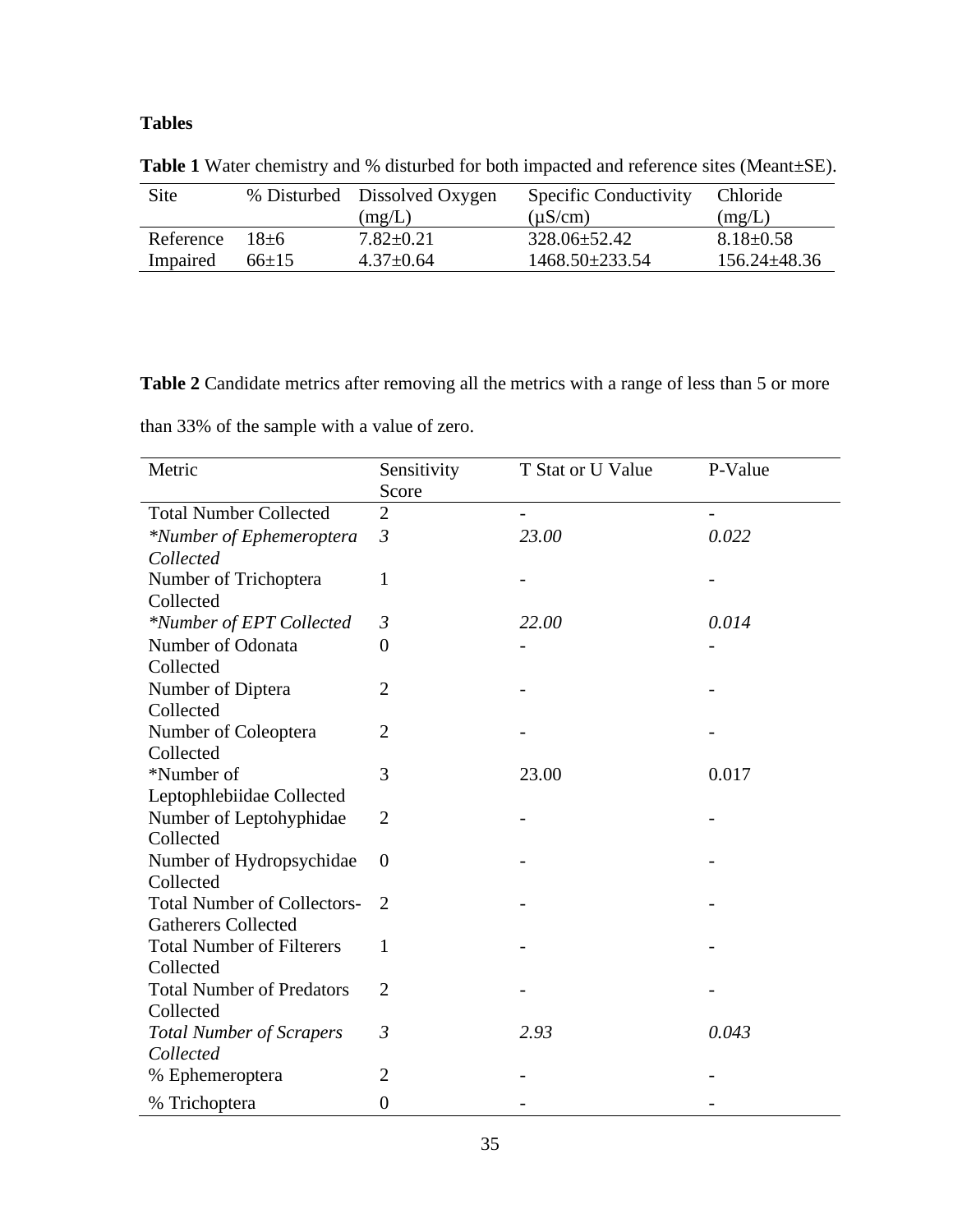| Metric                                    | Sensitivity    | T Stat or U Value | P-Value |
|-------------------------------------------|----------------|-------------------|---------|
|                                           | Score          |                   |         |
| %EPT                                      | 1              |                   |         |
| % Odonata                                 | $\overline{0}$ |                   |         |
| *% Diptera                                | $\mathfrak{Z}$ | 50.00             | 0.014   |
| % Coleoptera                              | $\theta$       |                   |         |
| Taxa Richness                             | 3              | $-3.27$           | 0.011   |
| <b>Family Richness</b>                    | $\overline{c}$ |                   |         |
| Ephemeroptera Taxa                        | $\overline{3}$ | $-7.45$           | < 0.001 |
| <b>Richness</b>                           |                |                   |         |
| Trichoptera Taxa Richness                 | $\overline{2}$ |                   |         |
| <b>Odonata Taxa Richness</b>              | $\mathbf{1}$   |                   |         |
| <b>EPT Taxa Richness</b>                  | $\mathfrak{Z}$ | $-4.84$           | 0.002   |
| % Collectors-Gatherers                    | $\overline{0}$ |                   |         |
| % Filterers                               | 0              |                   |         |
| % Predators                               | $\theta$       |                   |         |
| % Scrapers                                | $\overline{0}$ |                   |         |
| % Leptophlebiidae                         | 2              |                   |         |
| % Leptohyphidae                           | $\theta$       |                   |         |
| % Hydropsychidae                          | $\theta$       |                   |         |
| % Dominant Taxa                           | 2              |                   |         |
| % Non-insect                              | $\overline{0}$ |                   |         |
| % 2 Dominant Taxa                         | 2              |                   |         |
| % Dominant Family                         | $\mathfrak{Z}$ | 3.11              | 0.027   |
| % 2 Dominant Families                     | $\mathfrak{Z}$ | 2.79              | 0.023   |
| % 3 Dominant Families                     | $\mathfrak{Z}$ | 3.50              | 0.010   |
| <b>BMWP-CR Score</b>                      | $\overline{2}$ |                   |         |
| Average Score Per Taxon-                  | $\overline{2}$ |                   |         |
| Cr                                        |                |                   |         |
| <b>BMWP-Brazil</b>                        | 3              | 3.48              | 0.009   |
| Average Score per Taxon-<br><b>Brazil</b> | $\overline{2}$ |                   |         |

Metrics that had a sensitivity score of 3 and confirmed difference with 2-sample t-test or a

Mann Whitney U Test are italicized (\* indicates Mann Whitney U Test).

**Table 3** Box plot statistics for candidate metrics for the Index (Q1 is 25% and Q3 is the 75%) and ranges for each metrics with their corresponding score. Metrics used for the index are shown in italics.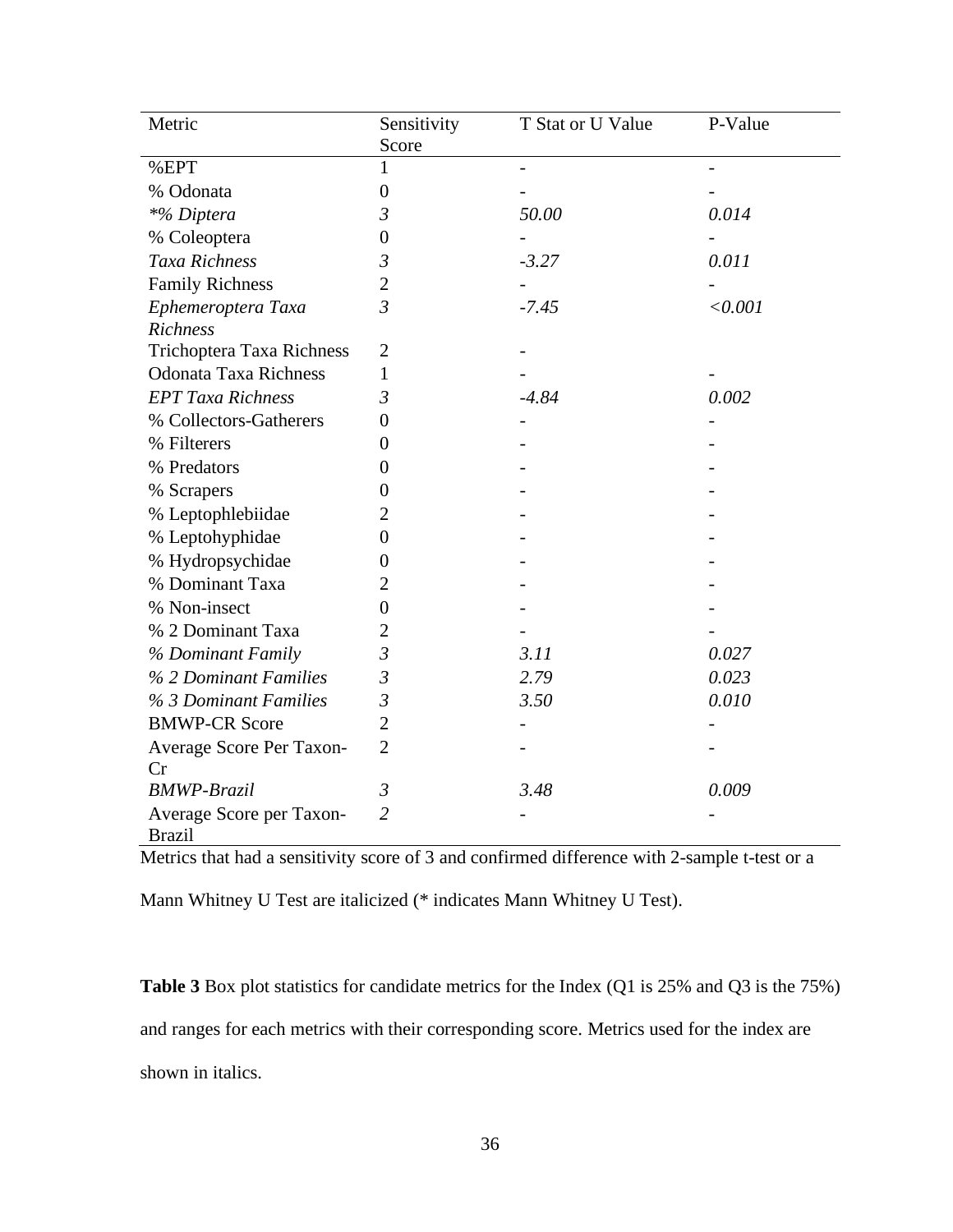| Metric                                               |                |                | <b>Statistics</b> |                |                |        | Score            |                |
|------------------------------------------------------|----------------|----------------|-------------------|----------------|----------------|--------|------------------|----------------|
|                                                      | Min            | Q1             | Median            | Q <sub>3</sub> | Max            | 5      | 3                | $\mathbf{1}$   |
| Number of<br>Ephemeroptera<br>Collected<br>Number of | 22             | 49             | 58                | 63             | 150            | >49    | 49-22            | $<$ 22         |
| Leptophlebiidae<br>Collected                         | $\mathbf{1}$   | $\overline{4}$ | 20                | 23             | 81             | >4     | $3-1$            | $<$ 1          |
| Number of EPT<br>Collected<br><b>Total Number</b>    | 59             | 61             | 72                | 125            | 214            | $>61$  | 61-59            | $<$ 59         |
| of Scrapers<br>Collected                             | 15             | 36             | 39                | 57             | 78             | $>36$  | $36-15$          | <15            |
| % Diptera                                            | 0.54           | 1.82           | 2.50              | 2.75           | 6.35           | < 2.75 | $6.35 -$<br>2.75 | $\geq$<br>6.35 |
| Taxa Richness                                        | 16             | 21             | 24                | 28             | 30             | >21    | $21 - 16$        | < 16           |
| <b>EPT</b> Taxa<br>Richness                          | 6              | 7              | 8                 | 9              | 12             | >7     | 6                | < 6            |
| <b>BMWP-Brazil</b>                                   | 66             | 88             | 101               | 109            | 110            | >88    | 88-66            | < 66           |
| Ephemeroptera<br><b>Taxa Richness</b>                | $\overline{4}$ | 5              | 6                 | 6              | $\overline{7}$ | > 5    | $\overline{4}$   | < 4            |
| % Dominant<br>Family                                 | 20             | 26             | 29                | 31             | 31             | $<$ 31 | 31               | $>31$          |
| % 2 Dominant<br>Families                             | 36             | 40             | 46                | 46             | 59             | <46    | 46-58            | $>58$          |
| % 3 Dominant<br><b>Families</b>                      | 51             | 53             | 55                | 58             | 67             | $<$ 58 | 58-67            | >67            |

**Table 4** Spearman correlations for metrics, and underlying geology.

| Sample 1                  | Sample 2   | N  | Correlation | 95% CI for $\rho$ | P-Value |
|---------------------------|------------|----|-------------|-------------------|---------|
| <b>Taxa Richness</b>      | %Limestone | 17 | 0.310       | $(-0.212, 0.695)$ | 0.226   |
| <b>BMWP</b>               | %Limestone | 17 | 0.385       | $(-0.136, 0.739)$ | 0.127   |
| Number of                 | %Limestone | 17 | 0.397       | $(-0.123, 0.746)$ | 0.114   |
| Ephemeroptera             |            |    |             |                   |         |
| Collected                 |            |    |             |                   |         |
| <b>Total Number of</b>    | %Limestone | 17 | 0.289       | $(-0.233, 0.682)$ | 0.260   |
| <b>Scrapers Collected</b> |            |    |             |                   |         |
| (Sc)                      |            |    |             |                   |         |
| % Dominant Family         | %Limestone | 17 | $-0.299$    | $(-0.688, 0.224)$ | 0.244   |
| % 2 Dominant              | %Limestone | 17 | $-0.242$    | $(-0.652, 0.277)$ | 0.350   |
| <b>Families</b>           |            |    |             |                   |         |
| % 3 Dominant              | %Limestone | 17 | $-0.271$    | $(-0.671, 0.250)$ | 0.292   |
| Families                  |            |    |             |                   |         |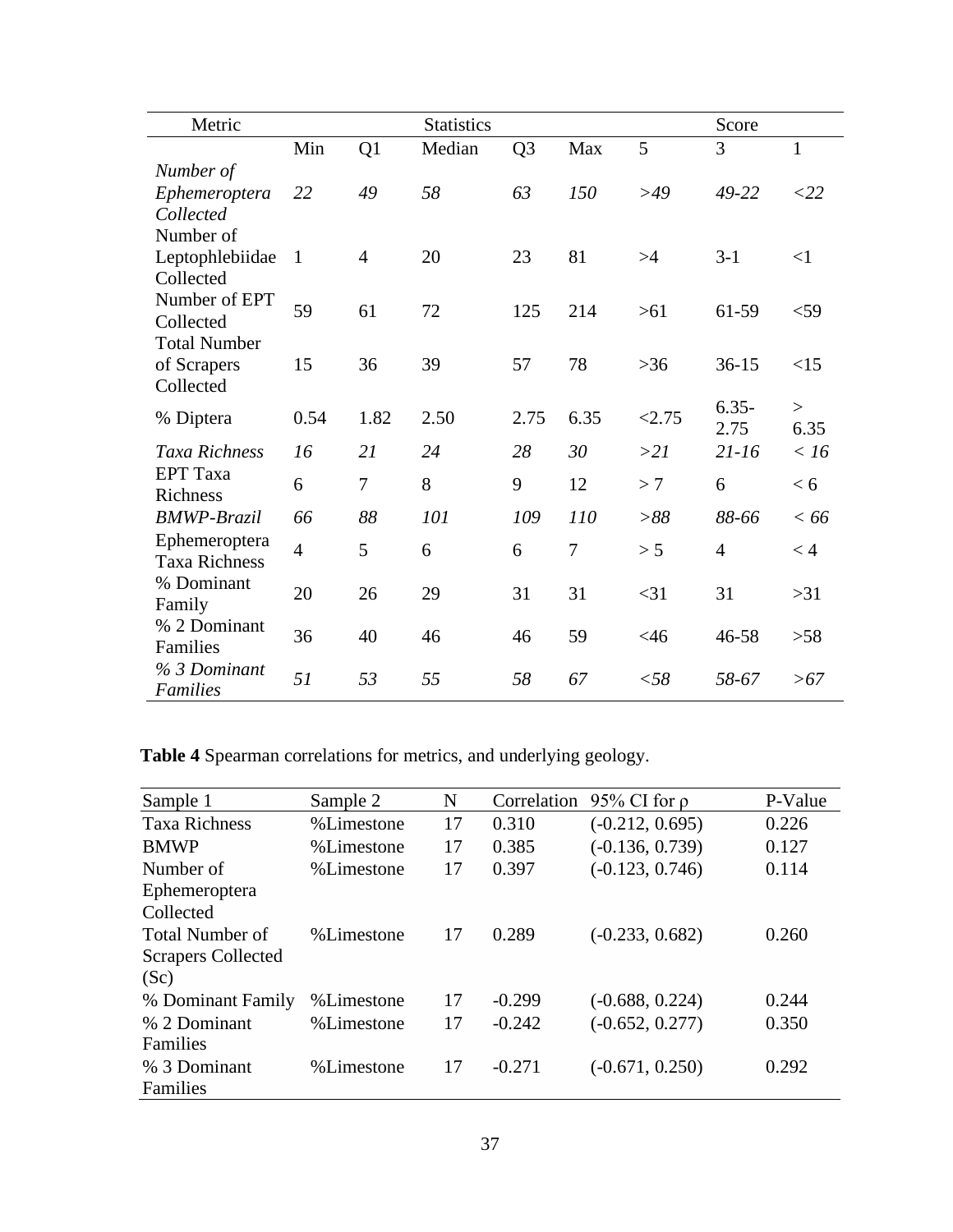| Sample 1                  | Sample 2             | N  | Correlation | 95% CI for $\rho$  | P-Value |
|---------------------------|----------------------|----|-------------|--------------------|---------|
| <b>BMWP</b>               | <b>Taxa Richness</b> | 17 | 0.909       | (0.716, 0.973)     | 0.000   |
| Number of                 | <b>Taxa Richness</b> | 17 | 0.600       | (0.123, 0.852)     | 0.011   |
| Ephemeroptera             |                      |    |             |                    |         |
| Collected                 |                      |    |             |                    |         |
| <b>Total Number of</b>    | <b>Taxa Richness</b> | 17 | 0.565       | (0.076, 0.835)     | 0.018   |
| <b>Scrapers Collected</b> |                      |    |             |                    |         |
| (Sc)                      |                      |    |             |                    |         |
| % Dominant Family         | <b>Taxa Richness</b> | 17 | $-0.800$    | $(-0.936, -0.460)$ | 0.000   |
| % 2 Dominant              | <b>Taxa Richness</b> | 17 | $-0.816$    | $(-0.941, -0.493)$ | 0.000   |
| Families                  |                      |    |             |                    |         |
| % 3 Dominant              | <b>Taxa Richness</b> | 17 | $-0.876$    | $(-0.962, -0.632)$ | 0.000   |
| Families                  |                      |    |             |                    |         |
| Number of                 | <b>BMWP</b>          | 17 | 0.677       | (0.238, 0.886)     | 0.003   |
| Ephemeroptera             |                      |    |             |                    |         |
| Collected                 |                      |    |             |                    |         |
| <b>Total Number of</b>    | <b>BMWP</b>          | 17 | 0.421       | $(-0.097, 0.760)$  | 0.092   |
| <b>Scrapers Collected</b> |                      |    |             |                    |         |
| (Sc)                      |                      |    |             |                    |         |
| % Dominant Family         | <b>BMWP</b>          | 17 | $-0.874$    | $(-0.962, -0.626)$ | 0.000   |
| % 2 Dominant              | <b>BMWP</b>          | 17 | $-0.900$    | $(-0.970, -0.692)$ | 0.000   |
| Families                  |                      |    |             |                    |         |
| % 3 Dominant              | <b>BMWP</b>          | 17 | $-0.950$    | $(-0.986, -0.835)$ | 0.000   |
| Families                  |                      |    |             |                    |         |
| <b>Total Number of</b>    | Number of            | 17 | 0.478       | $(-0.032, 0.791)$  | 0.052   |
| <b>Scrapers Collected</b> | Ephemeroptera        |    |             |                    |         |
| (Sc)                      | Collected            |    |             |                    |         |
| % Dominant Family         | Number of            | 17 | $-0.554$    | $(-0.829, -0.061)$ | 0.021   |
|                           | Ephemeroptera        |    |             |                    |         |
|                           | Collected            |    |             |                    |         |
| % 2 Dominant              | Number of            | 17 | $-0.588$    | $(-0.846, -0.107)$ | 0.013   |
| Families                  | Ephemeroptera        |    |             |                    |         |
|                           | Collected            |    |             |                    |         |
| % 3 Dominant              | Number of            | 17 | $-0.651$    | $(-0.875, -0.197)$ | 0.005   |
| Families                  | Ephemeroptera        |    |             |                    |         |
|                           | Collected            |    |             |                    |         |
| % Dominant Family         | Total Number of 17   |    | $-0.389$    | $(-0.742, 0.132)$  | 0.123   |
|                           | <b>Scrapers</b>      |    |             |                    |         |
|                           | Collected (Sc)       |    |             |                    |         |
| % 2 Dominant              | Total Number of 17   |    | $-0.358$    | $(-0.724, 0.164)$  | 0.158   |
| Families                  | <b>Scrapers</b>      |    |             |                    |         |
|                           | Collected (Sc)       |    |             |                    |         |
| % 3 Dominant              | Total Number of 17   |    | $-0.407$    | $(-0.752, 0.112)$  | 0.105   |
| Families                  | <b>Scrapers</b>      |    |             |                    |         |
|                           | Collected (Sc)       |    |             |                    |         |
|                           |                      |    |             |                    |         |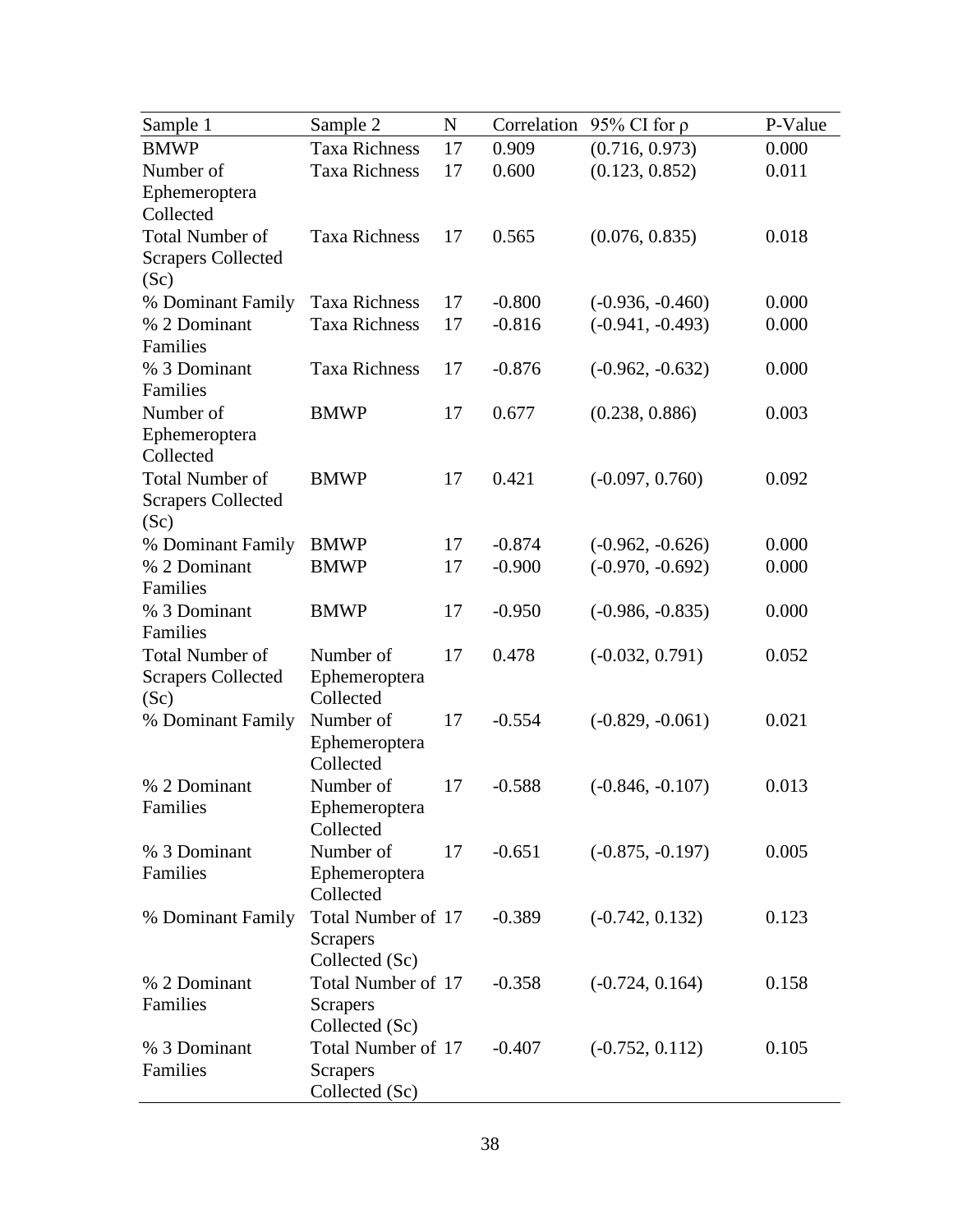| Sample 1     | Sample 2     | N  |       | Correlation 95% CI for $\rho$ | P-Value |
|--------------|--------------|----|-------|-------------------------------|---------|
| % 2 Dominant | % Dominant   | 17 | 0.983 | (0.940, 0.995)                | 0.000   |
| Families     | Family       |    |       |                               |         |
| % 3 Dominant | % Dominant   | 17 | 0.958 | (0.860, 0.988)                | 0.000   |
| Families     | Family       |    |       |                               |         |
| % 3 Dominant | % 2 Dominant | 17 | 0.983 | (0.940, 0.995)                | 0.000   |
| Families     | Families     |    |       |                               |         |

**Table 5** Spearman correlation for metrics and watershed size.

| Sample 1                  | Sample 2                                             | N             |          | Correlation 95% CI for $\rho$ | P-Value |
|---------------------------|------------------------------------------------------|---------------|----------|-------------------------------|---------|
| <b>Taxa Richness</b>      | Total Area (km <sup><math>\lambda</math></sup> 2)    | 20            | 0.504    | (0.050, 0.785)                | 0.023   |
| <b>BMWP-Brazil</b>        | Total Area (km <sup><math>\lambda</math></sup> 2)    | 20            | 0.451    | $(-0.012, 0.755)$             | 0.046   |
| Number of                 | Total Area (km <sup><math>\lambda</math></sup> 2) 20 |               | 0.567    | (0.130, 0.819)                | 0.009   |
| Ephemeroptera             |                                                      |               |          |                               |         |
| Collected                 |                                                      |               |          |                               |         |
| <b>Total Number of</b>    | Total Area (km <sup>2</sup> ) 20                     |               | 0.722    | (0.361, 0.895)                | 0.000   |
| <b>Scrapers Collected</b> |                                                      |               |          |                               |         |
| (Sc)                      |                                                      |               |          |                               |         |
| % 3 Dominant              | Total Area (km <sup><math>\lambda</math></sup> 2)    | <sup>20</sup> | $-0.344$ | $(-0.690, 0.129)$             | 0.137   |
| Families                  |                                                      |               |          |                               |         |

|  |  |  |  |  |  |  |  | <b>Table 6</b> Watershed size for low elevation sites in the Belize River Watershed. |
|--|--|--|--|--|--|--|--|--------------------------------------------------------------------------------------|
|--|--|--|--|--|--|--|--|--------------------------------------------------------------------------------------|

| Site #     | Site Name                  | Watershed Size $(km^2)$ |
|------------|----------------------------|-------------------------|
| Site $#1$  | Beaver Dam Cr              | 221.69                  |
| Site $#2$  | <b>Mount Pleasant</b>      | 8.91                    |
| Site #3    | Macal                      | 1420.64                 |
| Site $#4$  | Mopan                      | 3743.04                 |
| Site #5    | <b>Billy White Creek</b>   | 24.81                   |
| Site $#6$  | <b>Belize River</b>        | 5540.72                 |
| Site $#7$  | Jenny Cr                   | 40.45                   |
| Site $#17$ | Cristo Ray Bridge Crossing | 1.43                    |
| Site $#18$ | Macal (Black Lodge)        | 1293.46                 |
| Site $#19$ | Mopan                      | 3516.15                 |
| Site $#20$ | Garbot Cr                  | 1.60                    |
| Site $#21$ | <b>Barton Cr</b>           | 122.53                  |
| Site $#22$ | Yalbac                     | 275.70                  |
| Site $#23$ | N/A                        | 8.12                    |
| Site $#24$ | Iguana Cr (?)              | 71.72                   |
| Site $#25$ | <b>Roaring River</b>       | 286.11                  |
| Site $#26$ | Miguel Cr                  | 3.76                    |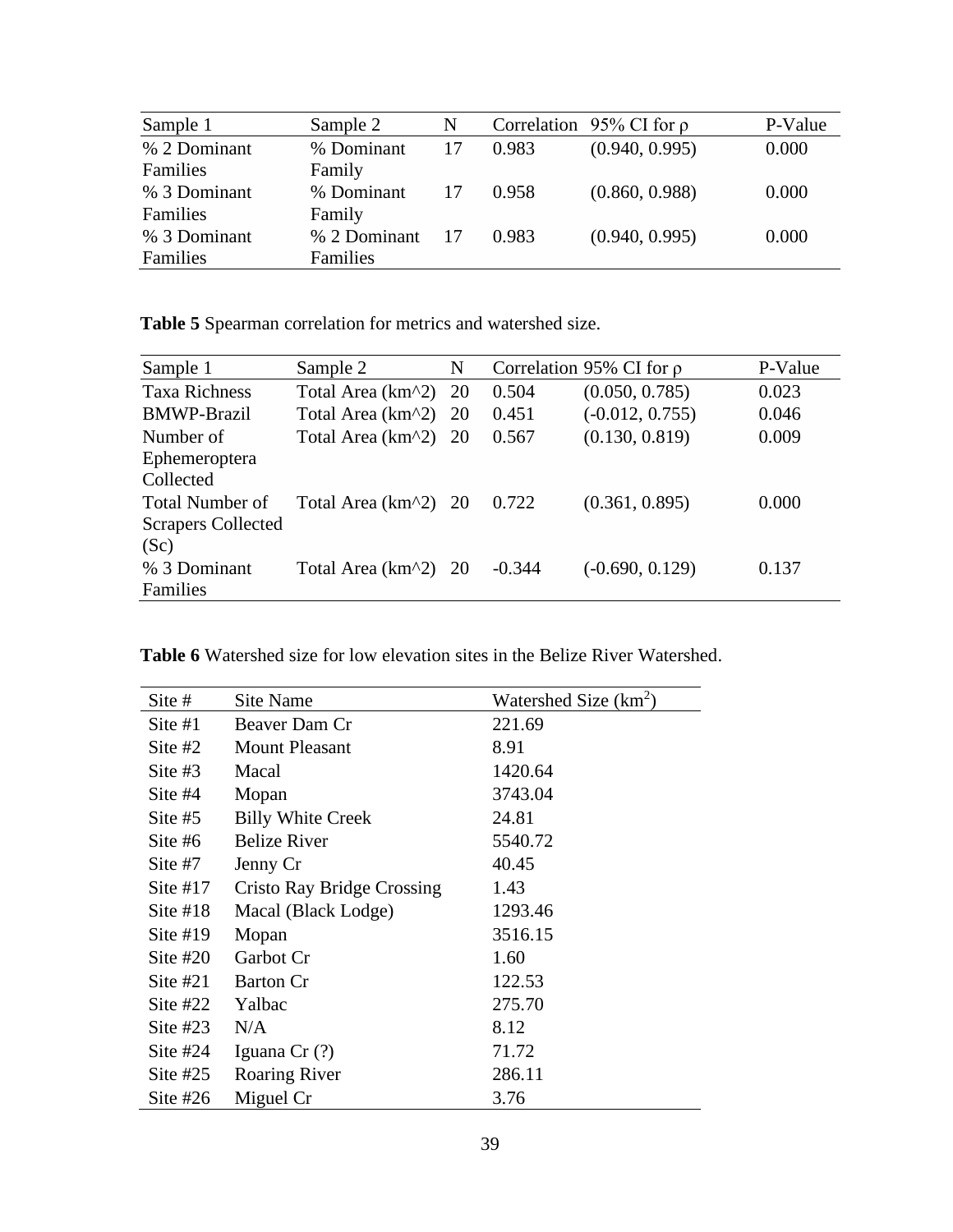| Site #     | Site Name                   | Watershed Size $(km^2)$ |
|------------|-----------------------------|-------------------------|
|            | Site #28 Trib of Spanish Cr | 0.96                    |
| Site $#29$ | Mexico Cr                   | 142.97                  |
|            | Unnamed Trib of Mexico Cr.  |                         |
| Site $#30$ | West @ bridge               | 131                     |

**Table 7** Spearman correlation for metrics and watershed size excluding 3 largest sites

| Sample 1                  | Sample 2                                          | N  |          | Correlation 95% CI for $\rho$ | P-Value |
|---------------------------|---------------------------------------------------|----|----------|-------------------------------|---------|
| <b>Taxa Richness</b>      | Total Area (km <sup><math>\lambda</math></sup> 2) | 17 | 0.347    | $(-0.176, 0.717)$             | 0.173   |
| <b>BMWP-Brazil</b>        | Total Area (km <sup><math>\lambda</math></sup> 2) | 17 | 0.280    | $(-0.242, 0.676)$             | 0.277   |
| Number of                 | Total Area (km^2)                                 | 17 | 0.327    | $(-0.196, 0.705)$             | 0.201   |
| Ephemeroptera             |                                                   |    |          |                               |         |
| Collected                 |                                                   |    |          |                               |         |
| <b>Total Number of</b>    | Total Area (km <sup><math>\lambda</math></sup> 2) | 17 | 0.598    | (0.120, 0.851)                | 0.011   |
| <b>Scrapers Collected</b> |                                                   |    |          |                               |         |
| (Sc)                      |                                                   |    |          |                               |         |
| % 3 Dominant              | Total Area (km <sup><math>\lambda</math></sup> 2) | 17 | $-0.267$ | $(-0.668, 0.254)$             | 0.300   |
| Families                  |                                                   |    |          |                               |         |

|  | Table 8 Final Metrics and their ranges for their respective scores. |  |  |  |  |
|--|---------------------------------------------------------------------|--|--|--|--|
|  |                                                                     |  |  |  |  |

| Metric                   |     |    | <b>Statistics</b> |                |     |      | Score     |        |
|--------------------------|-----|----|-------------------|----------------|-----|------|-----------|--------|
|                          | Min | Q1 | Median            | Q <sub>3</sub> | Max | 5    | 3         |        |
| Number of                |     |    |                   |                |     |      |           |        |
| Ephemeroptera            | 22  | 49 | 58                | 63             | 150 | >49  | 49-22     | $<$ 22 |
| Collected                |     |    |                   |                |     |      |           |        |
| <b>Taxa Richness</b>     | 16  | 21 | 24                | 28             | 30  | >21  | $21 - 16$ | < 16   |
| <b>BMWP-Brazil</b>       | 66  | 88 | 101               | 109            | 110 | >88  | 88-66     | <66    |
| % 3 Dominant<br>Families | 51  | 53 | 55                | 58             | 67  | < 58 | 58-67     | >67    |

**Table 9**. Range scores and their corresponding water quality classification. Numbers in bold

should be taken with caution until more robust sampling can occur.

| Classifications Poor |         | Fair         | Good           | Excellent      |
|----------------------|---------|--------------|----------------|----------------|
| Scores               | 4,5,6,7 | 8,9,10,11,12 | 13, 14, 15, 16 | 17, 18, 19, 20 |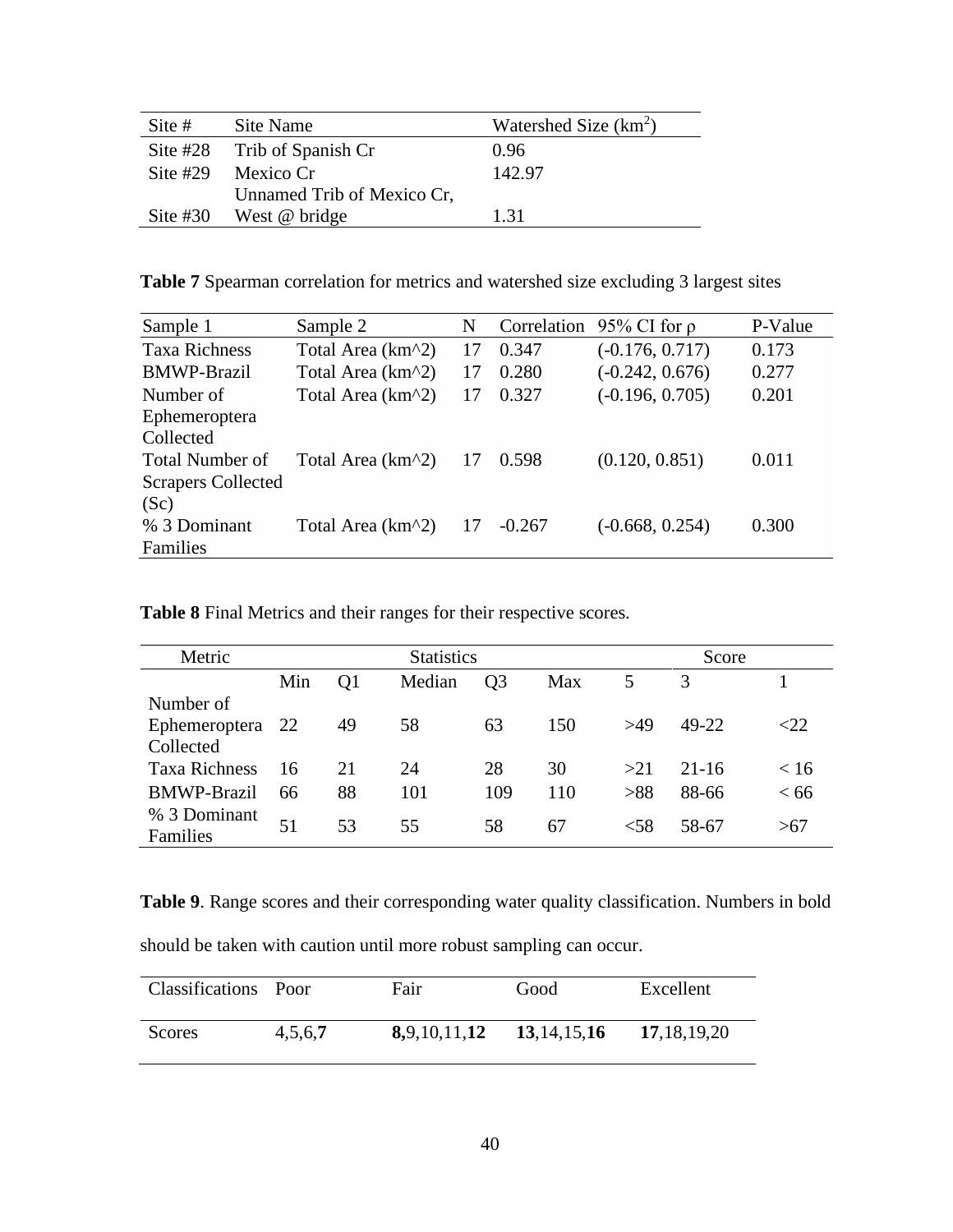**Table 10** List of low elevation sites with corresponding water chemistry data, scores for the MMBI, and water quality bioclassification. Streams that were considered reference streams in italics and streams that were considered impaired are

| <b>Site Name</b>      | Conductivity | Dissolved |      | Chloride | Score          | Bioclassification |
|-----------------------|--------------|-----------|------|----------|----------------|-------------------|
|                       | $(\mu S/cm)$ | Oxygen    | pH   | (mg/L)   |                |                   |
| <b>Beaver Dam</b>     |              |           |      |          |                |                   |
| Creek                 | 481          | 88%       | 7.49 | 9.57     | 14             | Good              |
| <b>Mount Pleasant</b> |              |           |      |          |                |                   |
| <b>Creek</b>          | 708          | 62%       | 7.52 | 19.43    | 12             | Fair              |
| <b>Macal River</b>    | 219          | 92%       | 7.41 | 7.6      | 18             | Excellent         |
| Mopan River           | 408          | 108%      | 8.4  | 8.38     | 16             | Good              |
| <b>Billy White</b>    |              |           |      |          |                |                   |
| <b>Creek</b>          | 1670         | 65%       | 7.53 | 200      | $\overline{4}$ | Poor              |
| <b>Belize River</b>   | 359.6        | 113%      | 8.11 | 9.61     | 18             | Excellent         |
| <b>Jenny Creek</b>    | 1332         | 49%       | 7.83 | 89       | 6              | Poor              |
| Cristo Ray            |              |           |      |          |                |                   |
| <b>Bridge</b>         | 510          | 45%       | 7.4  | 7.95     | 8              | Fair              |
| <b>Macal River</b>    |              |           |      |          |                |                   |
| (Black Lodge)         | 203.3        | 100%      | 7.21 | 6.83     | 20             | Excellent         |
| Mopan River           |              |           |      |          |                |                   |
| San Succotz           | 405          | 111%      | 8.05 | 6.31     | 20             | Excellent         |
| <b>Garbot Creek</b>   | 604          | 48%       | 7.26 | 12.4     | 12             | Fair              |
| <b>Barton Creek</b>   | 348          | 88%       | 7.51 | 9.56     | 14             | Good              |
| <b>Yalbac Creek</b>   | 643          | 68%       | 8.02 | 38       | $\overline{4}$ | Poor              |
| <b>Saturday Creek</b> | 1258         | 60%       | 7.69 | 191      | 4              | Poor              |
| Iguana Creek          | 1400         | 15%       | 7.56 | 85       | 8              | Fair              |
| <b>Roaring River</b>  | 389          | 98%       | 7.62 | 7.35     | 18             | Excellent         |
| <b>Miguel Creek</b>   | 891          | 48%       | 6.92 | 23.92    | 18             | Excellent         |
| Tributary of          |              |           |      |          |                |                   |
| Spanish Creek         | 2632         | 49%       | 7.26 | 12.8     | 6              | Poor              |
| <b>Mexico Creek</b>   | 3505         | 51%       | 6.87 | 514      | $\overline{4}$ | Poor              |
| <b>Tributary of</b>   |              |           |      |          |                |                   |
| <b>Mexico Creek</b>   | 2443         | 64%       | 6.61 | 353      | 4              | Poor              |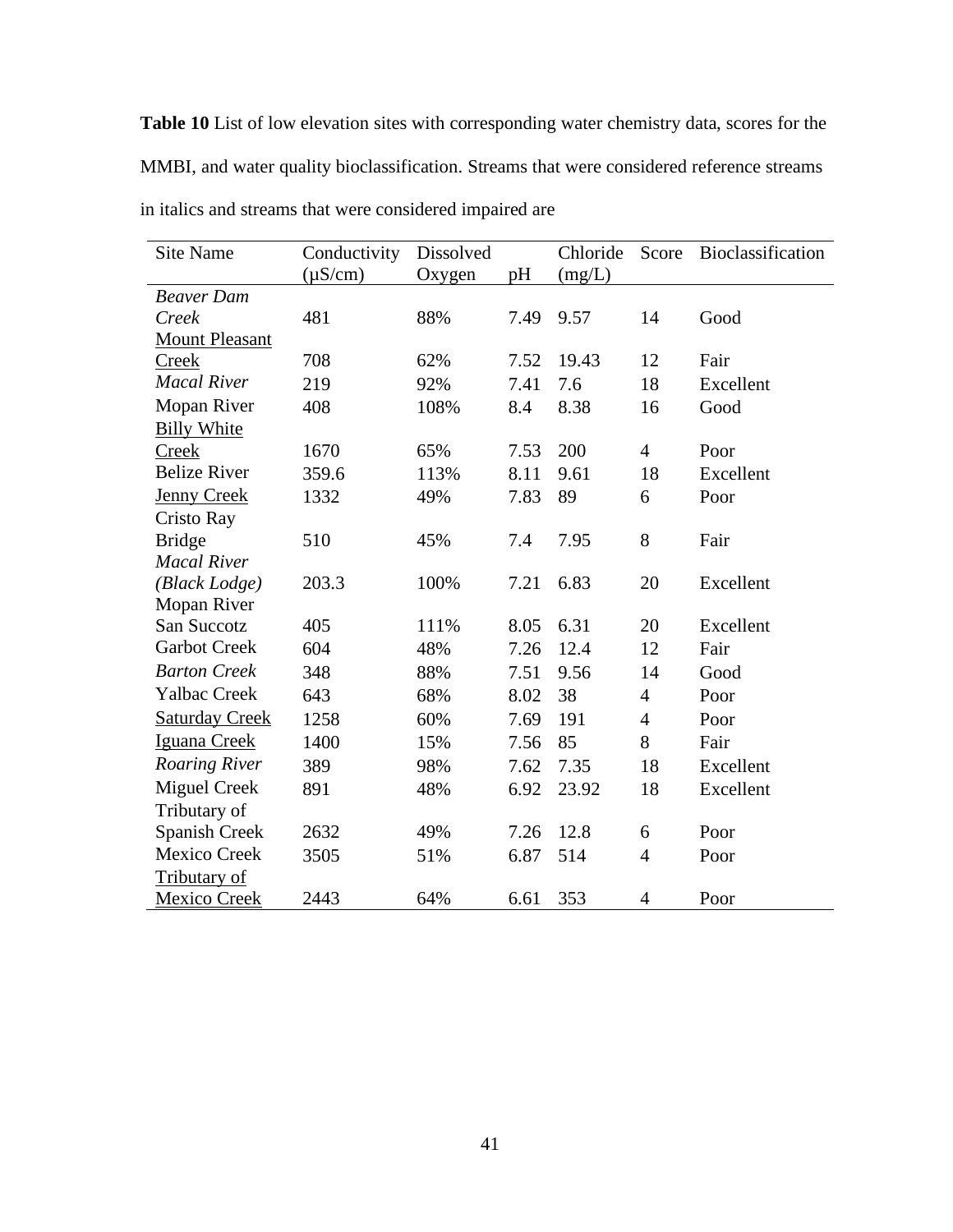| Site       | <b>BMWP</b> Score | <b>BMWP</b> Classification | <b>MMI</b> Score | <b>MMI</b> Classification |
|------------|-------------------|----------------------------|------------------|---------------------------|
| Site #1    | 66                | Acceptable                 | 14               | Good                      |
| Site #2    | 88                | Acceptable                 | 12               | Fair                      |
| Site #3    | 110               | Good                       | 18               | Excellent                 |
| Site #4    | 94                | Acceptable                 | 16               | Good                      |
| Site #5    | 23                | Critical                   | $\overline{4}$   | Poor                      |
| Site #6    | 100               | Acceptable                 | 18               | Excellent                 |
| Site #7    | 56                | Questionable               | 6                | Poor                      |
| Site $#17$ | 65                | Acceptable                 | 8                | Fair                      |
| Site $#18$ | 109               | Good                       | 20               | Excellent                 |
| Site $#19$ | 100               | Acceptable                 | 20               | Excellent                 |
| Site $#20$ | 83                | Acceptable                 | 12               | Fair                      |
| Site $#21$ | 88                | Acceptable                 | 14               | Good                      |
| Site $#22$ | 43                | Questionable               | 4                | Poor                      |
| Site $#23$ | 57                | Questionable               | 4                | Poor                      |
| Site $#24$ | 52                | Questionable               | 8                | Fair                      |
| Site $#25$ | 101               | Good                       | 18               | Excellent                 |
| Site $#26$ | 143               | Good                       | 18               | Excellent                 |
| Site $#28$ | 48                | Questionable               | 6                | Poor                      |
| Site $#29$ | 41                | Questionable               | 4                | Poor                      |
| Site $#30$ | 47                | Questionable               | 4                | Poor                      |

**Table 11**. Site scores and classifications for both the BMWP-Brazil (Uherek & Pinto

Gouveia, 2014) and the Multi metric Index (MMI) from Belize.

**Table 12**. Tolerance values (TV) for families collected in the BRW. Families TVs are

weighted averages of genera that had a calculated TV.

| Family              | <b>Proposed Tolerance Value</b> |
|---------------------|---------------------------------|
| <b>Sensitive</b>    |                                 |
| Ephemeridae         | 0.00                            |
| Perlidae            | 0.00                            |
| Ampullaridae        | 3.06                            |
| Platystictoidae     | 3.61                            |
| Psephenidae         | 3.80                            |
| <b>Intermediate</b> |                                 |
| Gomphidae           | 4.02                            |
| <b>Baetidae</b>     | 4.39                            |
| Corydalidae         | 4.67                            |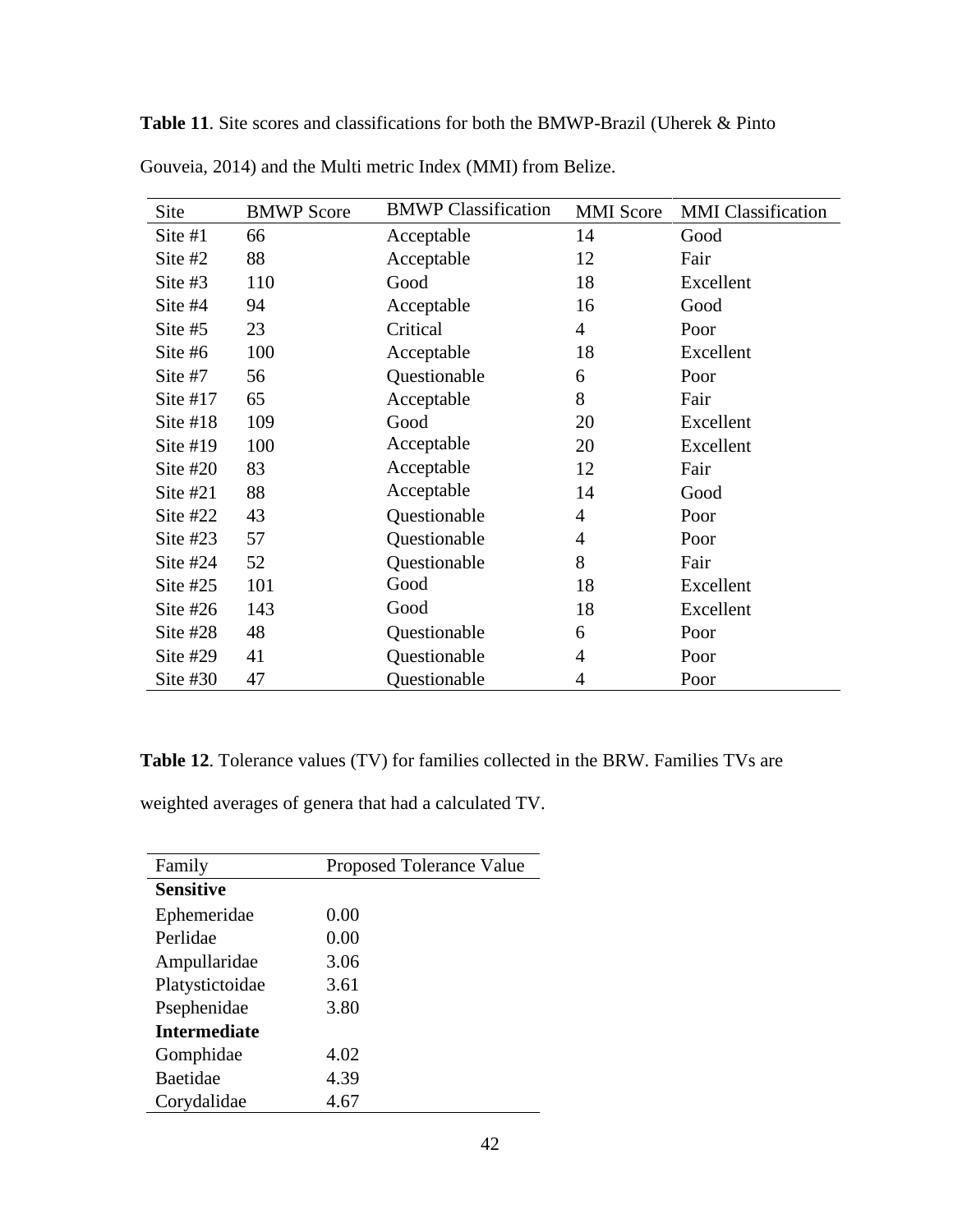| Family          | <b>Proposed Tolerance Value</b> |
|-----------------|---------------------------------|
| Elmidae         | 4.83                            |
| Leptohyphidae   | 4.84                            |
| Leptophlebiidae | 5.15                            |
| Dytiscidae      | 5.56                            |
| Thiaridae       | 5.57                            |
| Cosmopterigidae | 5.74                            |
| Philopotamidae  | 5.97                            |
| Gerridae        | 6.17                            |
| Unionidae       | 6.30                            |
| Caenidae        | 6.49                            |
| Libellulidae    | 6.49                            |
| Physidae        | 6.52                            |
| Simullidae      | 6.64                            |
| Calopterygidae  | 6.85                            |
| <b>Tolerant</b> |                                 |
| Pachychilidae   | 7.07                            |
| Coenagrionidae  | 7.10                            |
| Cambaridae      | 7.47                            |
| Scirtidae       | 7.80                            |
| Momphidae       | 8.00                            |
| Culicidae       | 8.42                            |
| Hydrophilidae   | 8.72                            |

**Table 13**. Tolerance values (TV) for genera collected in the BRW, their average

relative abundance in each bioclassification, and the number of individuals collected.

| Water Quality Bioclassification and Scores |           |        |      |               |    |          |
|--------------------------------------------|-----------|--------|------|---------------|----|----------|
|                                            | Excellent | Good 2 |      | Fair 3 Poor 4 | N  | Proposed |
|                                            |           |        |      |               |    | TV       |
| <b>Sensitive</b>                           |           |        |      |               |    |          |
| Anacroneuria spp                           | 3.50      | 0.00   | 0.00 | 0.29          | 73 | 0.00     |
| Hexagenia spp                              | 0.50      | 0.00   | 0.00 | 0.00          | 3  | 0.00     |
| Traverella spp                             | 2.50      | 0.00   | 0.00 | 0.00          | 64 | 1.11     |
| Camelobaetidus spp                         | 2.17      | 0.33   | 0.25 | 0.00          | 46 | 2.64     |
| Pomacea flagellata                         | 1.17      | 0.33   | 0.00 | 0.00          | 12 | 3.06     |
| Phyllogomphoides spp                       | 4.00      | 1.33   | 0.00 | 0.14          | 45 | 3.51     |
| Palaemnema spp                             | 0.83      | 0.33   | 0.00 | 0.00          | 9  | 3.61     |
| Psephenops spp                             | 2.17      | 1.00   | 0.00 | 0.00          | 27 | 3.80     |
| Baetodes spp                               | 0.67      | 0.33   | 0.00 | 0.00          | 42 | 3.89     |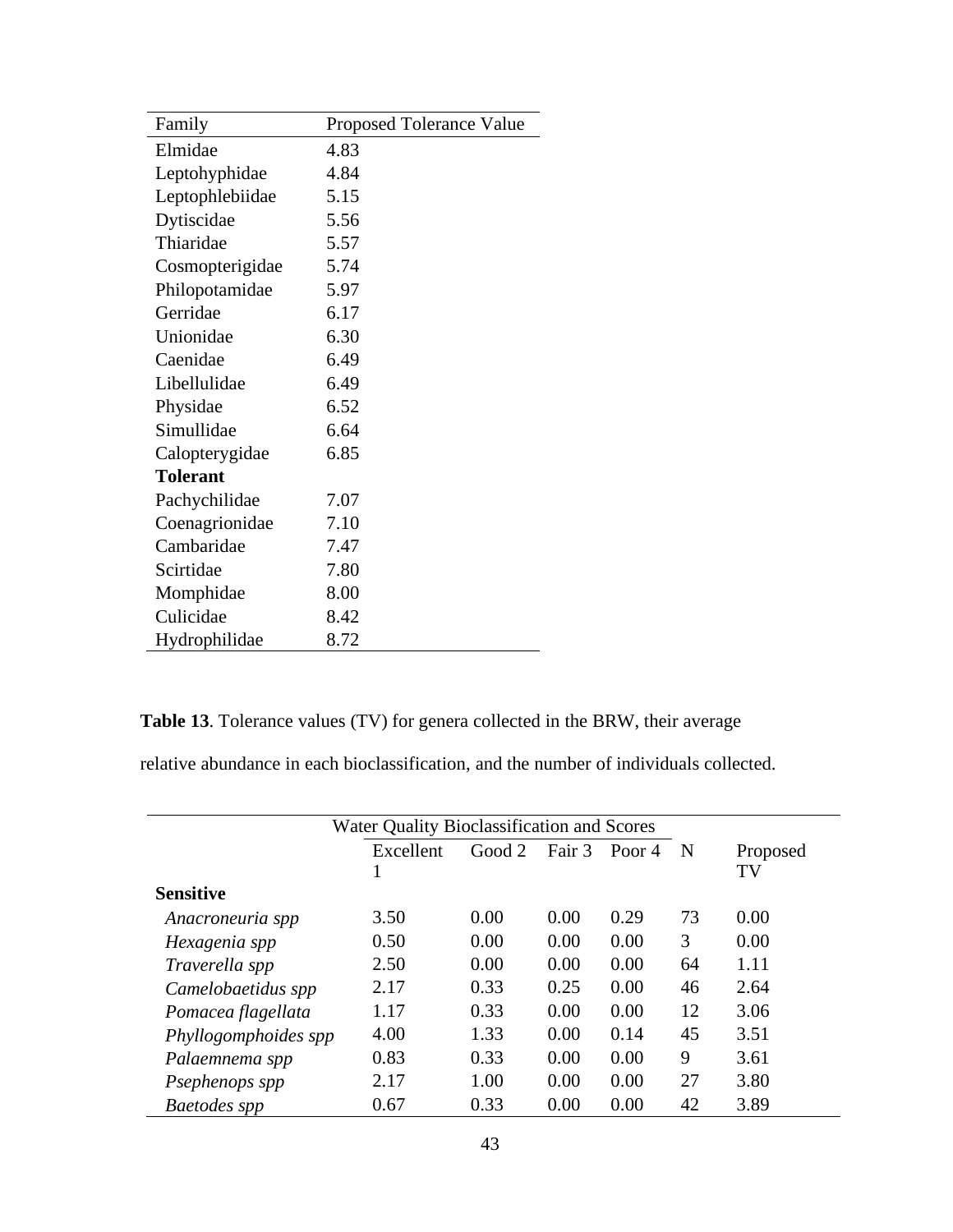|                          | Excellent | Good 2 | Fair 3 | Poor <sub>4</sub> | ${\bf N}$ | Proposed |
|--------------------------|-----------|--------|--------|-------------------|-----------|----------|
|                          | 1         |        |        |                   |           | TV       |
| Corydalus spp            | 3.17      | 3.33   | 0.25   | 0.14              | 94        | 4.67     |
| Cabecar spp              | 2.67      | 4.33   | 0.25   | 0.00              | 73        | 4.75     |
| Askola spp               | 1.67      | 4.33   | 0.00   | 0.00              | 130       | 4.79     |
| Macrelmis spp            | 1.00      | 3.33   | 0.00   | 0.00              | 30        | 4.83     |
| Americabaetis spp        | 3.83      | 3.33   | 1.00   | 0.00              | 94        | 4.86     |
| <b>Baetis/Fallceon</b>   | 6.5       | 4.33   | 0.00   | 1.86              | 117       | 4.88     |
| Farrodes spp             | 5.00      | 3.33   | 1.00   | 0.57              | 157       | 4.95     |
| Tricorythododes spp      | 2.17      | 1.00   | 0.75   | 0.00              | 29        | 5.05     |
| Tarebia granifera        | 5.67      | 6.67   | 0.50   | 2.00              | 183       | 5.15     |
| Hesperagrion spp         | 0.50      | 3.33   | 1.00   | 0.00              | 22        | 5.42     |
| Hagenulopsis spp         | 0.00      | 1.33   | 0.00   | 0.43              | 26        | 5.54     |
| Chimarra spp             | 10.00     | 7.67   | 5.75   | 1.57              | 501       | 5.97     |
| Progomphus spp           | 0.17      | 0.33   | 0.25   | 0.00              | 11        | 6.11     |
| Melanoides tuberculata   | 3.50      | 4.00   | 1.25   | 1.71              | 127       | 6.16     |
| Metrobates spp           | 0.33      | 0.00   | 0.75   | 0.00              | 9         | 6.17     |
| Macrothemis spp          | 0.00      | 1.00   | 1.00   | 0.00              | 10        | 6.67     |
| Pachychilus spp          | 0.50      | 1.33   | 2.50   | 0.00              | 26        | 6.81     |
| Hetarina spp             | 0.50      | 1.33   | 2.75   | 0.00              | 33        | 6.85     |
| Pachychilus largillierti | 0.00      | 3.33   | 2.50   | 0.57              | 23        | 6.86     |
| Caenis spp               | 0.17      | 0.33   | 1.00   | 0.00              | 10        | 6.94     |
| <b>Tolerant</b>          |           |        |        |                   |           |          |
| Paltothemis spp          | 0.50      | 0.33   | 2.50   | 0.14              | 31        | 7.13     |
| Pachychilus corvinus     | 3.67      | 0.33   | 2.5    | 1.43              | 53        | 7.29     |
| Argia spp                | 3.00      | 3.00   | 5.75   | 2.57              | 163       | 7.39     |
| <b>Smicridae</b>         | 4.83      | 1.33   | 0.25   | 3.29              | 210       | 8.36     |
| Tropisternus spp         | 0.00      | 0.00   | 0.75   | 0.57              | 8         | 8.72     |
| Dythemis spp             | 0.17      | 1.00   | 0.50   | 1.43              | 23        | 8.80     |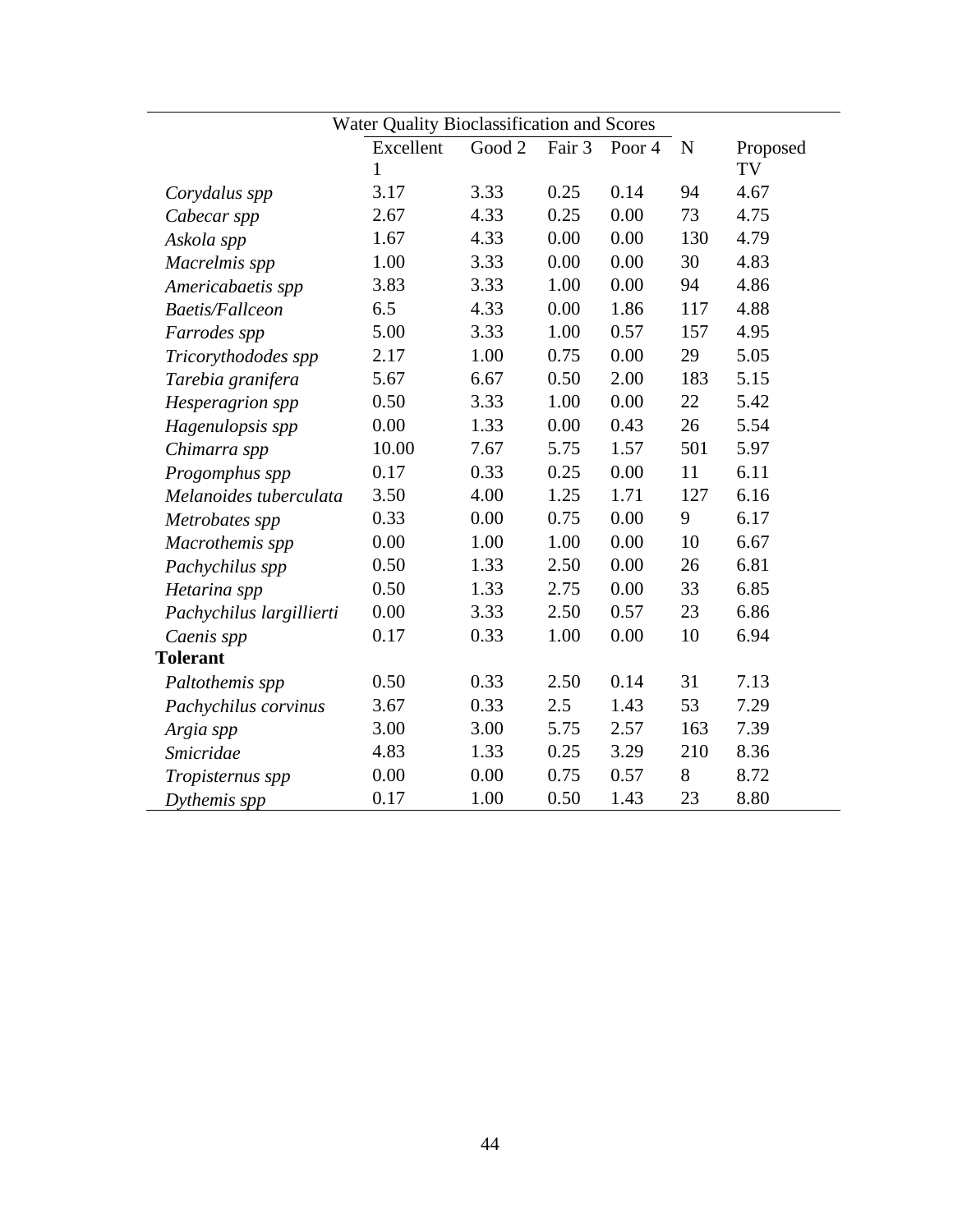**Figures.**



**Fig 1.** Map of sampling sites in the in the Belize portion of the Belize River Watershed. High elevation sites are black and low elevation sites are red.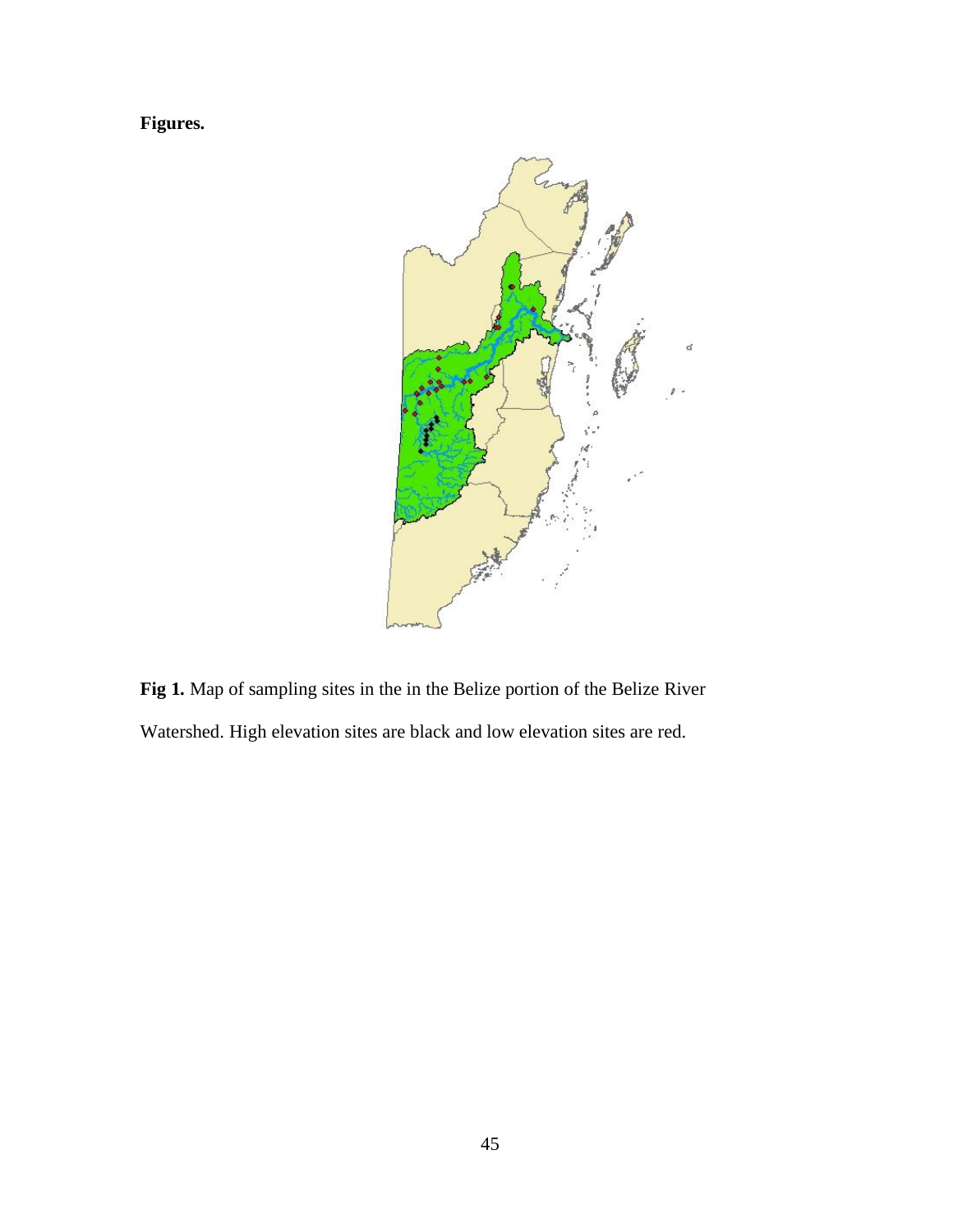

**Fig 2.** Flow chart on how metrics were either rejected or selected to be incorporated into the Multimetric index.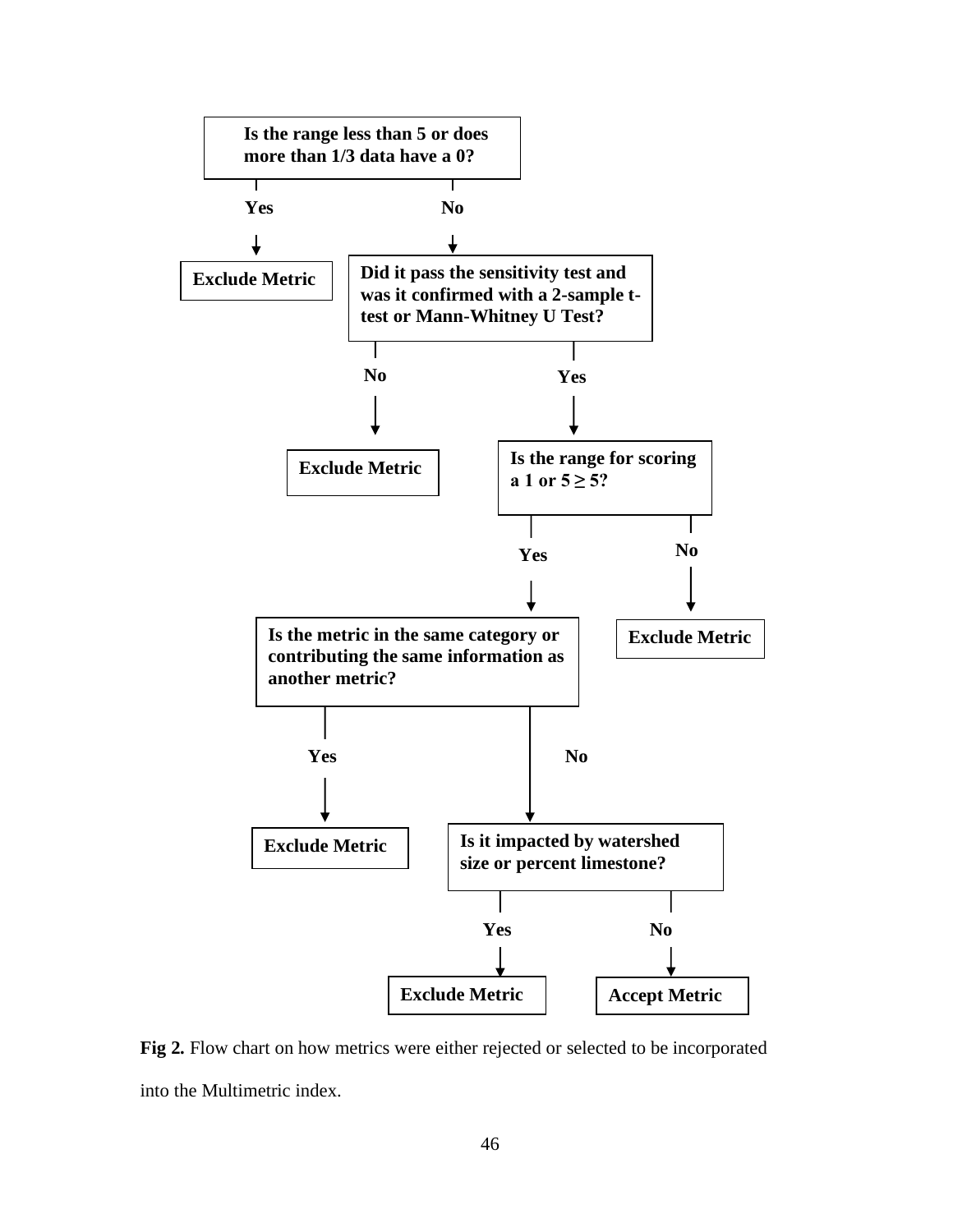

Sensitivity Score: 2







**Fig 3.** Box and Whisker-plots illustrating the point system for testing sensitivity of metrics at most and least impacted sites. Rectangles indicate interquartile ranges and horizontal lines are median values. Based on a figure from Barbour et al., 1996.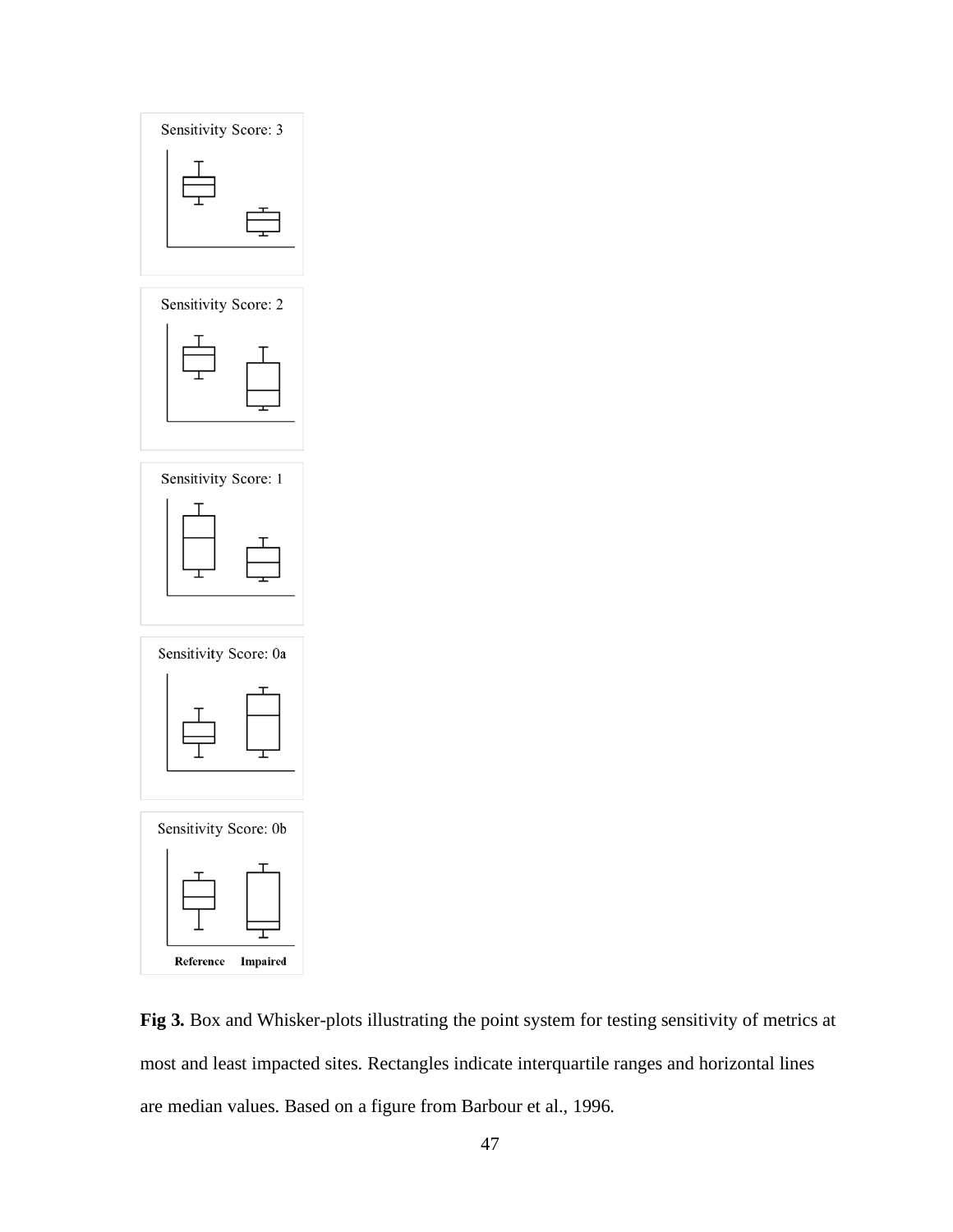

**Fig 4.** Box and Whisker-plots illustrating the assignment of scores of 5, 3, or 1 based on reference sites depending on if the metric is expected to decrease (A) or increase (B) with increasing impairment. Based on a figure from Baptista et al., 2007.



a)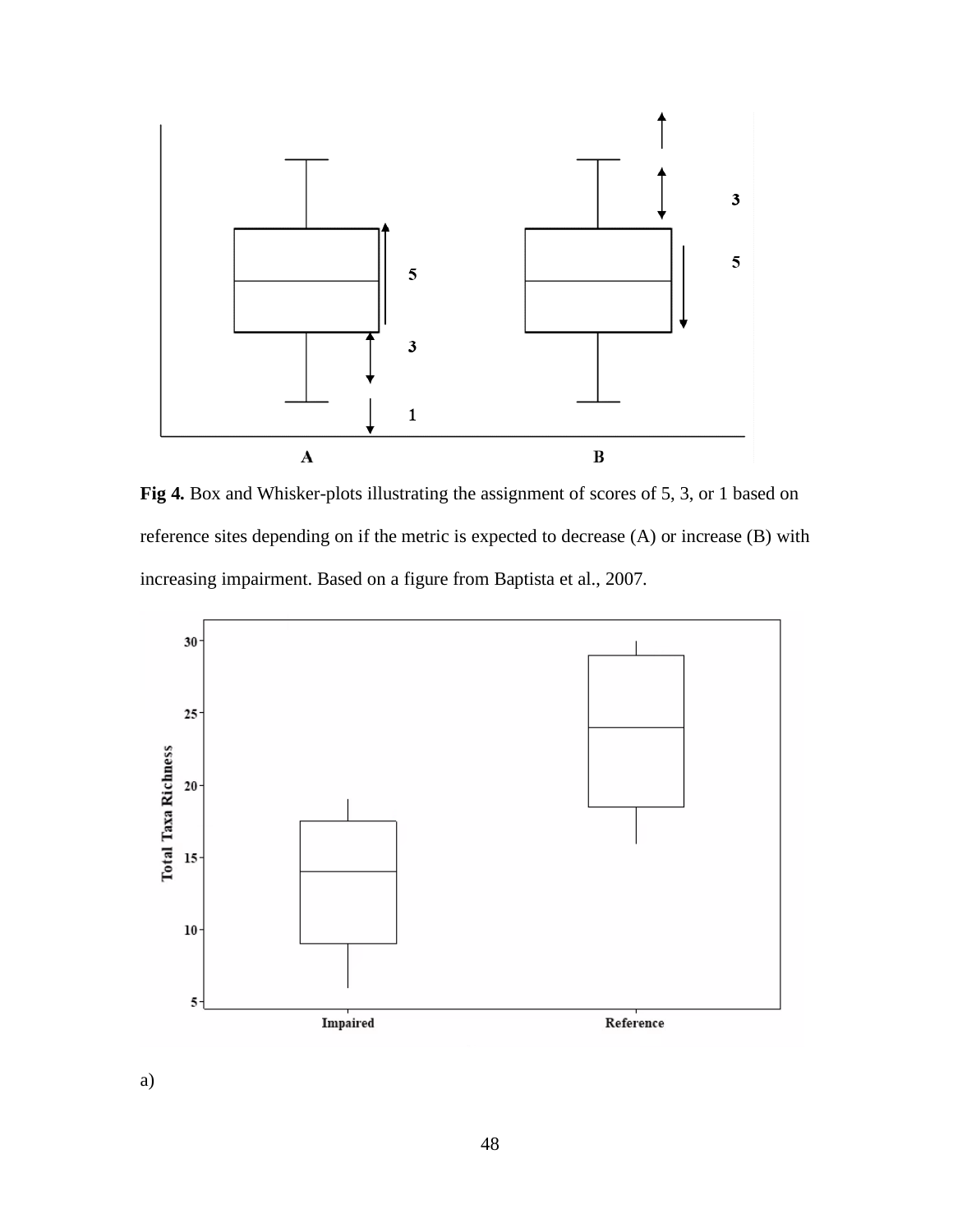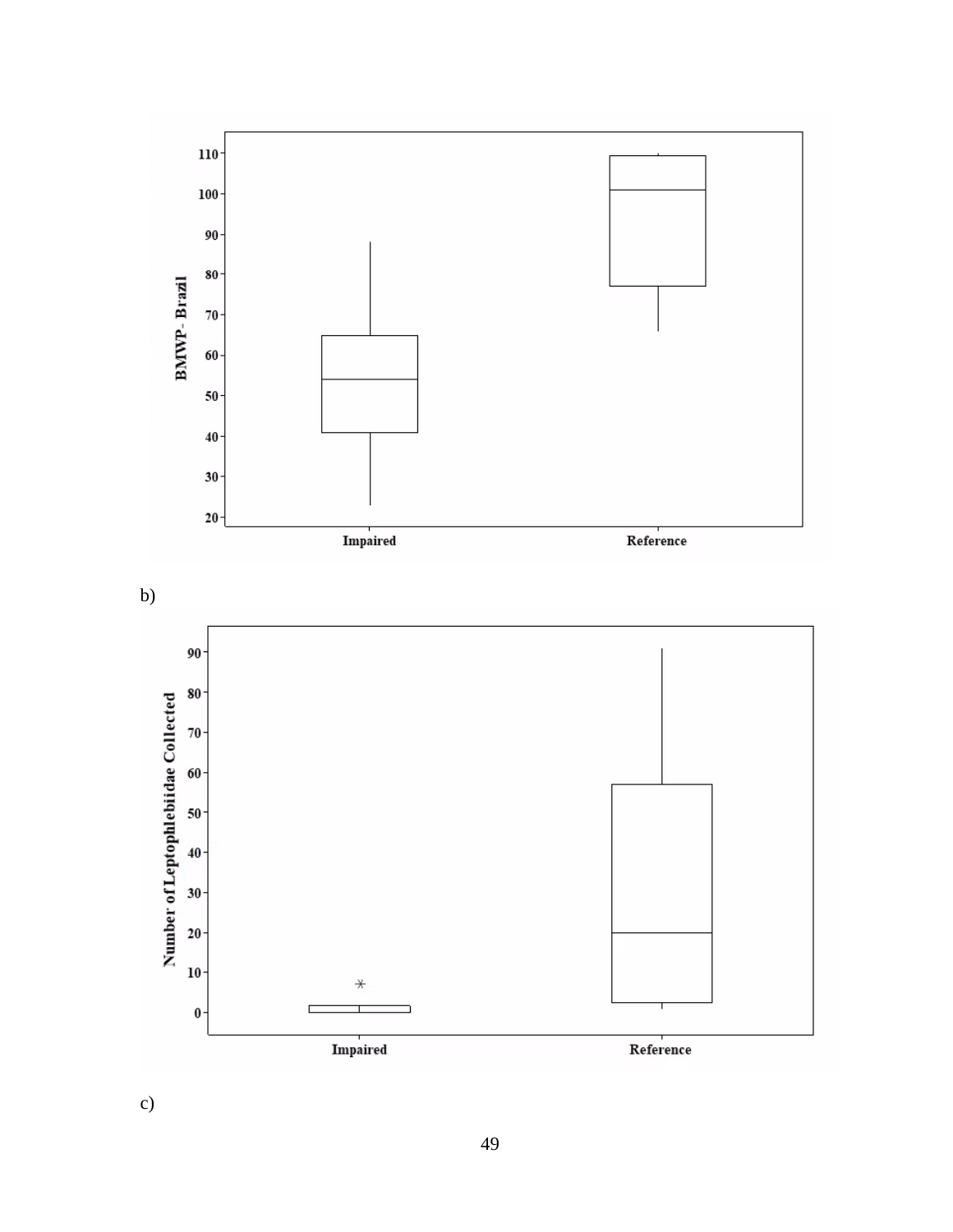

d)

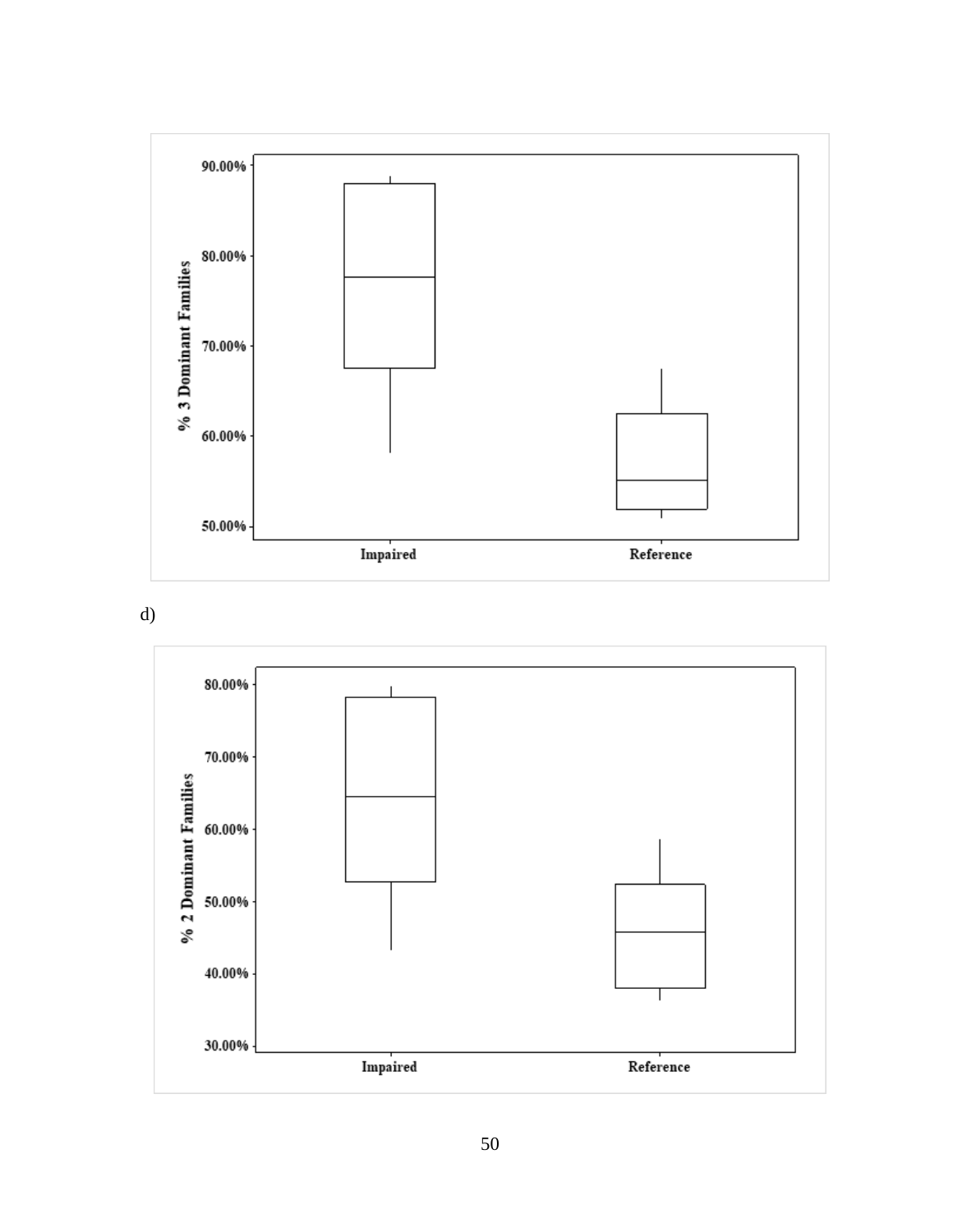





e)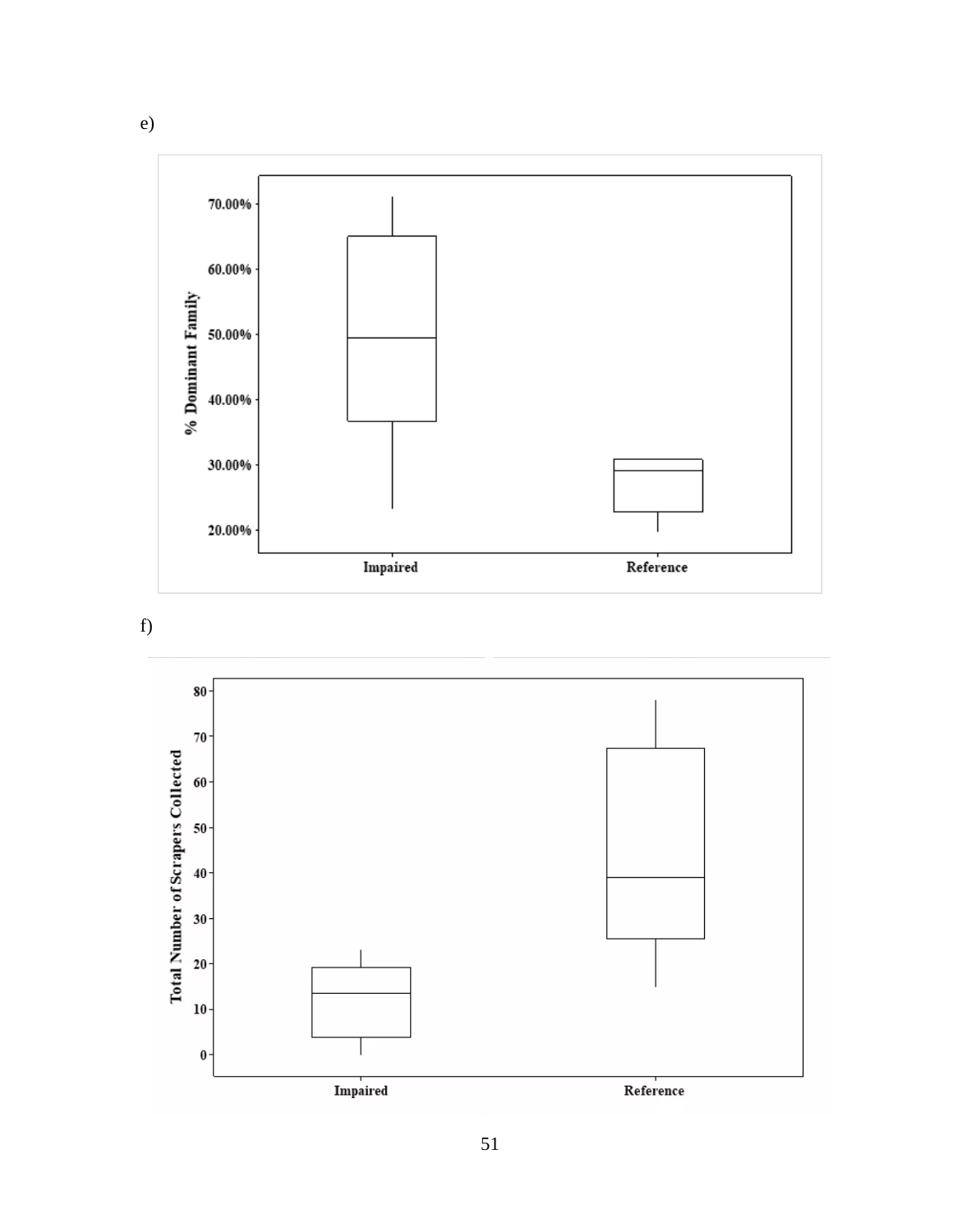



g)

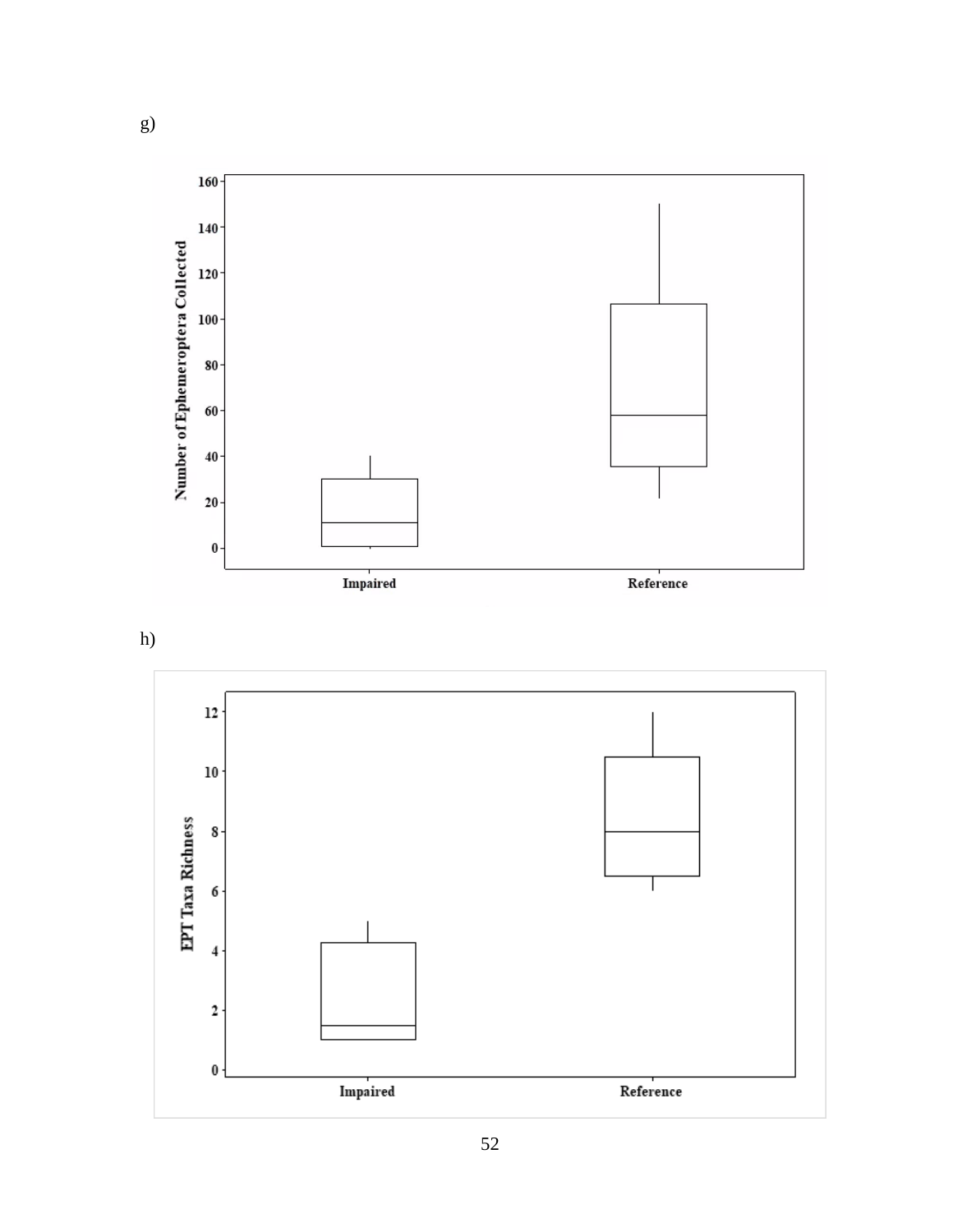

j)

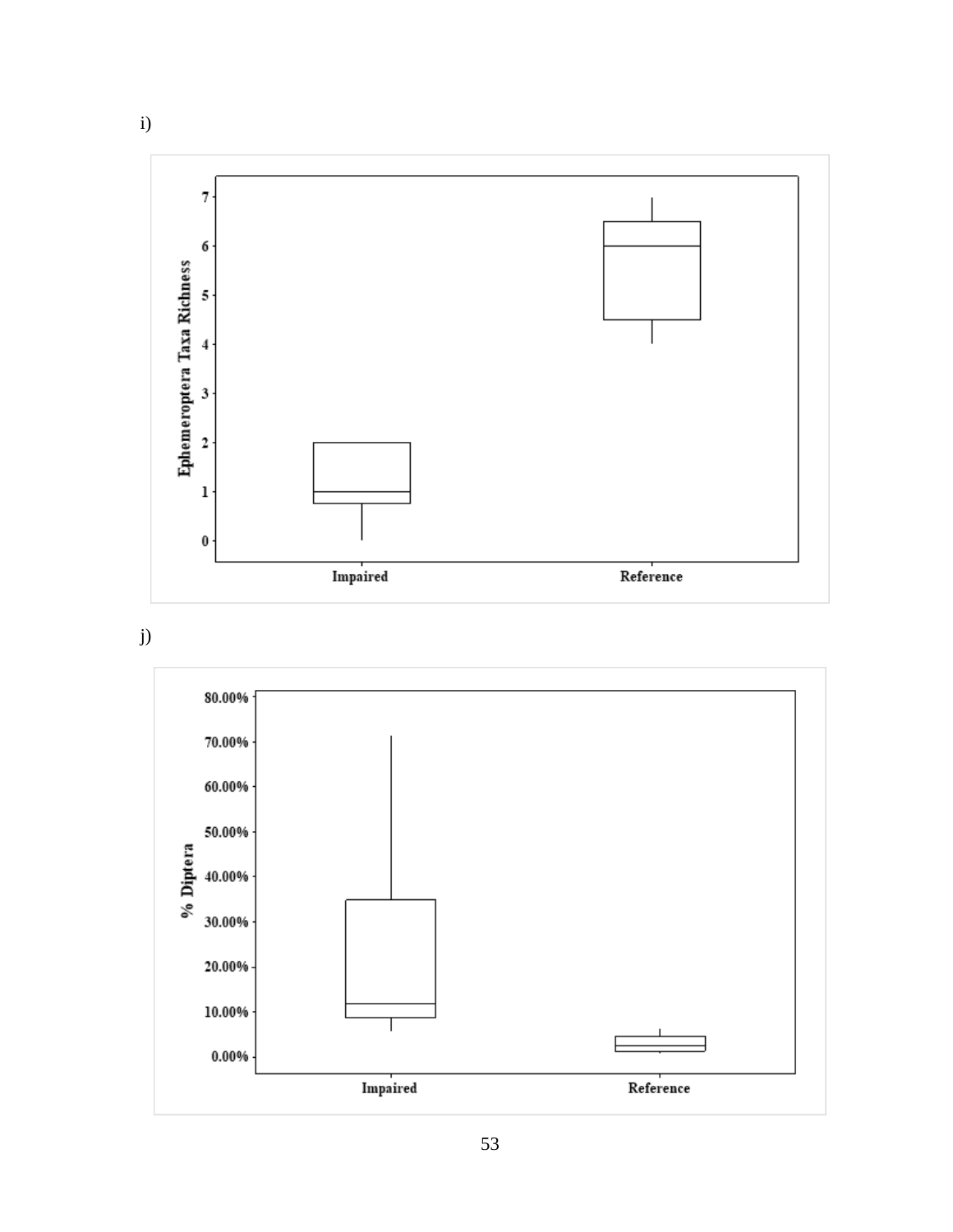

l)

**Fig 5a-l.** Box and Whisker plots for metrics that passed the sensitivity

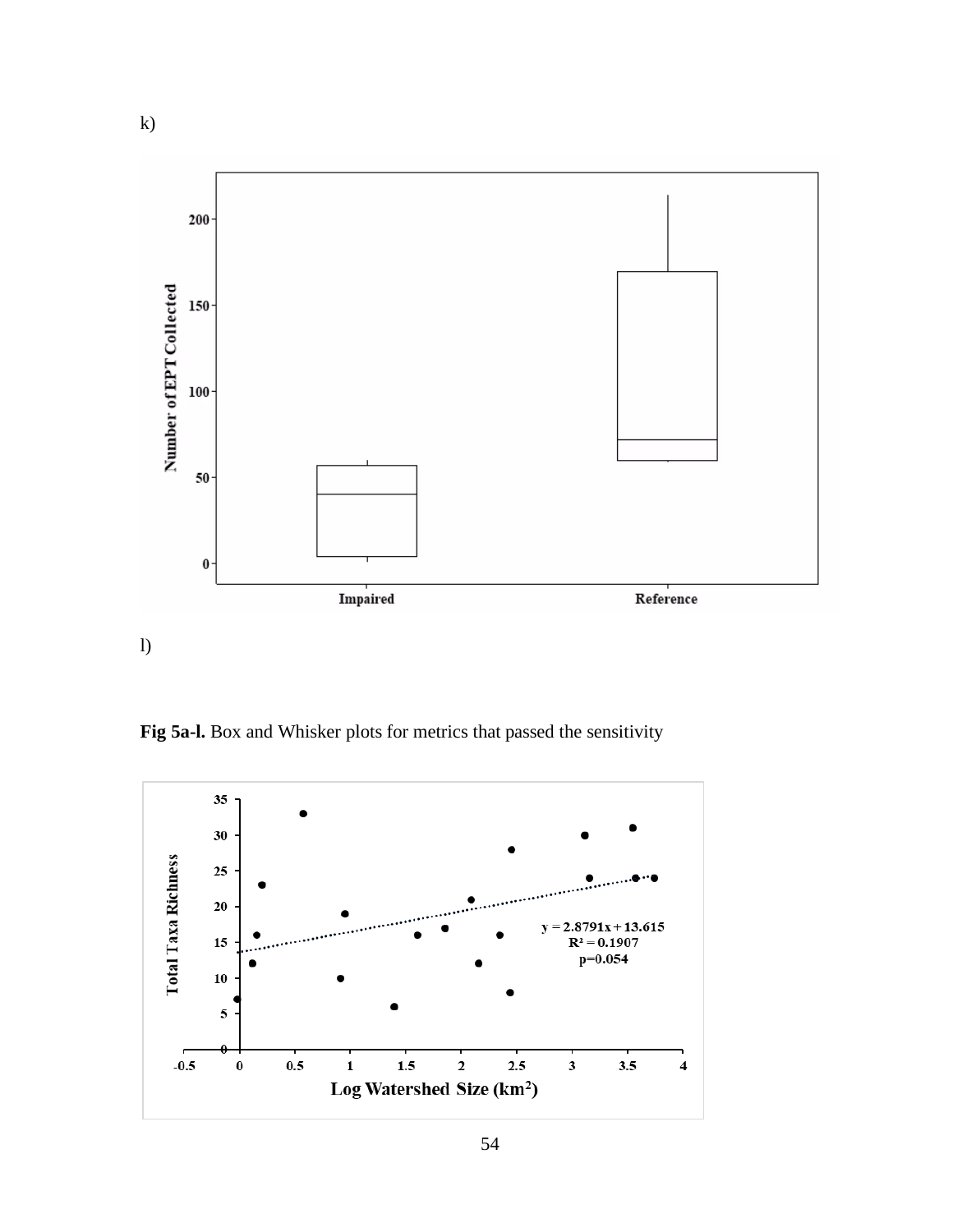





c)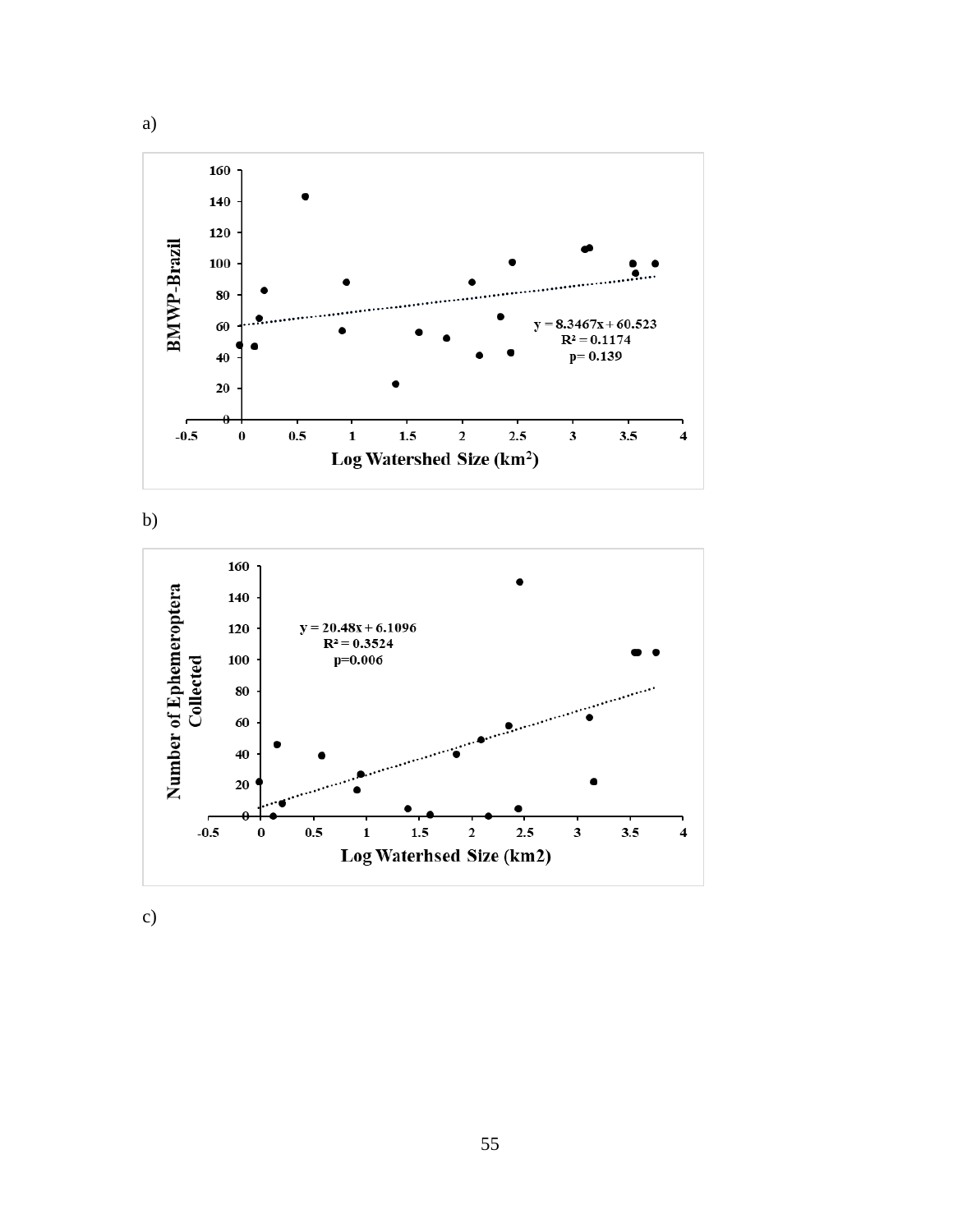

d)



e)

**Fig 6a-e.** Linear regressions of the five-candidate metrics and their relationship with watershed size for low elevation sites in the Belize River Watershed.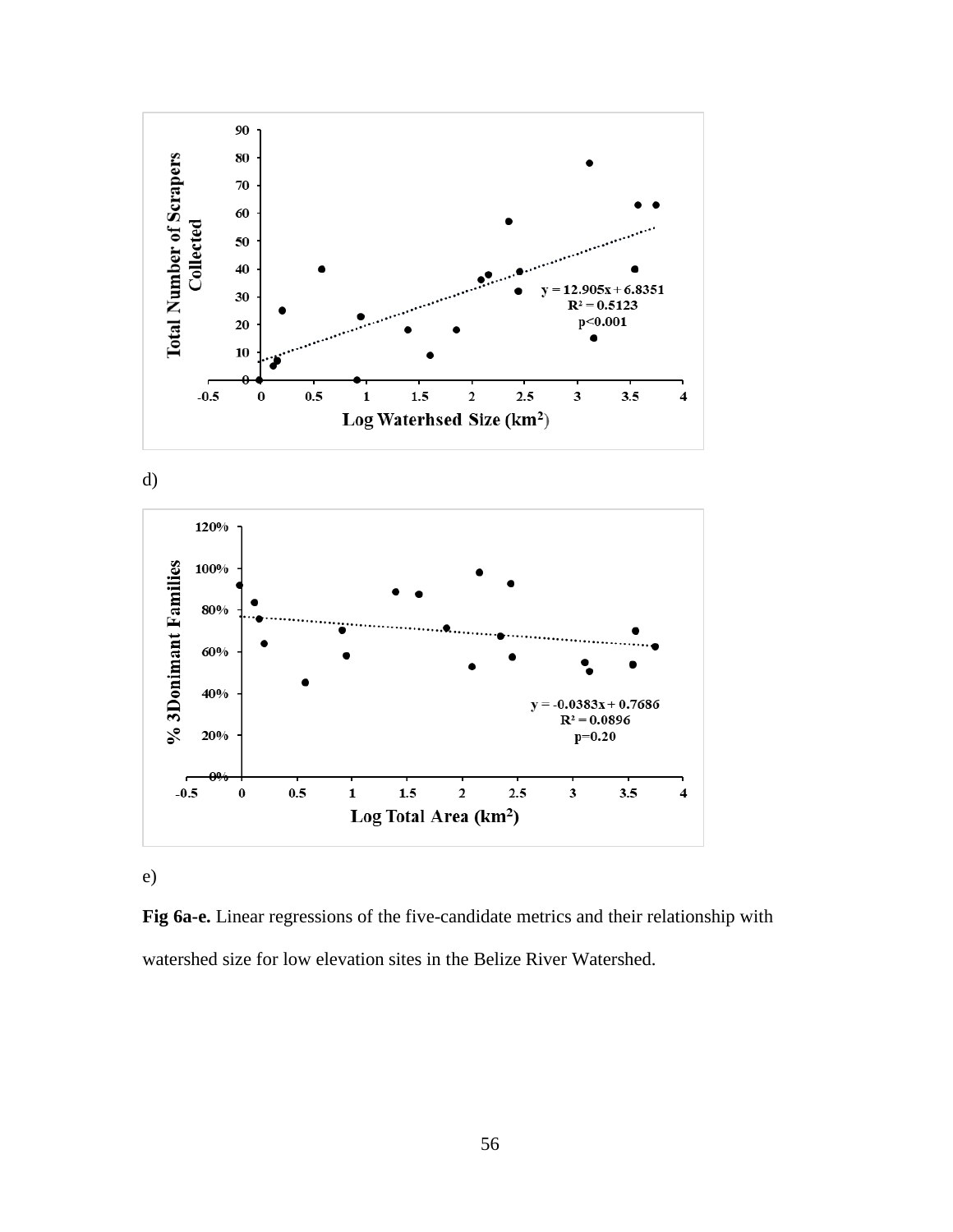

a)



b)

**Fig 7a-b.** Linear regression of Multimetric Biotic Index scores and watershed size for low elevation sites in the Belize River Watershed with (a) and without (b) the three largest sites.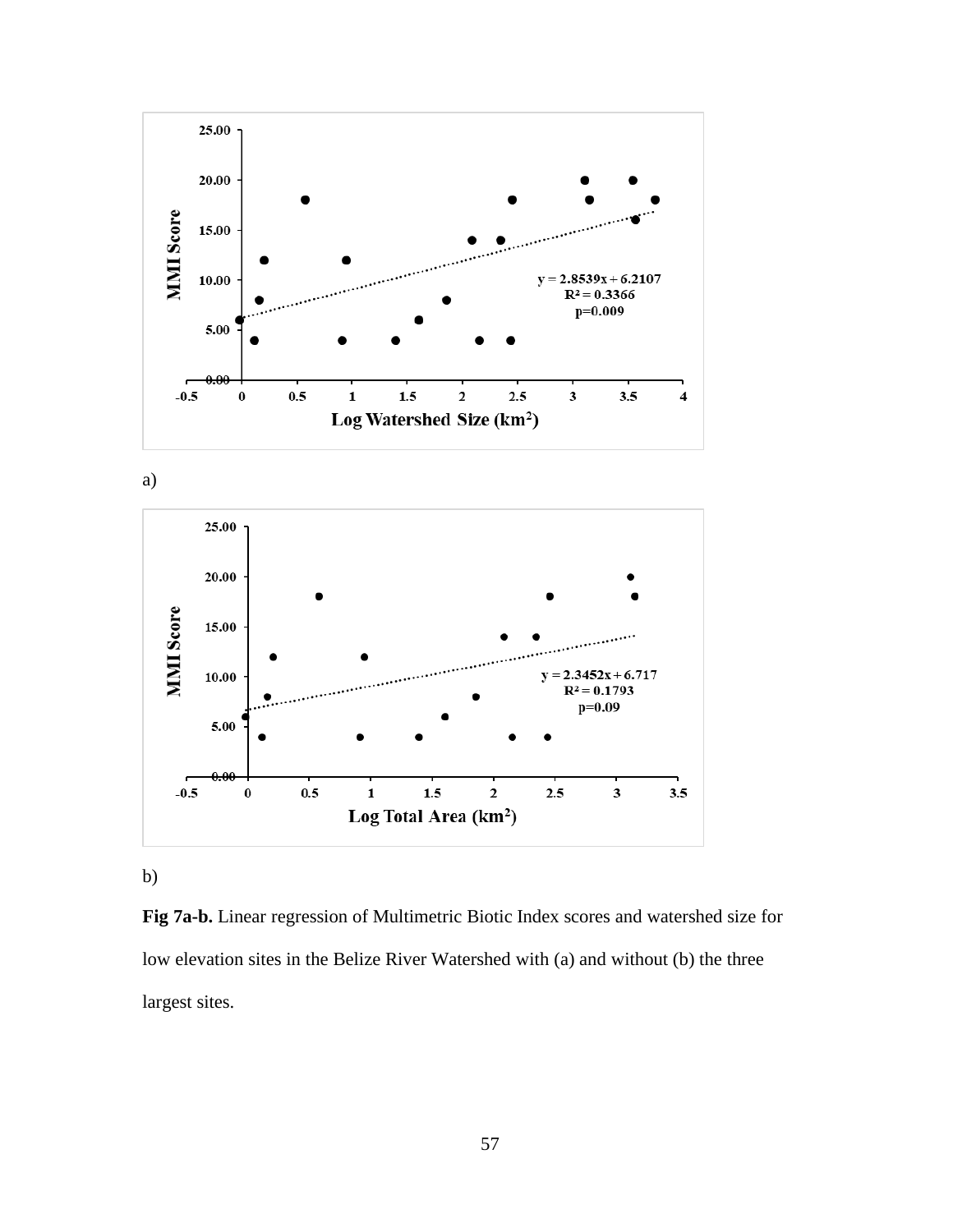Appendix A. List of Metrics tested and their predicted response to impairment.

| Metric                                 | Predicted Response to<br>Impairment | <b>Description of Metric Categories</b>                      |
|----------------------------------------|-------------------------------------|--------------------------------------------------------------|
| <b>Abundance Measures</b>              |                                     | Number collected for each                                    |
| <b>Total Number Collected</b>          | Decrease                            | group. More sensitive groups                                 |
| Number of Ephemeroptera<br>Collected   | Decrease                            | should decrease with impairment<br>and the opposite for less |
| Number of Trichoptera<br>Collected     | Decrease                            | sensitive groups.                                            |
| Number of Plecoptera<br>Collected      | Decrease                            |                                                              |
| Number of EPT Collected                | Decrease                            |                                                              |
| Number of Odonata<br>Collected         | Variable                            |                                                              |
| Number of Diptera<br>Collected         | Increase                            |                                                              |
| Number of Megaloptera<br>Collected     | Decrease                            |                                                              |
| Number of Simuliidae<br>Collected      | Variable                            |                                                              |
| Number of Chironomidae<br>Collected    | Variable                            |                                                              |
| Number of Hemiptera<br>Collected       | Variable                            |                                                              |
| Number of Coleoptera<br>Collected      | Variable                            |                                                              |
| Number of Mollusca<br>Collected        | Variable                            |                                                              |
| Number of Annelida<br>Collected        | Increase                            |                                                              |
| Number of<br>Leptophlebiidae Collected | Decrease                            |                                                              |
| Number of Leptohyphidae<br>Collected   | Decrease                            |                                                              |
| Number of Elmidae<br>Collected         | Decrease                            |                                                              |
| Number of Naucoridae<br>Collected      | Variable                            |                                                              |
| Number of<br>Hydropsychidae Collected  | Variable                            |                                                              |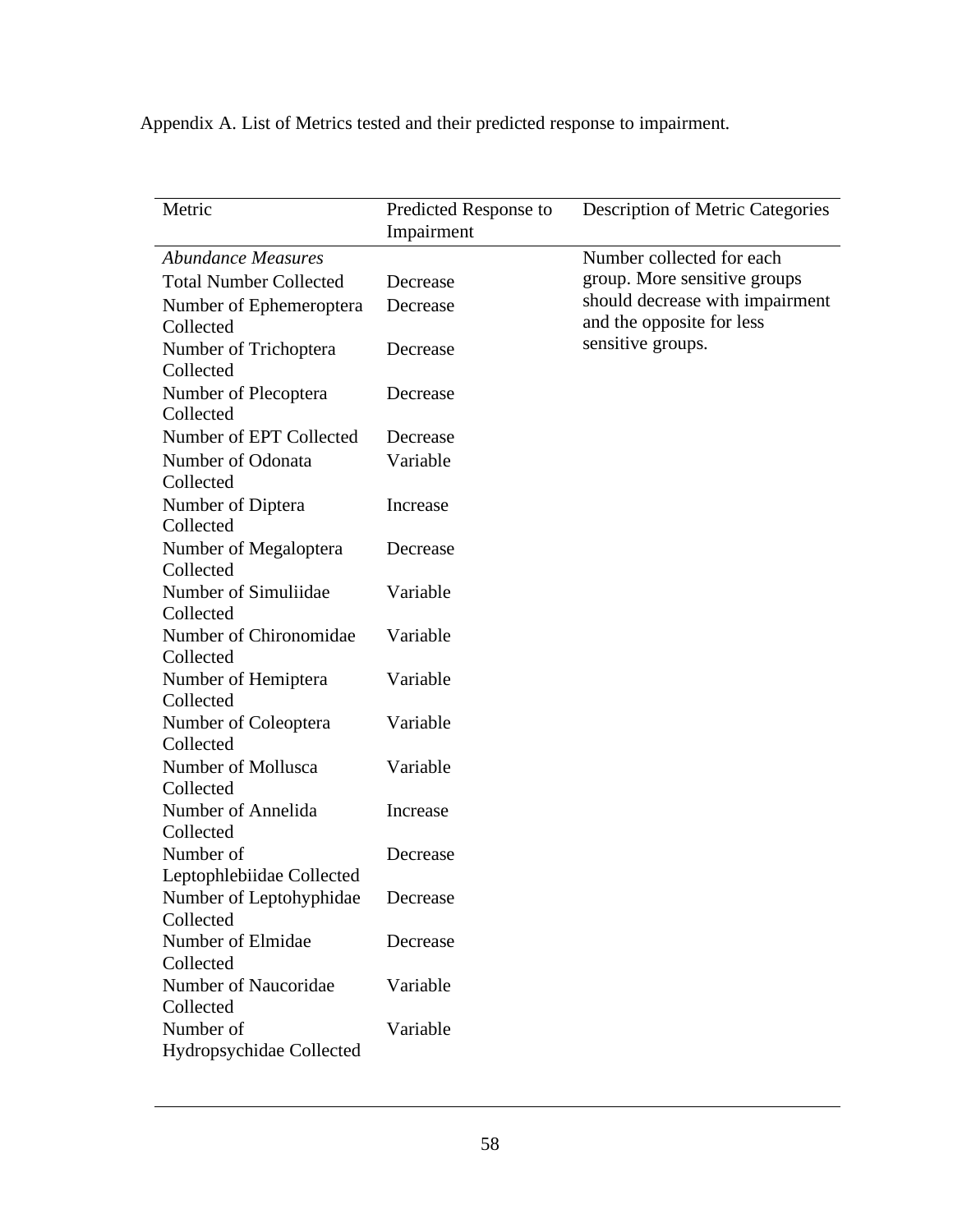| Metric                           | Predicted Response to<br>Impairment | <b>Description of Metric Categories</b> |
|----------------------------------|-------------------------------------|-----------------------------------------|
| <b>Composition Measures</b>      |                                     | Shows the relative contribution         |
| % Ephemeroptera                  | Decrease                            | of each group to the total              |
| % Trichoptera                    | Decrease                            | collection (Baptist et al., 2007)       |
| % Plecoptera                     | Decrease                            |                                         |
| %EPT                             | Decrease                            |                                         |
| % Megaloptera                    | Decrease                            |                                         |
| % Odonata                        | Decrease                            |                                         |
| % Diptera                        | Increase                            |                                         |
| % Simuliidae                     | Variable                            |                                         |
| % Chironomidae                   | Increase                            |                                         |
| % Coleoptera                     | Decrease                            |                                         |
| %Hemiptera                       | Variable                            |                                         |
| % Mollusca                       | Increase                            |                                         |
| % Annelida                       | Increase                            |                                         |
| % Leptophlebiidae                | Decrease                            |                                         |
| % Elmidae                        | Decrease                            |                                         |
| % Leptohyphidae                  | Decrease                            |                                         |
| % Naucoridae                     | Decrease                            |                                         |
| % Hydropsychidae                 | Variable                            |                                         |
| % Dominant Taxa                  | Increase                            |                                         |
| % Dominant Family                |                                     |                                         |
| % 2 Dominant Families            |                                     |                                         |
| % 3 Dominant Families            |                                     |                                         |
| % Non-insect                     | Increase                            |                                         |
| <b>Richness Measures</b>         |                                     | Indicates the number of different       |
| <b>Total Richness</b>            | Decrease                            | taxa (genera) identified within         |
| Ephemeroptera Taxa               | Decrease                            | the sample. Higher richness             |
| <b>Trichoptera Taxa Richness</b> | Decrease                            | indicates better condition at sites     |
| Plecoptera Taxa                  | Decrease                            | (Baptista et al., 2007)                 |
| Diptera Taxa                     | Decrease                            |                                         |
| Odonata Taxa                     | Decrease                            |                                         |
| Coleoptera Taxa                  | Decrease                            |                                         |
| Hemiptera Taxa                   | Decrease                            |                                         |
| Mollusca Taxa                    | Decrease                            |                                         |
| <b>EPT</b> Taxa                  | Decrease                            |                                         |
| <b>Family Richness</b>           | Decrease                            |                                         |
| <b>Trophic Measures</b>          |                                     | Measures the relative.                  |
| <b>Total Number of</b>           | Variable                            | contribution of each functional         |
| <b>Collectors-Gatherers</b>      |                                     | feeding group to the entire             |
| Collected                        |                                     | sample (Baptista et al., 2007).         |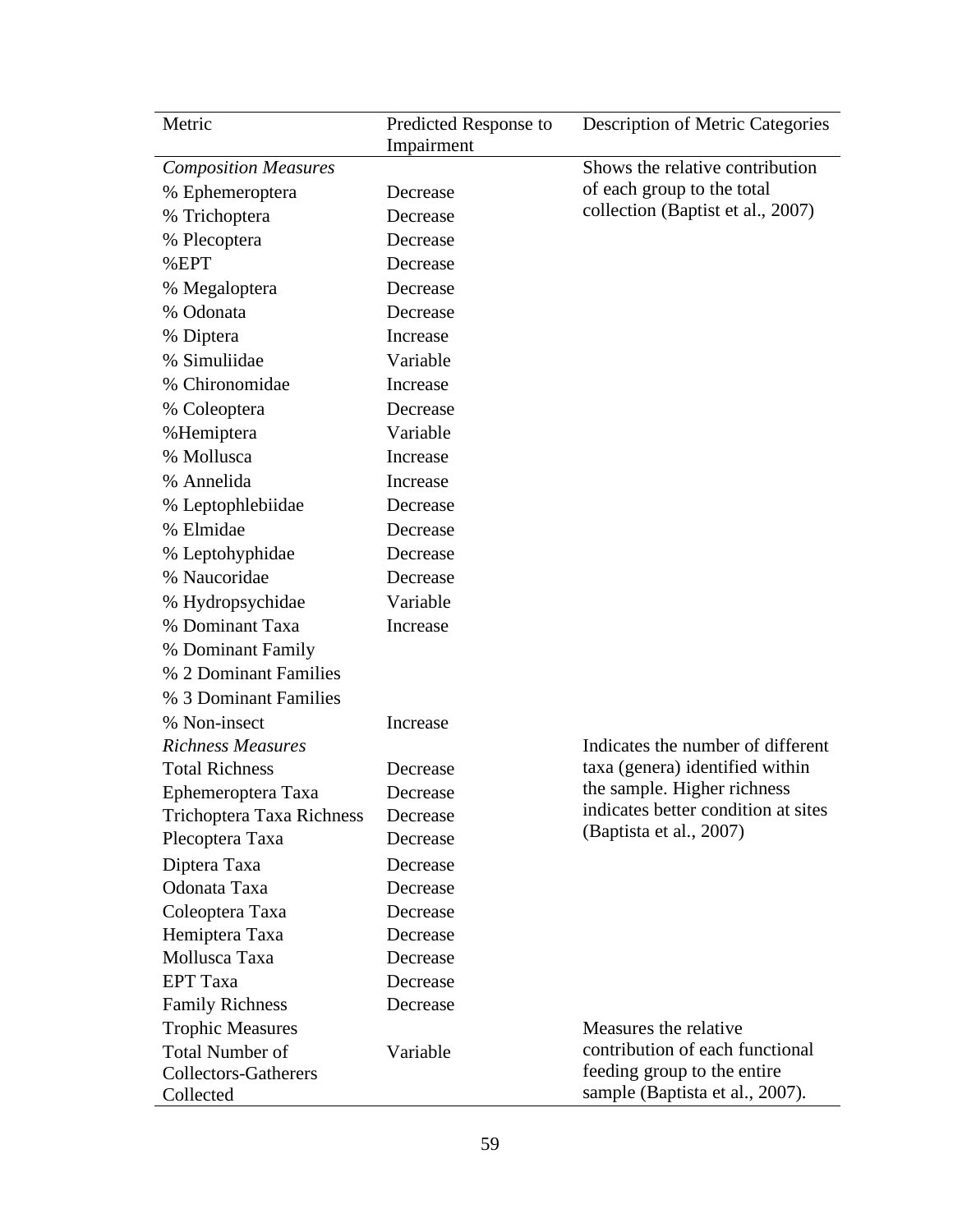| Metric                           | Predicted Response to | <b>Description of Metric Categories</b> |
|----------------------------------|-----------------------|-----------------------------------------|
|                                  | Impairment            |                                         |
| <b>Total Number of Filterers</b> | Decrease              |                                         |
| Collected                        |                       |                                         |
| <b>Total Number of Predators</b> | Variable              |                                         |
| Collected                        |                       |                                         |
| <b>Total Number of Scrapers</b>  | Decrease              |                                         |
| Collected                        |                       |                                         |
| % Collectors-Gatherers           | Variable              |                                         |
| % Filterers                      | Decrease              |                                         |
| % Predators                      | Variable              |                                         |
| % Shredders                      | Decrease              |                                         |
| % Scrapers                       | Decrease              |                                         |
| <i>Tolerance Measures</i>        |                       | Relates the tolerance of groups         |
| <b>BMWP-CR Score</b>             | Decrease              | of aquatic macroinvertebrates to        |
| Average Score Per Taxon-         | Decrease              | water quality impairment                |
| CR                               |                       | (Baptista et al., 2007).                |
| <b>BMWP-Brazil</b>               | Decrease              |                                         |
| Average Score per Taxon          | Decrease              |                                         |
| EPT/Chironomids                  | Decrease              |                                         |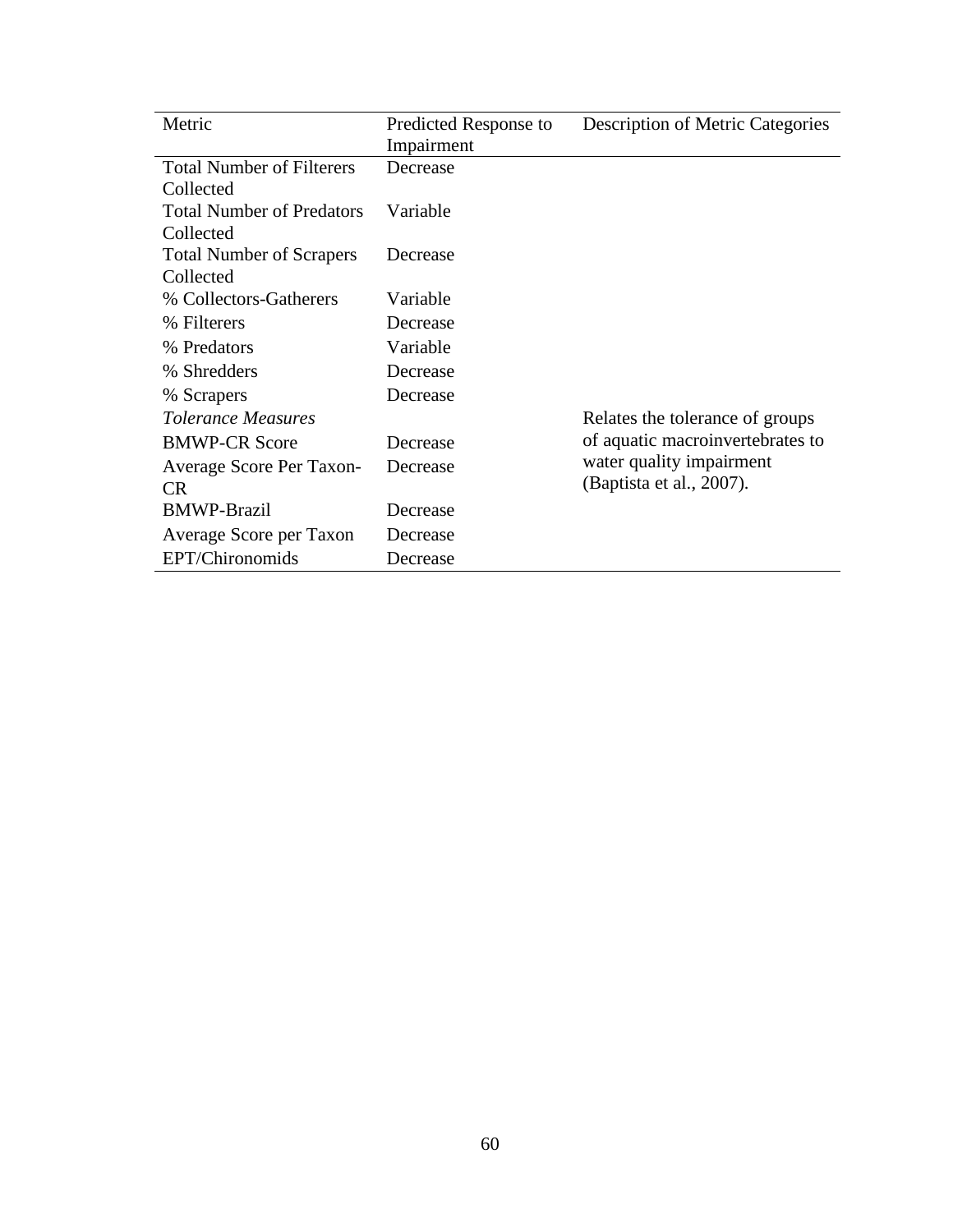| <b>TAXA LIST</b>        | Number of Individuals Collected |
|-------------------------|---------------------------------|
| <b>EPHEMEROPTERA</b>    |                                 |
| Baetidae                |                                 |
| Americabaetis spp       | 94                              |
| <b>Baetodes</b> spp     | 42                              |
| <b>Baetis/Fallceon</b>  | 117                             |
| Callibaetiodes          | 42                              |
| Camelobaetidus spp      | 46                              |
| Callibaetis             | 6                               |
| Lugoiops                | 1                               |
| Caenidae                |                                 |
| Caenis spp              | 10                              |
| Ephemeridae             |                                 |
| Hexagenia spp           | 3                               |
| Heptageniidae           |                                 |
| Mccaffertium spp        | $\overline{2}$                  |
| Mccaffertium integrum   | $\mathbf{1}$                    |
| Leptohyphidae           |                                 |
| Amanahyphes spp         | 45                              |
| Cabecar spp             | 73                              |
| Haplohyphes spp         | 9                               |
| Macunahyphes spp        | 1                               |
| Tricorythodes spp       | 29                              |
| Vacupernius spp         | 13                              |
| Leptophlebiidae         |                                 |
| Askola spp              | 130                             |
| Demoulinellus spp       | 82                              |
| Hagenulopsis spp        | 26                              |
| Hylister spp            | $\mathbf{1}$                    |
| Farrodes spp            | 157                             |
| Traverella spp          | 64                              |
| <b>Ulmeritoides</b> spp | 33                              |
| <b>PLECOPTERA</b>       |                                 |
| Perlidae                |                                 |
| Anacroneuria spp        | 73                              |
| <b>TRICHOPTERA</b>      | 3                               |
| Philopotamidae          |                                 |
| Chimarra spp            | 501                             |
| subgenus chimarra spp   | 480                             |
| subgenus chimarrita     | 21                              |

Appendix B. List of Taxa. Gray highlight indicates taxa was only found in high elevation sites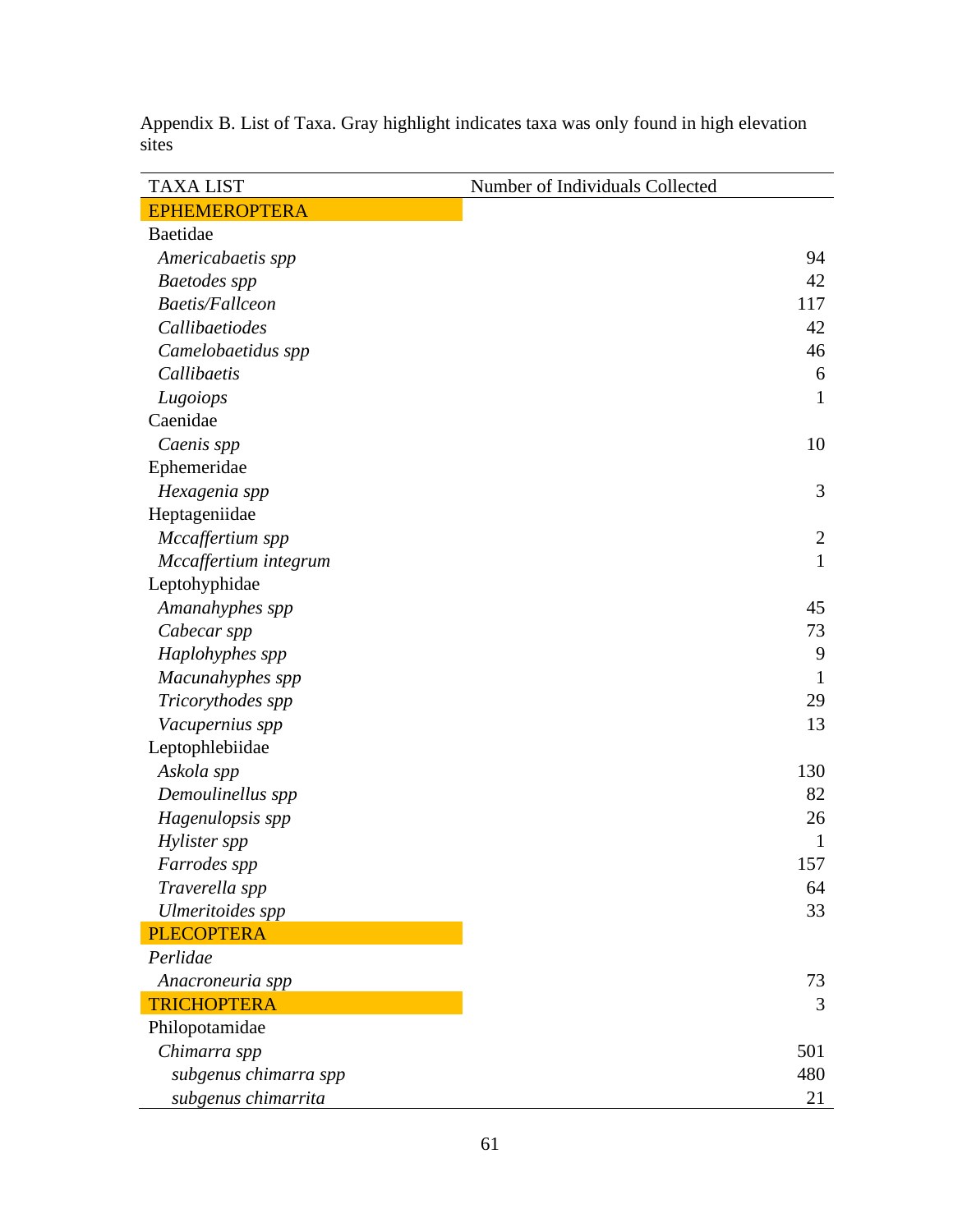| <b>TAXA LIST</b>         | Number of Individuals Collected |
|--------------------------|---------------------------------|
| Calamoceratidae          |                                 |
| Phyloicus spp            | 10                              |
| Hydropsychidae           |                                 |
| Calesopsyche spp         | 27                              |
| Cheutomatapsyche spp     | $\mathbf{1}$                    |
| Leptonema spp            | 57                              |
| Macronema spp            | 4                               |
| Smicridae spp            | 210                             |
| Helicopsychidae          |                                 |
| Helicopsyche spp         | 35                              |
| Odontoceridae            |                                 |
| Marilia spp              | 3                               |
| Polycentropodidae        |                                 |
| Polyplectropus spp       | $\overline{4}$                  |
| Leptoceridae             |                                 |
| Mystacides alafimbiiata  | $\mathbf{I}$                    |
| Oecetis spp              | $\mathbf{1}$                    |
| Triplectides spp         | 6                               |
| Glossosomatidae          |                                 |
| Culoptila                | 9                               |
| <b>COLEOPTERA</b>        |                                 |
| Dytiscidae               |                                 |
| Hydroporus spp           | $\overline{2}$                  |
| <b>Thermonectus</b>      | $\mathbf{1}$                    |
| Desmopachria spp         | $\mathbf{1}$                    |
| Elmidae                  |                                 |
| Austrelmis spp           | 10                              |
| Austrolimnius spp        | 10                              |
| Cylloepus spp            | $\overline{2}$                  |
| Macrelmis spp            | 30                              |
| Neoelmis spp             | 3                               |
| Heterelmis spp           | $\overline{4}$                  |
| Huleechius/Cylloepus spp | 16                              |
| Phanocerus spp           | $\mathbf{1}$                    |
| Microcyllopeus spp       | $\overline{2}$                  |
| Hydraenidae              |                                 |
| Hydraena spp             | $\overline{2}$                  |
| Hydrophilidae            | $\boldsymbol{0}$                |
| Tropisternus spp         | $8\,$                           |
| Lilodactylidae           | $\mathbf{1}$                    |
| Lutrochidae              | 3                               |
| Psephenidae              |                                 |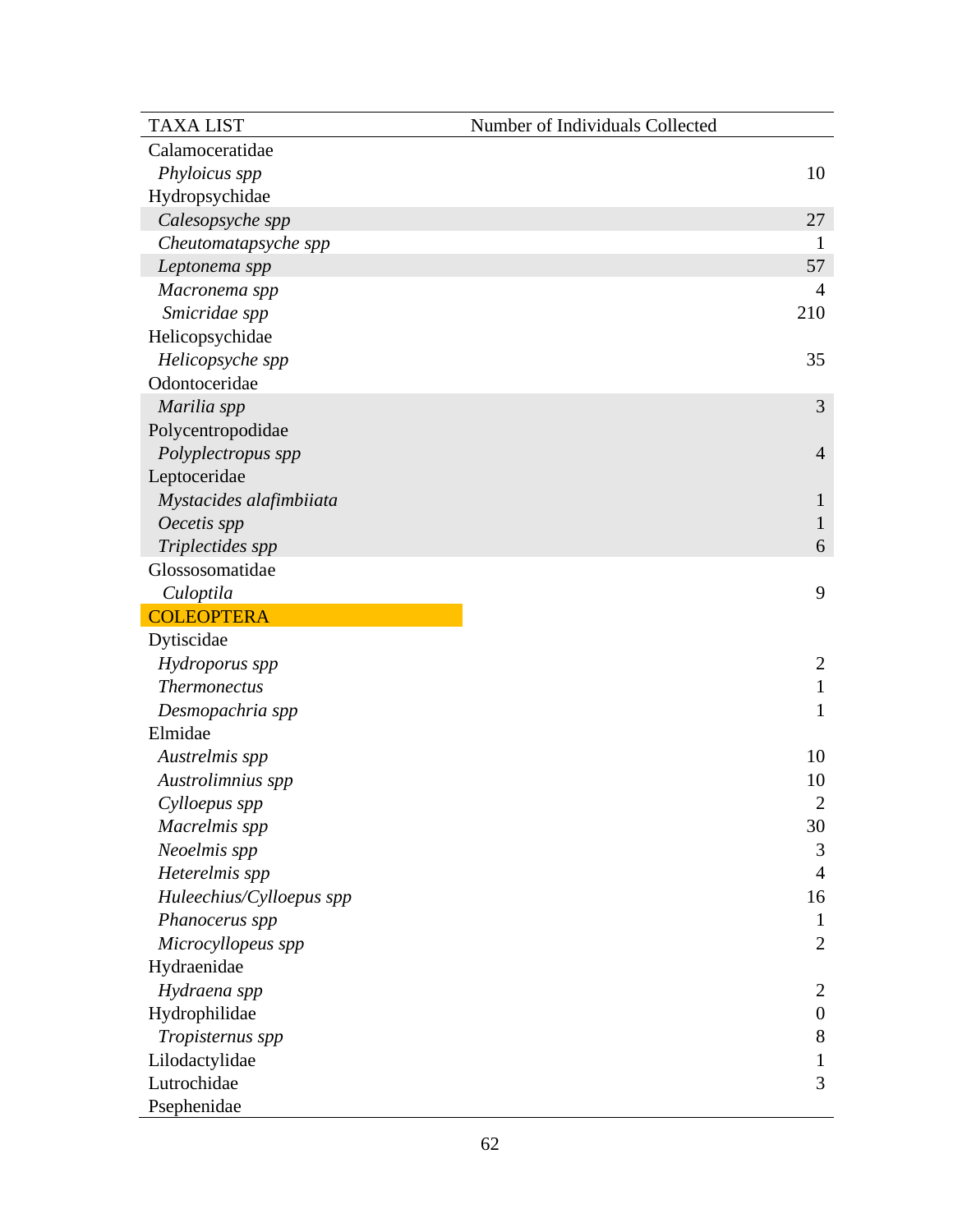| <b>TAXA LIST</b>                             | Number of Individuals Collected |
|----------------------------------------------|---------------------------------|
| Psephenops spp                               | 27                              |
| Ptilodactylidae                              |                                 |
| Anchytarsus spp                              | $\mathbf{1}$                    |
| Scirtidae                                    | 27                              |
| <b>DIPTERA</b>                               |                                 |
| Athericidae                                  | $\mathbf{1}$                    |
| Culicidae                                    | 5                               |
| Chironomidae                                 |                                 |
| Ablabesmyia rhamphe                          | 7                               |
| Djalmabatista spp                            | $\mathbf{1}$                    |
| Polypedilum aviceps                          | 2                               |
| Polypedilum beckae                           | 6                               |
| Polypedilum halterale                        | $\mathbf{1}$                    |
| Polypedilum scalaenum                        | $\overline{2}$                  |
| Polypedilum tritum                           | 1                               |
| Parametriocnemus spp                         | 1                               |
| Chironomus spp                               | 51                              |
| Coelotanypus bicolor                         | 4                               |
| Epoicocladius                                | 89                              |
| Eukiefferiella devonica                      | 2                               |
| Eukiefferiella gracei                        | $\overline{2}$                  |
| Eukiefferiella tirolensis, another           |                                 |
| difficult/questionable ID                    | $\mathbf{1}$                    |
| Goeldichironomus spp                         | 3                               |
| Thienemannimyia spp                          | 8                               |
| Larsia spp                                   | 6                               |
| <i>Rheopelopia</i> spp., difficult ID so I'm |                                 |
| not 100% on this one                         | 12                              |
| Fittkauimyia spp                             | 3                               |
| Zavrelimyia spp                              | 21                              |
| Dixidae                                      |                                 |
| Dixella spp.                                 | 3                               |
| Simullidae                                   | 439                             |
| Arauncepiodes spp                            | 2                               |
| Stratiomyidae                                | 1                               |
| Tipulidae                                    | 3                               |
| Hexatoma spp                                 | $\overline{2}$                  |
| <b>HEMIPTERA</b>                             |                                 |
| Gerridae                                     |                                 |
| Metrobates spp                               | 9                               |
| Naucoridae                                   |                                 |
| Ambrysus spp                                 | 45                              |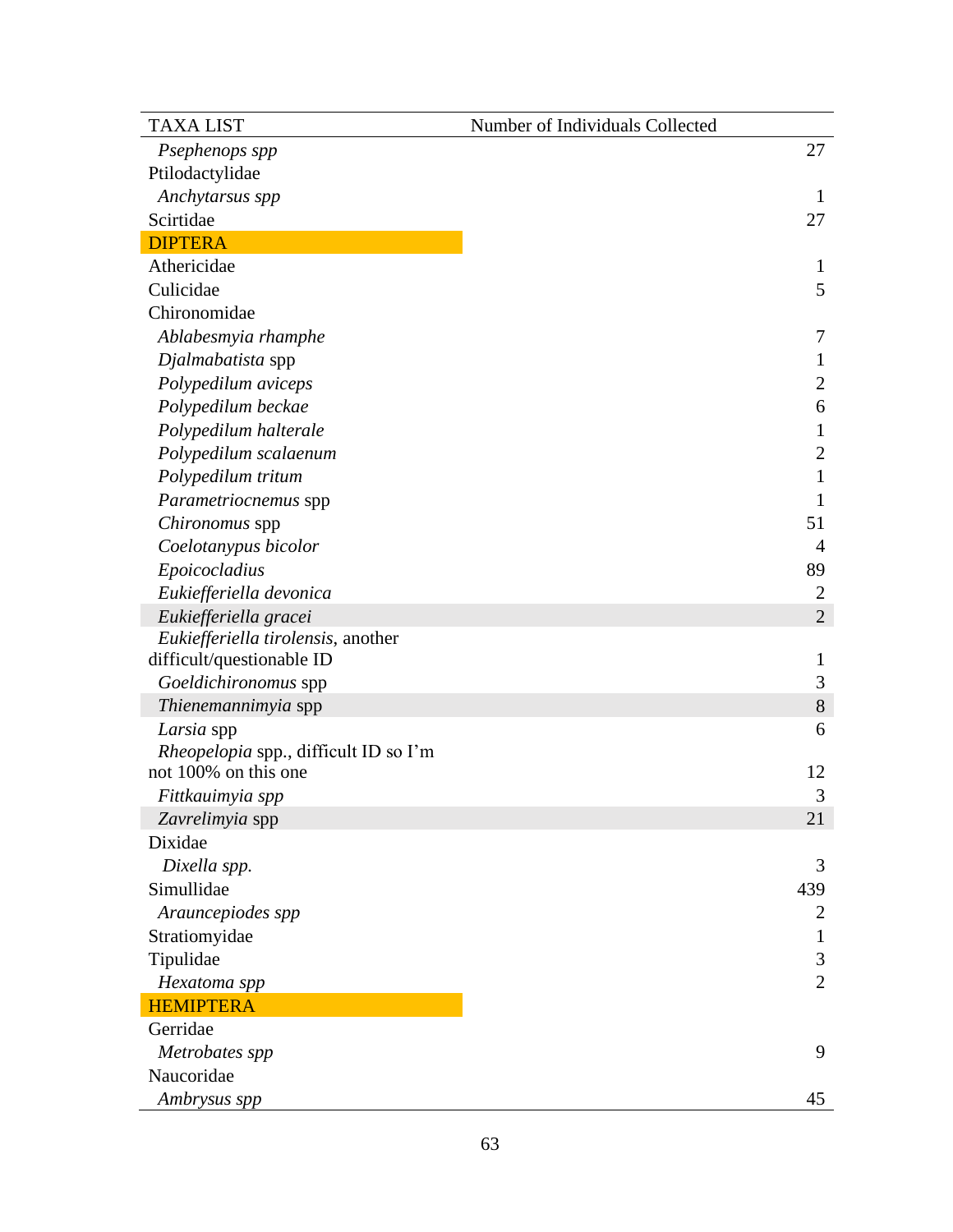| <b>TAXA LIST</b>     | Number of Individuals Collected |
|----------------------|---------------------------------|
| Limnocoris spp       | 12                              |
| Pelocoris spp        | $\overline{4}$                  |
| Procryphocricos spp  | 59                              |
| Notonectridae        |                                 |
| Enitharoides spp     | $\mathbf{1}$                    |
| Martarega spp        | 1                               |
| Veliidae             |                                 |
| Rhagovelia spp       | 1                               |
| <b>LEPIDOPTERA</b>   |                                 |
| Cosmopterigidae      | 15                              |
| Momphidae            | $\mathbf{1}$                    |
| <b>MEGALOPTERA</b>   |                                 |
| Corydalidae          |                                 |
| Corydalus spp        | 94                              |
| <b>ODONATA</b>       |                                 |
| Calopterygidae       |                                 |
| Hetarina spp         | 33                              |
| Coenagrionidae       |                                 |
| Acanthagrion spp     | $\overline{2}$                  |
| Argia spp            | 163                             |
| Enallagma spp        | $\overline{4}$                  |
| Hesperagrion spp     | 22                              |
| Neoneura spp         | $\mathbf{1}$                    |
| Gomphidae            |                                 |
| Aphylla spp          | $\overline{c}$                  |
| Phyllocycla spp      | 6                               |
| Progomphus spp       | 11                              |
| Erpetogomphus spp    | 20                              |
| Epigomphus spp       | $\mathbf{1}$                    |
| Phyllogomphoides spp | 45                              |
| Libellulidae         |                                 |
| Brachymesia spp      | 4                               |
| Elasmothemis spp     | $\mathbf{1}$                    |
| Elga spp             | $\mathfrak{Z}$                  |
| Gynothemis spp       | $\mathbf{1}$                    |
| Macromia spp         | 1                               |
| Macrothemis spp      | 10                              |
| Tholymis spp         | 7                               |
| Dythemis spp         | 23                              |
| Pachydiplax spp      | 1                               |
| Paltothemis spp      | 31                              |
| Perithemis spp       | 1                               |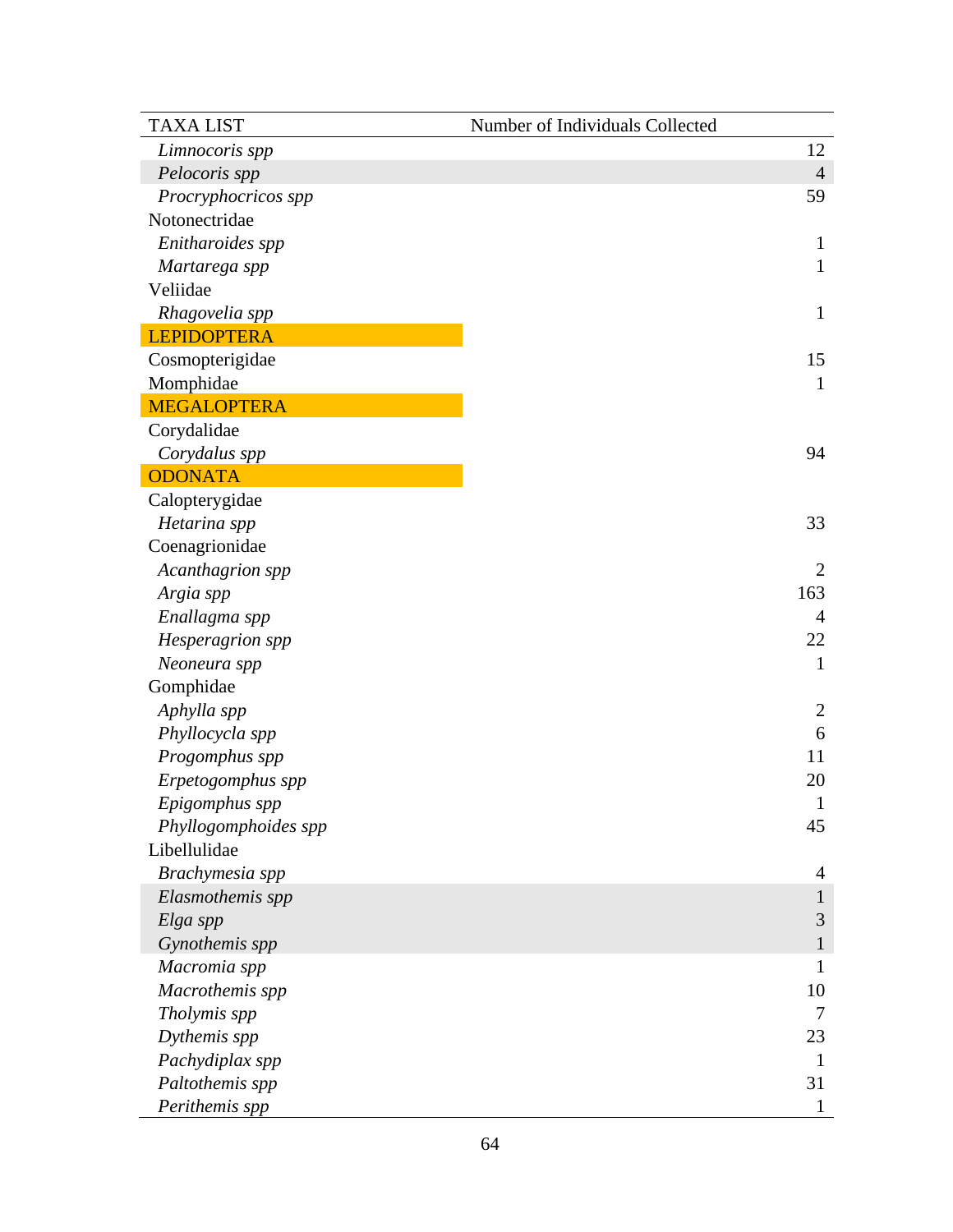| <b>TAXA LIST</b>             | Number of Individuals Collected |
|------------------------------|---------------------------------|
| Orthemis spp                 | 3                               |
| Libellula spp                | $\mathbf{1}$                    |
| Scapanea spp                 | 8                               |
| Megapodagrionidae            |                                 |
| Philogenia spp               | 5                               |
| Heteragrion spp              | $\overline{4}$                  |
| Platystictidae               |                                 |
| Palaemnema spp               | 9                               |
| <b>Sub Phylum Crustacean</b> |                                 |
| Pseudothalphusidae           | 3                               |
| O. Decapoda                  |                                 |
| F. Cambaridae                | 5                               |
| F. Palaemonidae              | 3                               |
| P. MOLLUSCA                  |                                 |
| C. Bivalvia                  |                                 |
| Spaeridae                    | 31                              |
| Fingernail Clam              | 8                               |
| Unionidae                    | 6                               |
| C. Gastropoda                | 45                              |
| Pomacea flagellata           | 12                              |
| Tarebia granifera            | 183                             |
| Melanoides tuberculata       | 127                             |
| Pachychilus spp              | 26                              |
| Pachychilus corvinus         | 53                              |
| Pachychilus largillierti     | 23                              |
| Limpet                       | 5                               |
| Physidae                     | 26                              |
| Haitia spp                   | $\overline{2}$                  |
| Hydrobiidae                  | 3                               |
| Somatogyrus spp              | $\overline{2}$                  |
| C. Clitellata                | 23                              |
| Sub Class Hirudinea          | 6                               |
| Tubificidae                  | $\mathbf{1}$                    |
| P. PLATYHELMINTHES           |                                 |
| C. Turbellaria               |                                 |
| Planaria spp                 | $\mathbf{1}$                    |
| Amphipoda                    | 605                             |
| Crangonyx                    | 2                               |
| Hyalella                     | 6                               |
| <b>Isopoda</b>               |                                 |
| Species 1                    | $\overline{2}$                  |
| Species 2                    | 55                              |